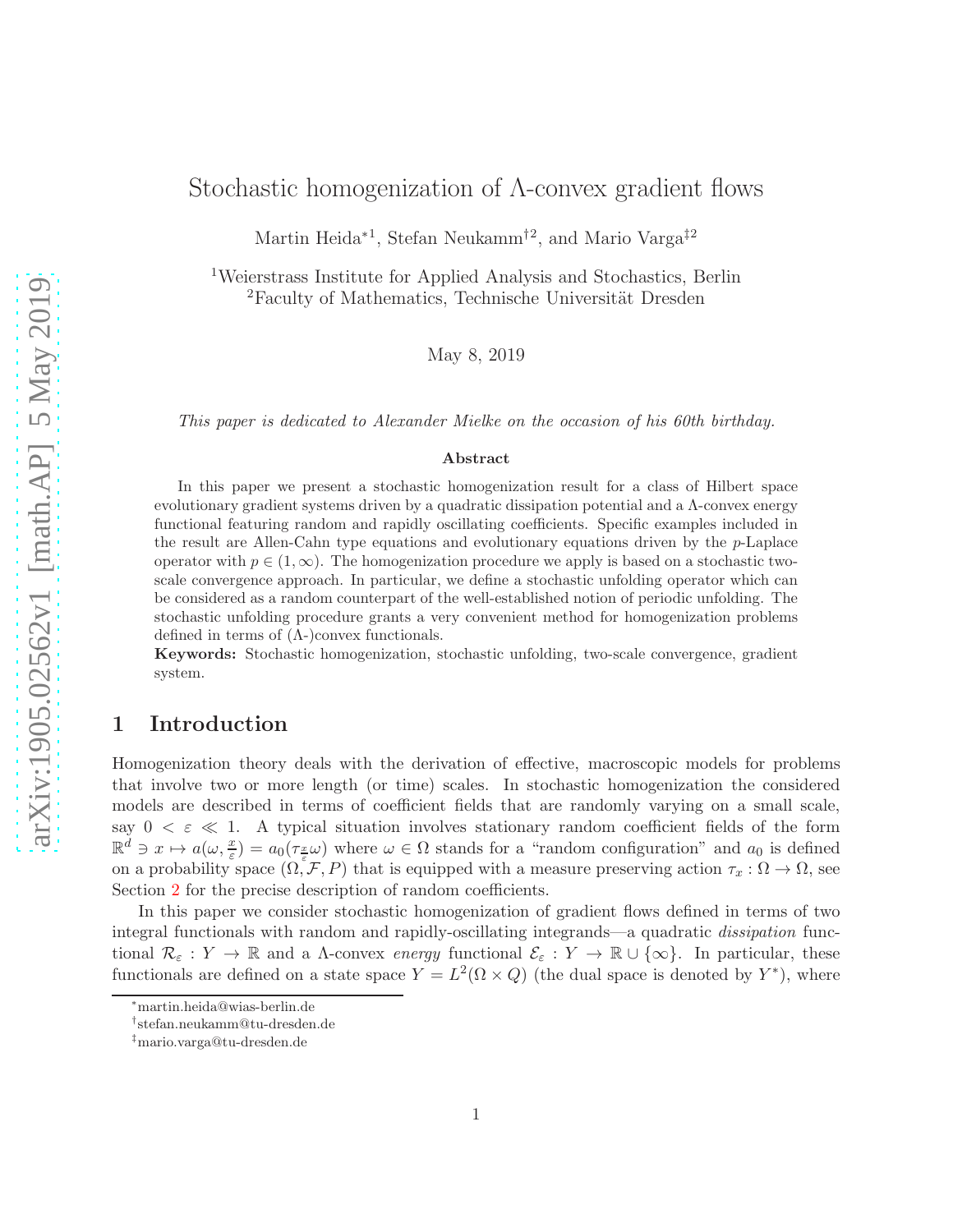$Q \subset \mathbb{R}^d$  is open and bounded, and they admit the form

$$
\begin{aligned} \mathcal{R}_{\varepsilon}(\dot{y}) &= \frac{1}{2} \int_{\Omega} \int_{Q} r(\tau_{\frac{x}{\varepsilon}} \omega, x) |\dot{y}(\omega, x)|^{2} dx dP(\omega), \\ \mathcal{E}_{\varepsilon}(y) &= \int_{\Omega} \int_{Q} V(\tau_{\frac{x}{\varepsilon}} \omega, x, \nabla y(\omega, x)) + f(\tau_{\frac{x}{\varepsilon}} \omega, x, y(\omega, x)) dx dP(\omega). \end{aligned}
$$

Besides usual measurability statements, the main assumptions for  $V(\omega, x, \cdot)$  are convexity and pgrowth conditions with  $p \in (1,\infty)$ , and we assume that  $f(\omega, x, \cdot)$  has  $\theta$ -growth with  $\theta \in [2,\infty)$  and it is  $\lambda$ -convex, i.e., there exists  $\lambda \in \mathbb{R}$  such that  $f(\omega, x, \cdot) - \frac{\lambda}{2}$  $\frac{\lambda}{2}|\cdot|^2$  is convex. The latter implies that  $\mathcal{E}_{\varepsilon}(\cdot)-\Lambda\mathcal{R}_{\varepsilon}(\cdot)$  is convex for suitable  $\Lambda \in \mathbb{R}$ , i.e.,  $\mathcal{E}_{\varepsilon}$  is  $\Lambda$ -convex w.r.t.  $\mathcal{R}_{\varepsilon}$ . For the precise definitions and assumptions, see Section [2.](#page-4-0)

The evolution of the gradient flow is described by a state variable  $y \in H^1(0,T;Y)$  and it is determined by the following differential inclusion

<span id="page-1-0"></span>
$$
0 \in D\mathcal{R}_{\varepsilon}(y(t)) + \partial_F \mathcal{E}_{\varepsilon}(y(t)) \quad \text{for a.e. } t \in (0, T), \quad y(0) = y^0 \in Y. \tag{1}
$$

Above,  $\partial_F \mathcal{E}_{\varepsilon}: Y \to 2^{Y^*}$  denotes the Frechét subdifferential (see [\[25\]](#page-25-0)), which is, in the specific case of a  $\Lambda$ -convex energy  $\mathcal{E}_{\varepsilon}$ , given by:  $\xi \in \partial_F \mathcal{E}_{\varepsilon}(y)$  if

$$
\mathcal{E}_{\varepsilon}(y) \le \mathcal{E}_{\varepsilon}(\widetilde{y}) + \langle \xi, y - \widetilde{y} \rangle_{Y^*,Y} - \Lambda \mathcal{R}_{\varepsilon}(\widetilde{y} - y) \quad \text{for all } \widetilde{y} \in Y.
$$

In this regard, the differential inclusion from [\(1\)](#page-1-0) is equivalent to the evolutionary variational inequality  $(EVI)$ 

<span id="page-1-1"></span>
$$
\langle D\mathcal{R}_{\varepsilon}(\dot{y}(t)), y(t) - \widetilde{y}\rangle_{Y^*,Y} \le \mathcal{E}_{\varepsilon}(\widetilde{y}) - \mathcal{E}_{\varepsilon}(y(t)) - \Lambda \mathcal{R}_{\varepsilon}(y(t) - \widetilde{y}),
$$
 (EVI)

for all  $\widetilde{y} \in Y$ . We refer to the textbooks [\[10,](#page-24-0) [51,](#page-27-0) [42,](#page-26-0) [3\]](#page-24-1) for a general and detailed theory of gradient flows. In the simple case  $V(\omega, x, F) = A(\omega, x)F \cdot F$  and  $f(\omega, x, \alpha) = \alpha^4 - \alpha^2$ , [\(1\)](#page-1-0) corresponds to the weak formulation of an Allen-Cahn equation. Also, in the case that  $V(\omega, x, F) = a(\omega, x)|F|^p$ with  $p \in (1,\infty)$ , the evolution is driven by the p-Laplace operator with oscillatory coefficients.

In the limit  $\varepsilon \to 0$ , we derive an effective gradient flow given in terms of a state space  $Y_0 =$  $L^2_{\text{inv}}(\Omega) \otimes L^2(Q)$  and homogenized functionals  $\mathcal{R}_{\text{hom}} : Y_0 \to \mathbb{R}$ ,  $\mathcal{E}_{\text{hom}} : Y_0 \to \mathbb{R} \cup \{\infty\}$ , see Section [2](#page-4-0) for the specific definitions. In particular, we obtain the following well-prepared E-convergence statement for the limit  $\varepsilon \to 0$ :

If 
$$
y_{\varepsilon}(0) \to y(0)
$$
 strongly in Y,  $\mathcal{E}_{\varepsilon}(y_{\varepsilon}(0)) \to \mathcal{E}_{\text{hom}}(y(0)),$   
then for all  $t \in [0, T]$ ,  $y_{\varepsilon}(t) \to y(t)$  strongly in Y,  $\mathcal{E}_{\varepsilon}(y_{\varepsilon}(t)) \to \mathcal{E}_{\text{hom}}(y(t)),$ 

where  $y_{\varepsilon}$  and y denote the unique solutions to the gradient flows given in terms of  $(Y, \mathcal{E}_{\varepsilon}, \mathcal{R}_{\varepsilon})$  and  $(Y_0, \mathcal{E}_{\text{hom}}, \mathcal{R}_{\text{hom}})$ , respectively (see Theorem [2.3\)](#page-6-0).

The proof of this homogenization result relies on a general approach for asymptotic analysis of gradient flows and on the stochastic unfolding procedure, which we briefly explain in the following:

General approach. In the last decades, a number of general strategies for asymptotic analysis of sequences of abstract gradient systems were developed, we refer to [\[30\]](#page-25-1) for a comprehensive overview. In particular, an early contribution in this field is obtained in [\[5,](#page-24-2) [6\]](#page-24-3), where gradient flows on an abstract Hilbert space with fixed dissipation potential  $\mathcal{R}_{\varepsilon} = \mathcal{R}$  and convex energy functionals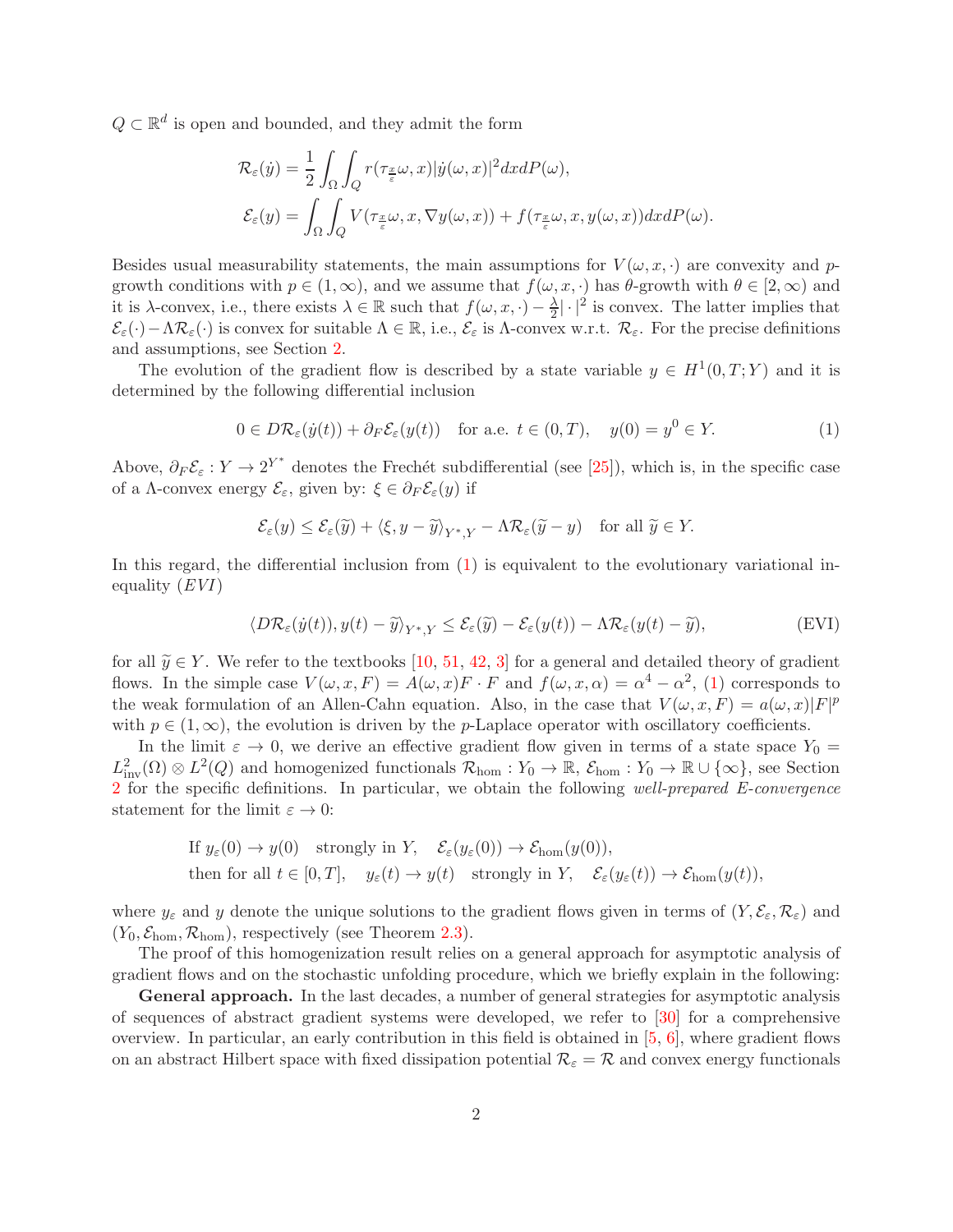$\mathcal{E}_{\varepsilon}$  are considered. In this setting, e.g., Mosco convergence  $\mathcal{E}_{\varepsilon} \stackrel{M}{\to} \mathcal{E}_0$  is sufficient to conclude wellprepared E-convergence. Novel strategies have been developed in [\[43,](#page-26-1) [45\]](#page-26-2) and [\[32\]](#page-26-3), which allow the treatment of very general problems with varying (nonquadratic, convex) dissipation potentials  $\mathcal{R}_{\varepsilon}$ and possibly nonconvex energy functionals  $\mathcal{E}_{\varepsilon}$ . They are based on De Giorgi's  $(\mathcal{R}, \mathcal{R}^*)$  formulation (see, e.g., [\[30,](#page-25-1) Introduction]). Also, using an integrated version of the [\(EVI\)](#page-1-1) formulation, in [\[15\]](#page-25-2) a method for sequences with  $\Lambda$ -convex energies is proposed (see also [\[29\]](#page-25-3)). In [\[47\]](#page-26-4), the Brezis-Ekeland-Nayroles principle is utilized for the development of a procedure for E-convergence for convex dissipation and energy functionals.

Many approaches for proving E-convergence for problems with *nonconvex* energy functionals rely on the relative compactness in Y of the energy "sublevels"  $\{y \in Y : \mathcal{E}_{\varepsilon}(y) \leq c, \forall \varepsilon\}$  (or a similar strong-type compactness property). In our specific problem (which involves a nonconvex, Λ-convex energy functional) we only have compactness in weak topologies at our disposal. The lack of compactness in a strong topology is due to two reasons. The first reason comes from the fact that we consider convergence in the  $L^2$ -probability space: While in the deterministic periodic case (i.e., when  $x \mapsto \tau_x \omega$  is periodic almost surely), the compact embedding  $H^1(Q) \subset\subset L^2(Q)$  yields strong compactness of the energy sublevels if  $p = 2$ , in the general stochastic setting, the embedding of  $L^2(\Omega) \otimes H^1(Q)$  into  $L^2(\Omega \times Q)$  is not compact. The second reason is a possible mismatch between the growth of f and the growth control via V: If  $p < 2$  and d is large, then even in the deterministic periodic case we are not able to obtain apriori strong  $L^2$ -type compactness. For this reason, we consider a modified approach that we briefly describe in the following and we refer to Sections [2](#page-4-0) and [4](#page-15-0) for details.

We define a new time-dependent energy functional  $\widetilde{\mathcal{E}}_{\varepsilon}: [0,T] \times Y \to \mathbb{R} \cup \{\infty\},\$ 

$$
\widetilde{\mathcal{E}}_{\varepsilon}(t,u) = e^{2\Lambda t} \mathcal{E}_{\varepsilon}(e^{-\Lambda t}u) - \Lambda \mathcal{R}_{\varepsilon}(u),
$$

for which  $\widetilde{\mathcal{E}}_{\varepsilon}(t, \cdot)$  is convex. If  $y_{\varepsilon}$  satisfies [\(EVI\)](#page-1-1) a.e., then using the Fenchel equivalence the new variable  $u_{\varepsilon}(t) := e^{\Lambda t} y_{\varepsilon}(t)$  fulfills (cf. Lemma [4.1\)](#page-15-1)

<span id="page-2-0"></span>
$$
\langle D\mathcal{R}_{\varepsilon}(\dot{u}_{\varepsilon}(t)), u_{\varepsilon}(t)\rangle_{Y^*,Y} + \widetilde{\mathcal{E}}_{\varepsilon}(t, u_{\varepsilon}(t)) + \widetilde{\mathcal{E}}_{\varepsilon}^*(t, -D\mathcal{R}_{\varepsilon}(\dot{u}_{\varepsilon}(t))) = 0, \tag{2}
$$

where  $\tilde{\mathcal{E}}_{\varepsilon}^*(t, \cdot)$  denotes the convex conjugate of  $\tilde{\mathcal{E}}_{\varepsilon}(t, \cdot)$ . Using the chain rule and the quadratic structure of  $\mathcal{R}_{\varepsilon}$  in form of  $(D\mathcal{R}_{\varepsilon})^* = D\mathcal{R}_{\varepsilon}$ , we have  $\frac{d}{dt}\mathcal{R}_{\varepsilon}(u_{\varepsilon}(t)) = \langle D\mathcal{R}_{\varepsilon}(u_{\varepsilon}(t)), \dot{u}_{\varepsilon}(t) \rangle_{Y^*,Y} =$  $\langle D\mathcal{R}_{\varepsilon}(\dot{u}_{\varepsilon}(t)), u_{\varepsilon}(t)\rangle_{Y^*Y}$ . Hence, an integration of [\(2\)](#page-2-0) over  $(0, T)$  yields

<span id="page-2-1"></span>
$$
\mathcal{R}_{\varepsilon}(u_{\varepsilon}(T)) + \int_{0}^{T} \widetilde{\mathcal{E}}_{\varepsilon}(t, u_{\varepsilon}(t)) + \widetilde{\mathcal{E}}_{\varepsilon}^{*}(t, -D\mathcal{R}_{\varepsilon}(\dot{u}_{\varepsilon}(t)))dt = \mathcal{R}_{\varepsilon}(u_{\varepsilon}(0)).
$$
\n(3)

This formulation is equivalent to [\(EVI\)](#page-1-1) and it is convenient for passing to the limit  $\varepsilon \to 0$  by only using weak convergence of the solution  $y_{\varepsilon}$  (resp.  $u_{\varepsilon}$ ). In fact, [\(3\)](#page-2-1) is the analogue of the formulation used in the general convex case in [\[5,](#page-24-2) [6\]](#page-24-3) with the difference that in our case the energy functionals are time dependent and that the dissipation functionals feature oscillations on scale  $\varepsilon$ .

**Stochastic unfolding.** In order to conduct the limit passage  $\varepsilon \to 0$  in [\(3\)](#page-2-1), we are required to treat objects with random and rapidly oscillating coefficients. For this task, we introduce the stochastic unfolding method that allows a straightforward analysis and it presents a random counterpart of the well-established periodic unfolding method.

The notion of periodic two-scale convergence [\[38,](#page-26-5) [2\]](#page-24-4) (see also [\[27\]](#page-25-4)) and the periodic unfolding procedure [\[13\]](#page-24-5) (see also [\[14,](#page-25-5) [49,](#page-27-1) [33\]](#page-26-6)) are prominent and useful tools in multiscale modeling and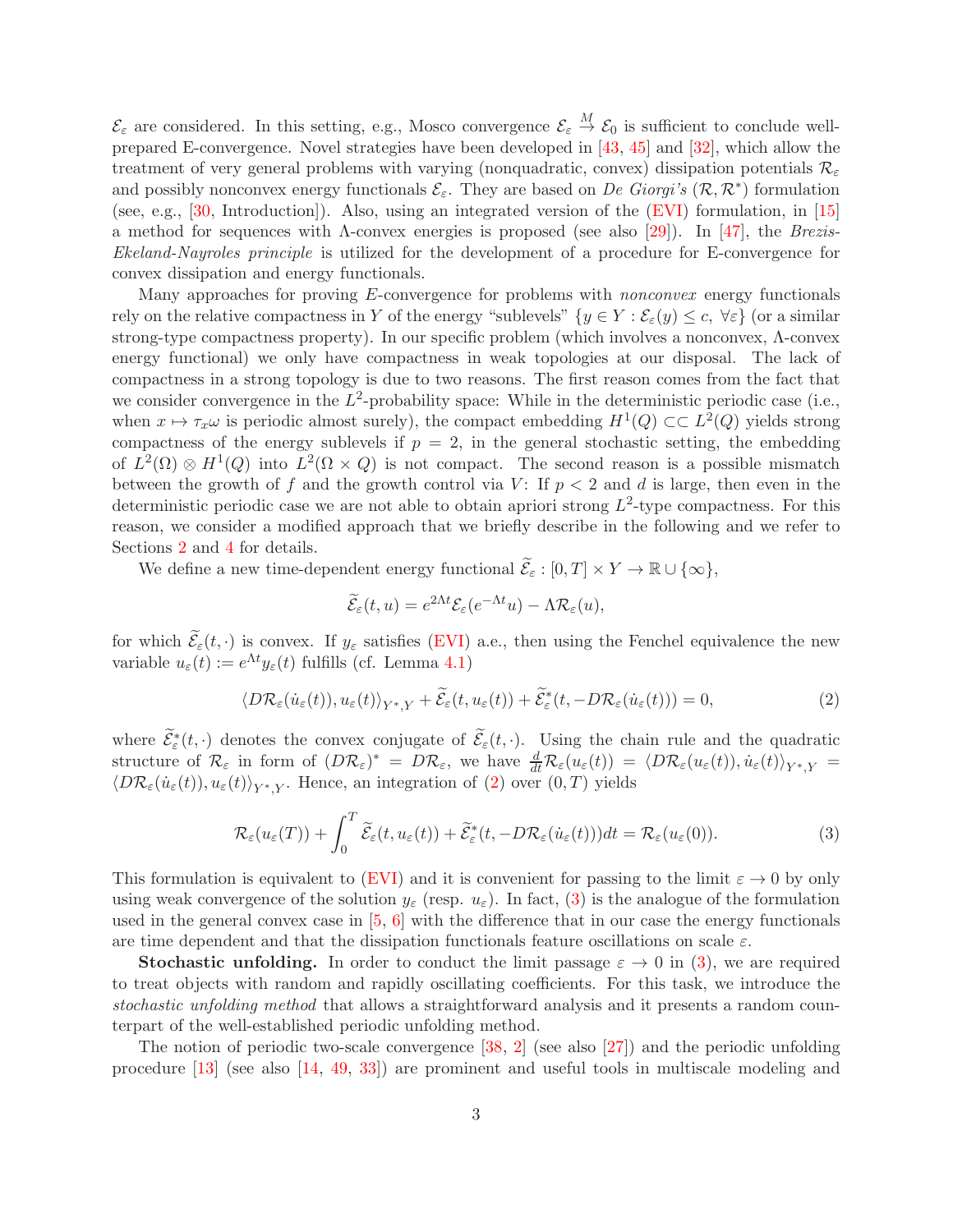homogenization suited for problems involving periodic coefficients. We refer to some of the many problems treated using these methods [\[27,](#page-25-4) [12,](#page-24-6) [20,](#page-25-6) [33,](#page-26-6) [34,](#page-26-7) [31,](#page-26-8) [26,](#page-25-7) [21\]](#page-25-8). In the stochastic setting, the notion of two-scale convergence is generalized in  $[9]$  (see also  $[4, 44]$  $[4, 44]$ ) and in  $[53]$  (see also [\[28,](#page-25-9) [18,](#page-25-10) [22\]](#page-25-11)). Yet, as far as we know, the concept of unfolding has not been investigated earlier in the stochastic case.

We extend the idea of the periodic unfolding procedure to the stochastic case. Namely, we introduce a linear isometric operator, the stochastic unfolding operator, that enjoys many similarities to the periodic unfolding operator. Also, similarly as in the periodic case, stochastic two-scale convergence in the mean from [\[9\]](#page-24-7) might be equivalently characterized as weak convergence of the unfolded sequence. In this respect, we develop a general procedure for stochastic homogenization problems, see also [\[48\]](#page-27-3) for a detailed analysis of this method, and [\[36\]](#page-26-10) for an extension to abstract, linear evolution systems in an operator theoretic framework. Stochastic unfolding has first been introduced by the second and third author in a discrete version in [\[35\]](#page-26-11) where the discrete-tocontinuum limit of a rate-independent evolution is analyzed.

Related results. In the periodic setting homogenization results of this type are obtained for quasilinear parabolic equations, e.g., in [\[37,](#page-26-12) [50,](#page-27-4) [19\]](#page-25-12) (via two-scale convergence and unfolding), for reaction-diffusion systems with different diffusion length scales in [\[31\]](#page-26-8) (via unfolding), for Cahn-Hilliard type gradient flows in [\[26\]](#page-25-7) (via unfolding). In the stochastic case, parabolic type equations are treated in [\[52,](#page-27-5) [16,](#page-25-13) [23,](#page-25-14) [17\]](#page-25-15). However, the approach we consider is different, it relies on the more general gradient flow formulation and we do not rely on differentiability of the integrands  $V$  and  $f$ and on continuity assumptions on their derivatives.

Structure of the paper. In Section [2](#page-4-0) we present the main stochastic homogenization result of this paper. Section [3](#page-7-0) is dedicated to the introduction of the stochastic unfolding procedure. In Section [4](#page-15-0) we present the proof of the main Theorem [2.3.](#page-6-0)

**Notation.**  $(\Omega, \mathcal{F}, P)$  denotes a complete and separable probability space, the corresponding mathematical expectation is denoted by  $\langle \cdot \rangle = \int_{\Omega} dP(\omega)$ . For  $Q \subset \mathbb{R}^d$  open, we denote by  $\mathcal{L}(Q)$  the Lebesgue  $\sigma$ -algebra. For a Banach space X, its dual space is denoted by  $X^*$  and the Borel  $\sigma$ algebra on X is given by  $\mathcal{B}(X)$ . For  $p \in (1,\infty)$ ,  $L^p(\Omega)$  and  $L^p(Q)$  are the usual Banach spaces of p-integrable functions defined on  $(\Omega, \mathcal{F}, P)$  and Q, respectively. We introduce function spaces for functions defined on  $\Omega \times Q$  as follows: For closed subspaces  $X \subset L^p(\Omega)$  and  $Z \subset L^p(Q)$ , we denote by  $X \otimes Z$  the closure of

$$
X \overset{a}{\otimes} Z := \left\{ \sum_{i=1}^{n} \varphi_i \eta_i : \varphi_i \in X, \eta_i \in Z, n \in \mathbb{N} \right\}
$$

in  $L^p(\Omega \times Q)$ . Note that in the case  $X = L^p(\Omega)$  and  $Z = L^p(Q)$ , we have  $X \otimes Z = L^p(\Omega \times Q)$ . Up to isometric isomorphisms, we may identify  $L^p(\Omega \times Q)$  with the Bochner spaces  $L^p(\Omega; L^p(Q))$  and  $L^p(Q; L^p(\Omega))$ . Slightly abusing the notation, for closed subspaces  $X \subset L^p(\Omega)$  and  $Z \subset W^{1,p}(Q)$ , we denote by  $X \otimes Z$  the closure of

$$
X \overset{a}{\otimes} Z := \left\{ \sum_{i=1}^{n} \varphi_i \eta_i : \varphi_i \in X, \eta_i \in Z, n \in \mathbb{N} \right\}
$$

in  $L^p(\Omega; W^{1,p}(Q))$ . In this regard, we may identify  $u \in L^p(\Omega) \otimes W^{1,p}(Q)$  with the pair  $(u, \nabla u) \in$  $L^p(\Omega \times Q)^{1+d}$ . We mostly focus on the space  $L^p(\Omega \times Q)$  and the above notation is convenient for keeping track of its various subspaces.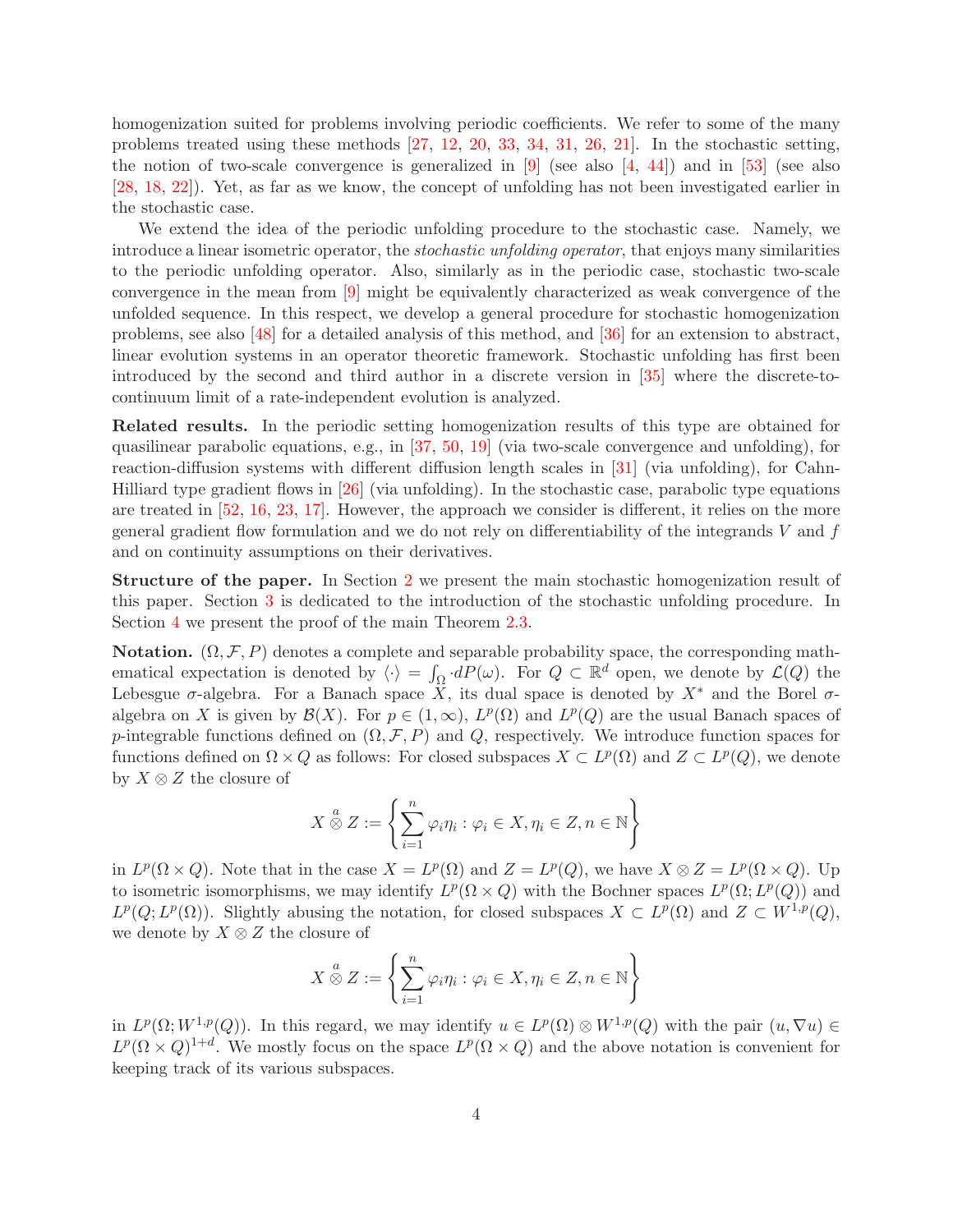## <span id="page-4-0"></span>2 Homogenization of gradient flows

First, we briefly recall the standard functional analytic setting for stochastic homogenization introduced by Papanicolaou and Varadhan in [\[39\]](#page-26-13) (see also [\[24\]](#page-25-16)). In the second part of this section we present the main homogenization result.

<span id="page-4-1"></span>**Assumption 2.1.** Let  $(\Omega, \mathcal{F}, P)$  be a complete and separable probability space. Let  $\tau = {\tau_x}_{x \in \mathbb{R}^d}$ denote a group of invertible measurable mappings  $\tau_x : \Omega \to \Omega$  such that:

- (i) (Group property).  $\tau_0 = Id$  and  $\tau_{x+y} = \tau_x \circ \tau_y$  for all  $x, y \in \mathbb{R}^d$ .
- (ii) (Measure preservation).  $P(\tau_x E) = P(E)$  for all  $E \in \mathcal{F}$  and  $x \in \mathbb{R}^d$ .
- (iii) (Measurability).  $(\omega, x) \mapsto \tau_x \omega$  is  $(\mathcal{F} \otimes \mathcal{L}(\mathbb{R}^d), \mathcal{F})$ -measurable.

Throughout the paper we assume that  $(\Omega, \mathcal{F}, P, \tau)$  satisfies Assumption [2.1.](#page-4-1) The separability assumption on the measure space implies that  $L^p(\Omega)$  is separable. We say that  $(\Omega, \mathcal{F}, P, \tau)$  is ergodic  $(\langle \cdot \rangle)$  is ergodic), if

every shift invariant  $E \in \mathcal{F}$  (i.e.,  $\tau_x E = E$  for all  $x \in \mathbb{R}^d$ ) satisfies  $P(E) \in \{0, 1\}$ .

We introduce two auxiliary subspaces of  $L^p(\Omega)$  that are important for the homogenization procedure. We consider the group of isometric operators  $\{U_x\}_{x\in\mathbb{R}^d}$ ,  $U_x: L^p(\Omega) \to L^p(\Omega)$  defined by  $U_x\varphi(\omega) = \varphi(\tau_x\omega)$ . This group is strongly continuous (see [\[24,](#page-25-16) Section 7.1]). For  $i = 1, ..., d$ , we consider the one-parameter group of operators  $\{U_{he_i}\}_{h\in\mathbb{R}}$  ( $\{e_i\}$  being the usual basis of  $\mathbb{R}^d$ ) and its infinitesimal generator  $D_i : \mathcal{D}_i \subset L^p(\Omega) \to L^p(\Omega)$ ,

$$
D_i \varphi = \lim_{h \to 0} \frac{U_{he_i} \varphi - \varphi}{h},
$$

which we refer to as the *stochastic* derivative.  $D_i$  is a linear and closed operator and its domain  $D_i$ is dense in  $L^p(\Omega)$ . We set  $W^{1,p}(\Omega) = \bigcap_{i=1}^d \mathcal{D}_i$  and define for  $\varphi \in W^{1,p}(\Omega)$  the stochastic gradient as  $D\varphi = (D_1\varphi, ..., D_d\varphi)$ . In this manner, we obtain a linear, closed and densely defined operator  $D: W^{1,p}(\Omega) \to L^p(\Omega)^d$ , and we denote by

$$
L^p_{{\mathrm{pot}}}(\Omega):=\overline{{\mathrm{ran}}(D)}\subset L^p(\Omega)^d
$$

the closure of the range of D in  $L^p(\Omega)^d$ . We denote the adjoint of D by  $D^*:\mathcal{D}^*\subset L^q(\Omega)^d\to L^q(\Omega)$ which is a linear, closed and densely defined operator,  $\mathcal{D}^*$  denotes the domain of  $D^*$  and  $q = \frac{p}{n-1}$  $\frac{p}{p-1}$ . Note that  $W^{1,q}(\Omega)^d \subset \mathcal{D}^*$  and for all  $\varphi \in W^{1,p}(\Omega)$  and  $\psi \in W^{1,q}(\Omega)$  we have the integration by parts formula,  $i = 1, ..., d$ ,

$$
\langle \psi D_i \varphi \rangle = - \langle \varphi D_i \psi \rangle \, ,
$$

and thus  $D^*\psi = -\sum_{i=1}^d D_i\psi_i$  for  $\psi \in W^{1,q}(\Omega)^d$ . We define the subspace of *shift-invariant functions* in  $L^p(\Omega)$  by

$$
L_{\text{inv}}^p(\Omega) = \left\{ \varphi \in L^p(\Omega) : U_x \varphi = \varphi \quad \text{for all } x \in \mathbb{R}^d \right\},\
$$

and denote by  $P_{\text{inv}}: L^p(\Omega) \to L^p_{\text{inv}}(\Omega)$  the conditional expectation with respect to the  $\sigma$ -algebra of shift invariant sets  $\{E \in \mathcal{F} : \tau_x E = E \text{ for all } x \in \mathbb{R}^d\}$ .  $P_{\text{inv}}$  is a contractive projection and for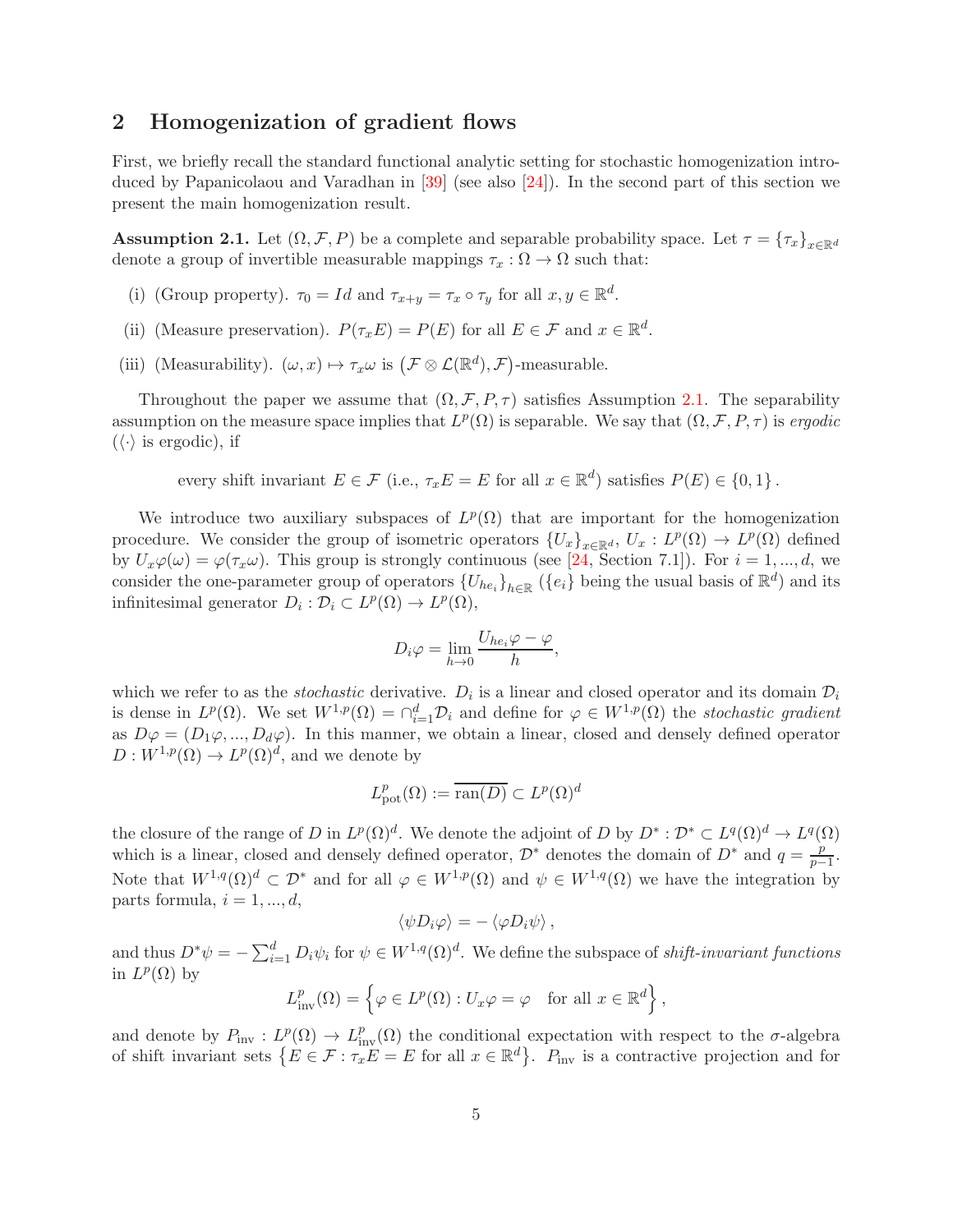$p = 2$  it coincides with the orthogonal projection onto  $L^2_{\text{inv}}(\Omega)$ . Also, if  $\langle \cdot \rangle$  is ergodic, then it holds  $L^p_{\text{inv}}(\Omega) \simeq \mathbb{R}$  and  $P_{\text{inv}}\varphi = \langle \varphi \rangle$ .

**Heterogeneous system.** Let  $Q \subset \mathbb{R}^d$  be open and bounded. Let  $p \in (1,\infty)$  and  $\theta \in [2,\infty)$ . The system that we consider is defined on a state space

$$
Y = L^2(\Omega \times Q).
$$

The dissipation functional is given by  $\mathcal{R}_{\varepsilon}: Y \to [0, \infty)$ ,

$$
\mathcal{R}_{\varepsilon}(\dot{y}) = \frac{1}{2} \left\langle \int_Q r(\tau_{\frac{x}{\varepsilon}}\omega, x) |\dot{y}(\omega, x)|^2 dx \right\rangle.
$$

The energy functional  $\mathcal{E}_{\varepsilon}: Y \to \mathbb{R} \cup \{\infty\}$  is defined as

$$
\mathcal{E}_{\varepsilon}(y) = \left\langle \int_{Q} V(\tau_{\frac{x}{\varepsilon}}\omega, x, \nabla y(\omega, x)) + f(\tau_{\frac{x}{\varepsilon}}\omega, x, y(\omega, x))dx \right\rangle,
$$

for  $y \in (L^p(\Omega) \otimes W_0^{1,p})$  $\mathcal{O}_0^{1,p}(Q)$   $\cap$   $L^{\theta}(\Omega \times Q) =:$  dom $(\mathcal{E}_{\varepsilon})$  and  $\mathcal{E}_{\varepsilon} = \infty$  otherwise. Above,  $r : \Omega \times Q \to \mathbb{R}$ ,  $V: \Omega \times Q \times \mathbb{R}^d \to \mathbb{R}$  and  $f: \Omega \times Q \times \mathbb{R} \to \mathbb{R}$  and we consider the following assumptions: There exists  $c > 0$  such that:

- <span id="page-5-0"></span>(A1) r is  $\mathcal{F} \otimes \mathcal{L}(Q)$ -measurable and for a.e.  $(\omega, x) \in \Omega \times Q$ , we have  $\frac{1}{c} \leq r(\omega, x) \leq c$ .
- (A2)  $V(\cdot, \cdot, F)$  is  $\mathcal{F} \otimes \mathcal{L}(Q)$ -measurable for all  $F \in \mathbb{R}^d$ ,  $V(\omega, x, \cdot)$  is convex for a.e.  $(\omega, x) \in \Omega \times Q$ and

<span id="page-5-4"></span><span id="page-5-3"></span>
$$
\frac{1}{c}|F|^p - c \le V(\omega, x, F) \le c(|F|^p + 1)
$$
\n<sup>(4)</sup>

for a.e.  $(\omega, x) \in \Omega \times Q$  and all  $F \in \mathbb{R}^d$ .

<span id="page-5-1"></span>(A3)  $f(\cdot,\cdot,\alpha)$  is  $\mathcal{F} \otimes \mathcal{L}(Q)$ -measurable for all  $\alpha \in \mathbb{R}$ . There exists  $\lambda \in \mathbb{R}$  such that for a.e.  $(\omega, x) \in \Omega \times Q$ 

$$
f(\omega, x, \cdot) \text{ is } \lambda\text{-convex, i.e., } \alpha \mapsto f(\omega, x, \alpha) - \frac{\lambda}{2} |\alpha|^2 \text{ is convex,}
$$
  

$$
\frac{1}{c} |\alpha|^{\theta} - c \le f(\omega, x, \alpha) \le c(|\alpha|^{\theta} + 1) \quad \text{for all } \alpha \in \mathbb{R}.
$$
 (5)

We remark that the above assumptions imply that there exists  $\Lambda \in \mathbb{R}$  such that  $y \mapsto \mathcal{E}_{\varepsilon}(y)-\Lambda \mathcal{R}_{\varepsilon}(y)$ is convex, i.e.  $\mathcal{E}_{\varepsilon}$  is Λ-convex w.r.t.  $\mathcal{R}_{\varepsilon}$ . In particular, if  $\lambda < 0$ , then we set  $\Lambda = \lambda c$ , and in the case  $\lambda \geq 0, \, \Lambda = \frac{\lambda}{c}.$ 

Let  $T > 0$  be a finite time horizon. We consider the evolutionary variational inequality (EVI) formulation of the gradient flow  $(Y, \mathcal{E}_{\varepsilon}, \mathcal{R}_{\varepsilon})$ : Find  $y \in H^1(0,T;Y)$  such that for a.e.  $t \in (0,T)$ ,

<span id="page-5-2"></span>
$$
\langle D\mathcal{R}_{\varepsilon}(\dot{y}(t)), y(t) - \tilde{y}\rangle_{Y^*,Y} \le \mathcal{E}_{\varepsilon}(\tilde{y}) - \mathcal{E}_{\varepsilon}(y(t)) - \Lambda \mathcal{R}_{\varepsilon}(y(t) - \tilde{y}) \quad \text{for all } \tilde{y} \in Y. \tag{6}
$$

**Remark 2.2** (Existence and uniqueness). Assumptions [\(A1\)](#page-5-0)[-\(A3\)](#page-5-1) imply that  $\mathcal{E}_{\varepsilon}$  is proper, l.s.c., coercive and  $\Lambda$ -convex w.r.t.  $\mathcal{R}_{\varepsilon}$ . In this respect, the classical theory of maximal monotone operators with Lipschitz perturbations implies that for an initial datum  $y^0 \in \text{dom}(\mathcal{E}_{\varepsilon})$ , there exists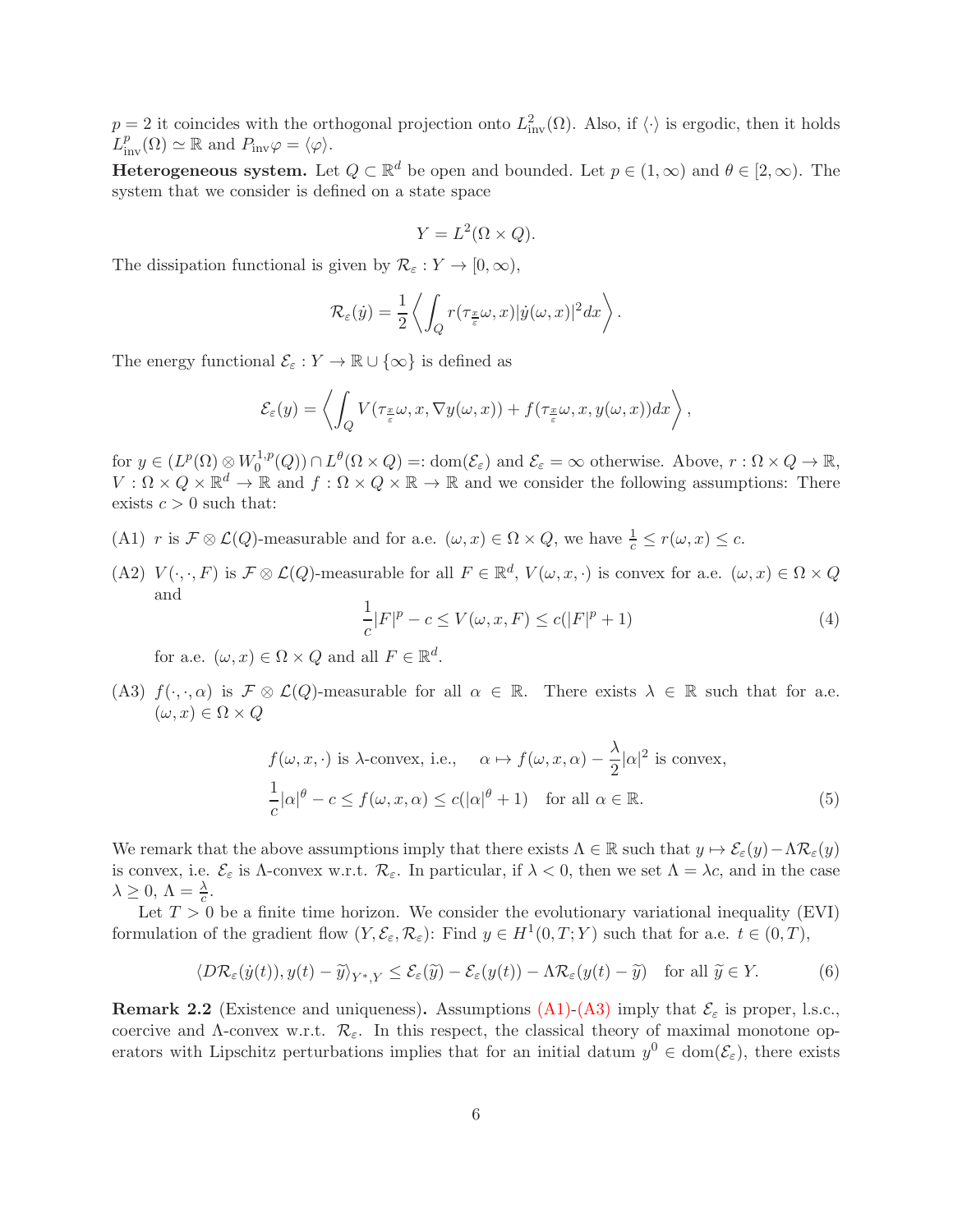a unique  $y \in H^1(0,T;Y)$  which satisfies [\(6\)](#page-5-2) and  $y(0) = y^0$ , see [\[10,](#page-24-0) [7\]](#page-24-9), where the Yosida regularization technique is used for the proof of this result. In view of the continuous embedding  $H^1(0,T;Y) \subset C([0,T],Y)$ , we identify functions in  $H^1(0,T;Y)$  by their continuous representatives. Moreover, the following standard apriori estimate holds

<span id="page-6-1"></span>
$$
\int_0^t \mathcal{R}_{\varepsilon}(y(s))ds \le \mathcal{E}_{\varepsilon}(y^0) - \mathcal{E}_{\varepsilon}(y(t)) \quad \text{for all } t \in [0, T],
$$
\n(7)

which follows by testing [\(1\)](#page-1-0) with  $\dot{y}(s)$  and by the chain rule for the Λ-convex functional  $\mathcal{E}_{\varepsilon}$ . [\(7\)](#page-6-1) in combination with the growth conditions  $(4)$  and  $(5)$  yields

<span id="page-6-3"></span>
$$
||y(t)||_{L^p(\Omega)\otimes W_0^{1,p}(Q)}^p + ||y(t)||_{L^{\theta}(\Omega\times Q)}^{\theta} \le c \left( \mathcal{E}_{\varepsilon}(y^0) + 2c \right). \tag{8}
$$

**Effective system.** In the limit  $\varepsilon \to 0$ , we derive an effective gradient flow which is described as follows. The state space is given by

$$
Y_0 = L^2_{\text{inv}}(\Omega) \otimes L^2(Q).
$$

The effective dissipation potential is given by  $\mathcal{R}_{\text{hom}}: Y_0 \to [0,\infty)$ ,

$$
\mathcal{R}_{\text{hom}}(\dot{y}) = \left\langle \int_{Q} r(\omega, x) |\dot{y}(\omega, x)|^{2} dx \right\rangle.
$$

The energy functional is  $\mathcal{E}_{\text{hom}} : Y_0 \to \mathbb{R} \cup \{\infty\},\$ 

$$
\mathcal{E}_{\text{hom}}(y) = \inf_{\chi \in L_{\text{pot}}^{p}(\Omega) \otimes L^{p}(Q)} \left\langle \int_{Q} V(\omega, x, \nabla y(\omega, x) + \chi(\omega, x)) dx \right\rangle + \left\langle \int_{Q} f(\omega, x, y(\omega, x)) dx \right\rangle
$$
\n(9)

for  $y \in (L^p_{\text{inv}}(\Omega) \otimes W_0^{1,p})$  $L_0^{1,p}(Q)$   $\cap$   $\big(L_{\text{inv}}^{\theta}(\Omega) \otimes L^{\theta}(Q)\big) =: \text{dom}(\mathcal{E}_{\text{hom}})$  and  $\mathcal{E}_{\text{hom}} = \infty$  otherwise. We remark that  $\mathcal{E}_{\text{hom}}(\cdot) - \Lambda \mathcal{R}_{\text{hom}}(\cdot)$  is convex with the same  $\Lambda \in \mathbb{R}$  as for  $\mathcal{E}_{\varepsilon}$ .

The gradient flow  $(Y_0, \mathcal{E}_{\text{hom}}, \mathcal{R}_{\text{hom}})$  in the EVI formulation also admits a unique solution, i.e., for an initial datum  $y^0 \in \text{dom}(\mathcal{E}_{\text{hom}})$ , there exists a unique  $y \in H^1(0,T; Y_0)$  such that  $y(0) = y^0$ and for a.e.  $t \in (0, T)$ ,

<span id="page-6-2"></span>
$$
\langle D\mathcal{R}_{\text{hom}}(\dot{y}(t)), y(t) - \widetilde{y}\rangle_{Y_0^*, Y_0} \le \mathcal{E}_{\text{hom}}(\widetilde{y}) - \mathcal{E}_{\text{hom}}(y(t)) - \Lambda \mathcal{R}_{\text{hom}}(y(t) - \widetilde{y}),\tag{10}
$$

for all  $\widetilde{y} \in Y_0$ .

The main result of this paper is the following homogenization theorem. In particular, the proof relies on the modified abstract strategy discussed in the introduction and on the stochastic unfolding procedure that is explained in Section [3.](#page-7-0)

<span id="page-6-0"></span>**Theorem 2.3** (Homogenization). Let  $p \in (1,\infty)$ ,  $\theta \in [2,\infty)$  and  $Q \subset \mathbb{R}^d$  be open and bounded. Assume [\(A1\)](#page-5-0)[-\(A3\),](#page-5-1) and consider  $y^0 \in \text{dom}(\mathcal{E}_{\text{hom}})$ ,  $y^0_{\varepsilon} \in \text{dom}(\mathcal{E}_{\varepsilon})$  such that, as  $\varepsilon \to 0$ ,

$$
y_{\varepsilon}^{0} \to y^{0}
$$
 strongly in Y,  $\limsup_{\varepsilon \to 0} \mathcal{E}_{\varepsilon}(y_{\varepsilon}^{0}) < \infty$ .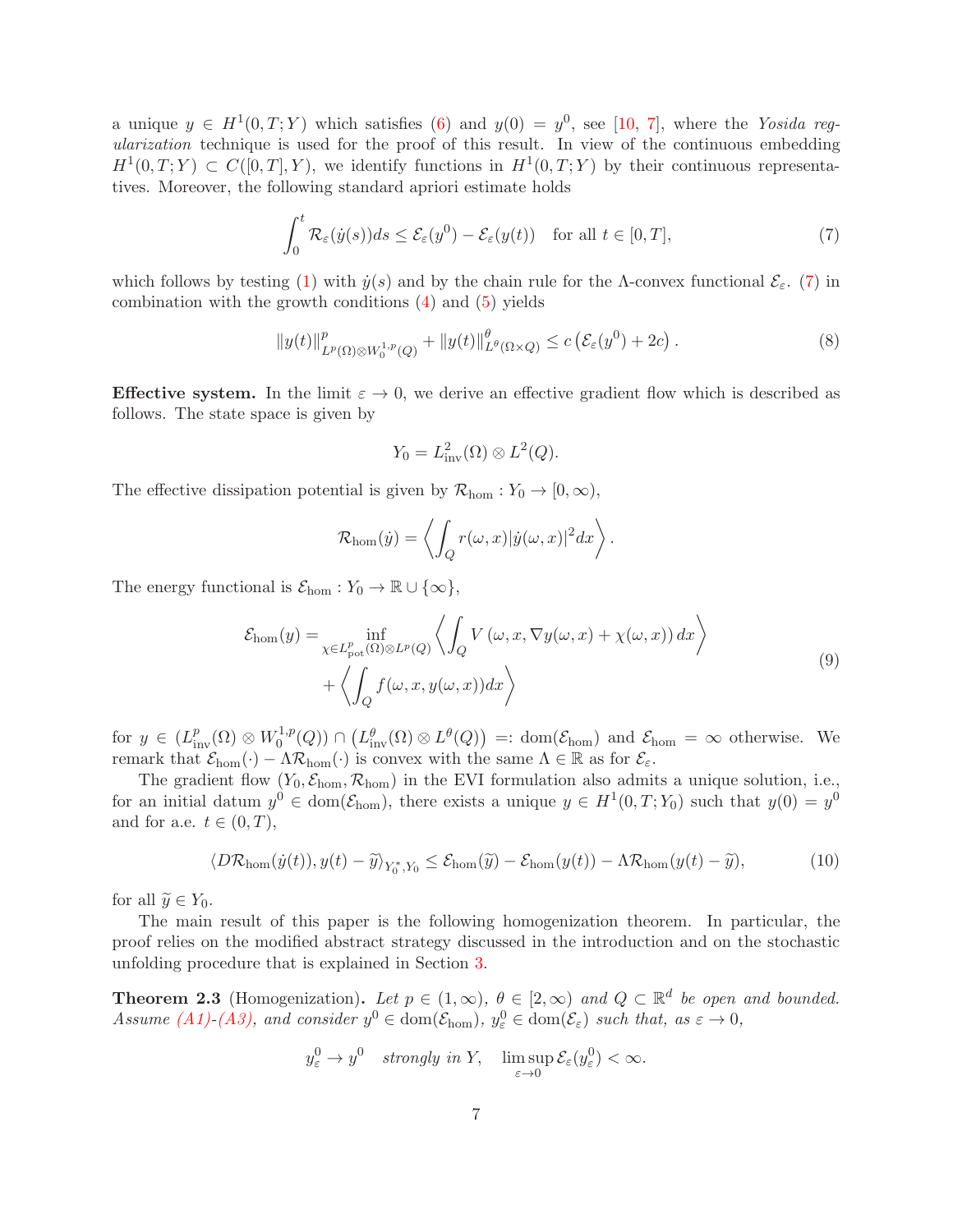Let  $y_{\varepsilon} \in H^1(0,T;Y)$  be the unique solution to the EVI [\(6\)](#page-5-2) with  $y_{\varepsilon}(0) = y_{\varepsilon}^0$ . Then, for all  $t \in (0,T]$ ,  $as \varepsilon \to 0,$ 

$$
y_{\varepsilon}(t) \to y(t)
$$
 strongly in Y,

where  $y oldsymbol{\in} H^1(0,T;Y_0)$  is the unique solution to the EVI [\(10\)](#page-6-2) with  $y(0) = y^0$ . Moreover, if we additionally assume that  $\mathcal{E}_{\varepsilon}(y_{\varepsilon}^0) \to \mathcal{E}_{\text{hom}}(y^0)$ , then it holds that  $\dot{y}_{\varepsilon} \to \dot{y}$  strongly in  $L^2(0,T;Y)$  and  $\mathcal{E}_{\varepsilon}(y_{\varepsilon}(t)) \to \mathcal{E}_{\text{hom}}(y(t))$  for all  $t \in [0, T]$ . (For the proof see Section  $\angle$ .)

Remark 2.4 (Convergence of gradients). We remark that in the proof we additionally show that  $y_{\varepsilon}(t) \stackrel{2}{\rightharpoonup} y(t)$  in  $L^{\theta}(\Omega \times Q)$  and in  $L^p(\Omega \times Q)$ , where  $\sqrt{2}$  is weak stochastic two-scale convergence in the mean defined in Definition [3.2.](#page-8-0) Also, it holds  $P_{\text{inv}} \nabla y_{\varepsilon}(t) \rightharpoonup \nabla y(t)$  weakly in  $L^p(\Omega \times Q)^d$ . If we additionally assume that  $V(\omega, x, \cdot)$  is strictly convex, we may obtain that for all  $t \in (0, T]$  it holds

$$
\nabla y_{\varepsilon}(t) \stackrel{2}{\rightharpoonup} \nabla y(t) + \chi(t) \quad \text{in } L^p(\Omega \times Q)^d,
$$

where  $\chi(t) \in L^p_{\text{pot}}(\Omega) \otimes L^p(Q)$  is the unique minimizer in the corrector problem

$$
\inf_{\chi \in L^p_{\rm pot}(\Omega)\otimes L^p(Q)} \left\langle \int_Q V(\omega, x, \nabla y(t, \omega, x) + \chi(\omega, x)) dx \right\rangle.
$$

**Remark 2.5** (Ergodic case). If we additionally assume that  $\langle \cdot \rangle$  is ergodic, the limit system is driven by deterministic functionals. In particular, the state space reduces to  $Y_0 = L^2(Q)$ . The dissipation potential is given by

$$
\mathcal{R}_{\text{hom}}(\dot{y}) = \int_{Q} r_{\text{hom}}(x) |\dot{y}(x)|^2 dx,
$$

where  $r_{\text{hom}}(x) = \langle r(\omega, x) \rangle$ . The energy functional boils down to

$$
\mathcal{E}_{\text{hom}}(y) = \int_{Q} V_{\text{hom}}(x, \nabla y(x)) + f_{\text{hom}}(x, y(x))dx
$$

in  $W_0^{1,p}$  $\chi_0^{1,p}(Q) \cap L^{\theta}(Q)$  and otherwise  $\infty$ . Above,  $f_{\text{hom}}(x, \alpha) = \langle f(\omega, x, \alpha) \rangle$  for  $x \in Q$  and  $\alpha \in \mathbb{R}$ , and  $V_{\text{hom}}(x, F) = \inf_{\chi \in L^p_{\text{pot}}(\Omega)} \langle V(x, \omega, F + \chi(\omega)) \rangle$  for  $x \in Q, F \in \mathbb{R}^d$ . Moreover,  $V_{\text{hom}}$  satisfies analogous p-growth conditions as V. The identification of  $\mathcal{E}_{\text{hom}}$  can be obtained by a measurable selection argument from Remark [A.5](#page-23-0) (cf. proof of Lemma [4.4\)](#page-17-0).

### <span id="page-7-0"></span>3 Stochastic unfolding method

In this section we introduce the stochastic unfolding method. In particular, in Section [3.1](#page-8-1) we define the unfolding operator and present its main properties. In Section [3.2](#page-9-0) we obtain weak two-scale type compactness statements and we construct suitable recovery sequences. To keep the exposition simple, the proofs are presented in the end, in Section [3.3.](#page-10-0)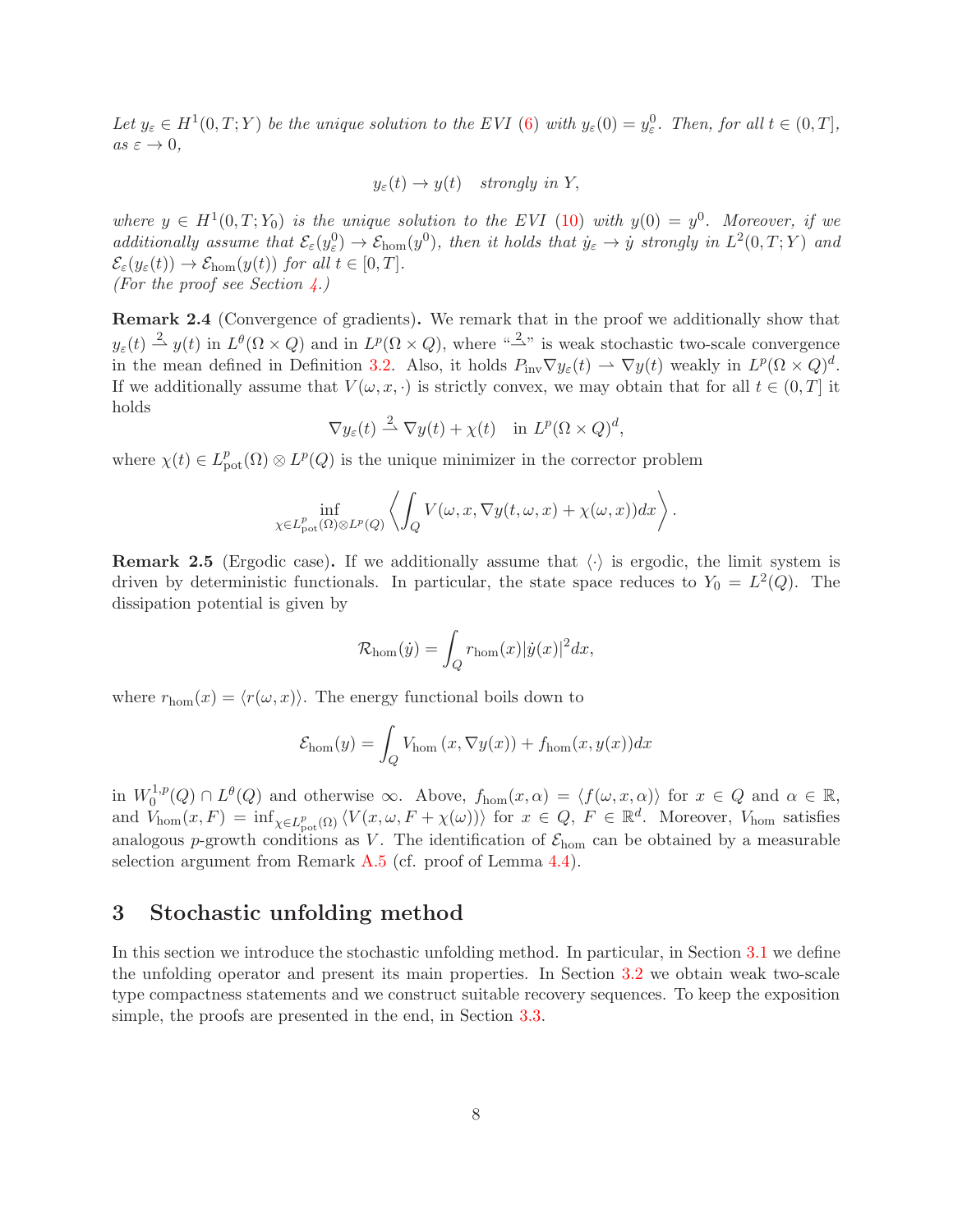#### <span id="page-8-1"></span>3.1 Stochastic unfolding operator and two-scale convergence in the mean

<span id="page-8-2"></span>Lemma 3.1. Let  $\varepsilon > 0$ ,  $p \in (1, \infty)$ ,  $q = \frac{p}{n-1}$  $\frac{p}{p-1}$ , and  $Q \subset \mathbb{R}^d$  be open. There exists a unique linear isometric isomorphism

$$
\mathcal{T}_{\varepsilon}: L^p(\Omega\times Q)\to L^p(\Omega\times Q)
$$

which satisfies

for all 
$$
u \in L^p(\Omega) \overset{a}{\otimes} L^p(Q)
$$
,  $(\mathcal{T}_{\varepsilon}u)(\omega, x) = u(\tau_{-\frac{x}{\varepsilon}}\omega, x)$  a.e. in  $\Omega \times Q$ .

Moreover, its adjoint is the unique linear isometric isomorphism  $\mathcal{T}_{\varepsilon}^*: L^q(\Omega \times Q) \to L^q(\Omega \times Q)$  that satisfies for all  $u \in L^q(\Omega) \overset{a}{\otimes} L^q(Q)$ ,  $(\mathcal{T}_{\varepsilon}^* u)(\omega, x) = u(\tau_{\frac{x}{\varepsilon}} \omega, x)$  a.e. in  $\Omega \times Q$ . (For the proof see Section [3.3.](#page-10-0))

<span id="page-8-0"></span>**Definition 3.2** (Unfolding operator and two-scale convergence in the mean). The operator  $\mathcal{T}_{\epsilon}$ :  $L^p(\Omega \times Q) \to L^p(\Omega \times Q)$  from Lemma [3.1](#page-8-2) is called the stochastic unfolding operator. We say that a sequence  $(u_{\varepsilon}) \subset L^p(\Omega \times Q)$  weakly (strongly) two-scale converges in the mean in  $L^p(\Omega \times Q)$  to  $u \in L^p(\Omega \times Q)$  if, as  $\varepsilon \to 0$ ,

 $\mathcal{T}_{\varepsilon} u_{\varepsilon} \to u$  weakly (strongly) in  $L^p(\Omega \times Q)$ .

In this case we write  $u_{\varepsilon} \stackrel{2}{\rightharpoonup} u$  (resp.  $u_{\varepsilon} \stackrel{2}{\rightharpoonup} u$ ) in  $L^p(\Omega \times Q)$ .

The below lemma directly follows from the isometry property of  $\mathcal{T}_{\varepsilon}$  and the usual properties of weak and strong convergence in  $L^p(\Omega \times Q)$ ; therefore, we do not present its proof.

<span id="page-8-4"></span>**Lemma 3.3** (Basic properties). Let  $p \in (1, \infty)$ ,  $q = \frac{p}{n-1}$  $\frac{p}{p-1}$  and  $Q \subset \mathbb{R}^d$  be open. Consider sequences  $(u_{\varepsilon})$  in  $L^p(\Omega \times Q)$  and  $(v_{\varepsilon})$  in  $L^q(\Omega \times Q)$ .

- (i) If  $u_{\varepsilon} \stackrel{2}{\longrightarrow} u$  in  $L^p(\Omega \times Q)$ , then  $\sup_{\varepsilon \in (0,1)} ||u_{\varepsilon}||_{L^p(\Omega \times Q)} < \infty$  and  $||u||_{L^p(\Omega \times Q)} \leq \liminf_{\varepsilon \to 0} ||u_\varepsilon||_{L^p(\Omega \times Q)}.$
- (ii) If  $\limsup_{\varepsilon\to 0}||u_{\varepsilon}||_{L^p(\Omega\times Q)} < \infty$ , then there exist a subsequence  $\varepsilon'$  and  $u \in L^p(\Omega\times Q)$  such that  $u_{\varepsilon'} \stackrel{2}{\rightharpoonup} u$  in  $L^p(\Omega \times Q)$ .
- (iii)  $u_{\varepsilon} \stackrel{2}{\to} u$  in  $L^p(\Omega \times Q)$  if and only if  $u_{\varepsilon} \stackrel{2}{\to} u$  in  $L^p(\Omega \times Q)$  and  $||u_{\varepsilon}||_{L^p(\Omega \times Q)} \to ||u||_{L^p(\Omega \times Q)}$ .
- (iv) If  $u_{\varepsilon} \stackrel{2}{\rightharpoonup} u$  in  $L^p(\Omega \times Q)$  and  $v_{\varepsilon} \stackrel{2}{\rightarrow} v$  in  $L^q(\Omega \times Q)$ , then  $\overline{2}$ Q  $u_{\varepsilon}(\omega,x)v_{\varepsilon}(\omega,x)dx\bigg\rangle \rightarrow$  $\overline{2}$ Q  $u(\omega, x)v(\omega, x)dx\big\}\,$ .

For homogenization of variational problems, in particular problems driven by convex integral functionals, the following transformation and (lower semi-)continuity properties are very useful.

<span id="page-8-3"></span>**Proposition 3.4.** Let  $p \in (1,\infty)$  and  $Q \subset \mathbb{R}^d$  be open and bounded. Let  $V : \Omega \times Q \times \mathbb{R}^m \to \mathbb{R}$ be such that  $V(\cdot, \cdot, F)$  is  $\mathcal{F} \otimes \mathcal{L}(Q)$ -measurable for all  $F \in \mathbb{R}^m$  and  $V(\omega, x, \cdot)$  is continuous for a.e.  $(\omega, x) \in \Omega \times Q$ . Also, we assume that there exists  $c > 0$  such that for a.e.  $(\omega, x) \in \Omega \times Q$ 

$$
|V(\omega, x, F)| \le c(1+|F|^p), \quad \text{for all } F \in \mathbb{R}^m.
$$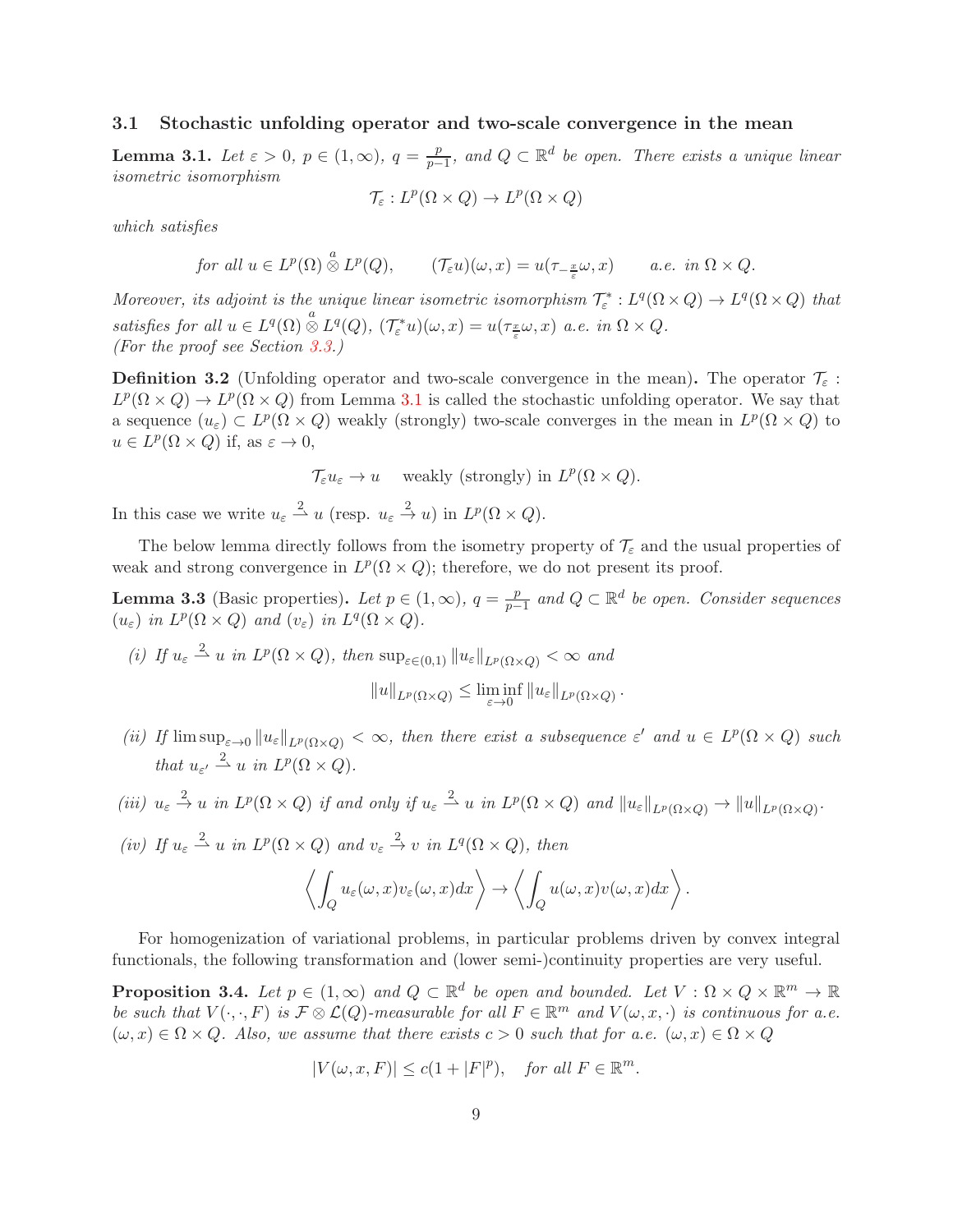(i) For all  $u \in L^p(\Omega \times Q)^m$ , we have

<span id="page-9-2"></span>
$$
\left\langle \int_{Q} V(\tau_{\frac{x}{\varepsilon}}\omega, x, u(\omega, x)) dx \right\rangle = \left\langle \int_{Q} V(\omega, x, \mathcal{T}_{\varepsilon}u(\omega, x)) dx \right\rangle. \tag{11}
$$

(ii) If  $u_{\varepsilon} \stackrel{2}{\rightarrow} u$  in  $L^p(\Omega \times Q)^m$ , then

$$
\lim_{\varepsilon \to 0} \left\langle \int_Q V(\tau_{\frac{x}{\varepsilon}} \omega, x, u_\varepsilon(\omega, x)) dx \right\rangle = \left\langle \int_Q V(\omega, x, u(\omega, x)) dx \right\rangle.
$$

(iii) We additionally assume that for a.e.  $(\omega, x) \in \Omega \times Q$ ,  $V(\omega, x, \cdot)$  is convex. Then, if  $u_{\varepsilon} \stackrel{2}{\rightharpoonup} u$ in  $L^p(\Omega \times Q)^m$ ,

$$
\liminf_{\varepsilon \to 0} \left\langle \int_Q V(\tau_{\frac{x}{\varepsilon}} \omega, x, u_\varepsilon(\omega, x)) dx \right\rangle \ge \left\langle \int_Q V(\omega, x, u(\omega, x)) dx \right\rangle.
$$

(For the proof see Section [3.3.](#page-10-0))

Remark 3.5 (Comparison to the notion of [\[9\]](#page-24-7)). The notion of weak two-scale convergence in the mean of Definition [3.2,](#page-8-0) i.e., weak convergence of unfolded sequences, coincides with the convergence notion introduced in [\[9\]](#page-24-7) (see also [\[4\]](#page-24-8)). More precisely, for a bounded sequence  $(u_{\varepsilon}) \subset L^p(\Omega \times Q)$  we have  $u_{\varepsilon} \stackrel{2}{\rightharpoonup} u$  in  $L^p(\Omega \times Q)$  (in the sense of Definition [3.2\)](#page-8-0) if and only if  $u_{\varepsilon}$  stochastically two-scale converges in the mean to  $u$  in the sense of [\[9\]](#page-24-7), i.e.

<span id="page-9-1"></span>
$$
\lim_{\varepsilon \to 0} \left\langle \int_{Q} u_{\varepsilon}(\omega, x) \varphi(\tau_{\frac{x}{\varepsilon}} \omega, x) dx \right\rangle = \left\langle \int_{Q} u(\omega, x) \varphi(\omega, x) dx \right\rangle, \tag{12}
$$

for any  $\varphi \in L^q(\Omega \times Q)$  that is admissible (in the sense that the mapping  $(\omega, x) \mapsto \varphi(\tau_{\frac{x}{\varepsilon}} \omega, x)$  is welldefined). Indeed, with help of  $\mathcal{T}_{\varepsilon}$  (and its adjoint) we might rephrase the integral on the left-hand side in  $(12)$  as

$$
\left\langle \int_{Q} u_{\varepsilon}(\mathcal{T}_{\varepsilon}^{*}\varphi) dx \right\rangle = \left\langle \int_{Q} (\mathcal{T}_{\varepsilon}u_{\varepsilon})\varphi dx \right\rangle, \tag{13}
$$

which proves the equivalence. For the reason of this equivalence, we use the terms weak and strong stochastic two-scale convergence in the mean instead of talking about weak or strong convergence of unfolded sequences.

The arguments in this paper are inspired by both, the *unfolding approach*—we transform intregrals with oscillations into integrals without (or controlable) oscillations—and two-scale convergence in the sense that we make use of oscillating test-functions.

#### <span id="page-9-0"></span>3.2 Two-scale limits of gradients

The following proposition presents a weak two-scale compactness statement for sequences of gradient fields.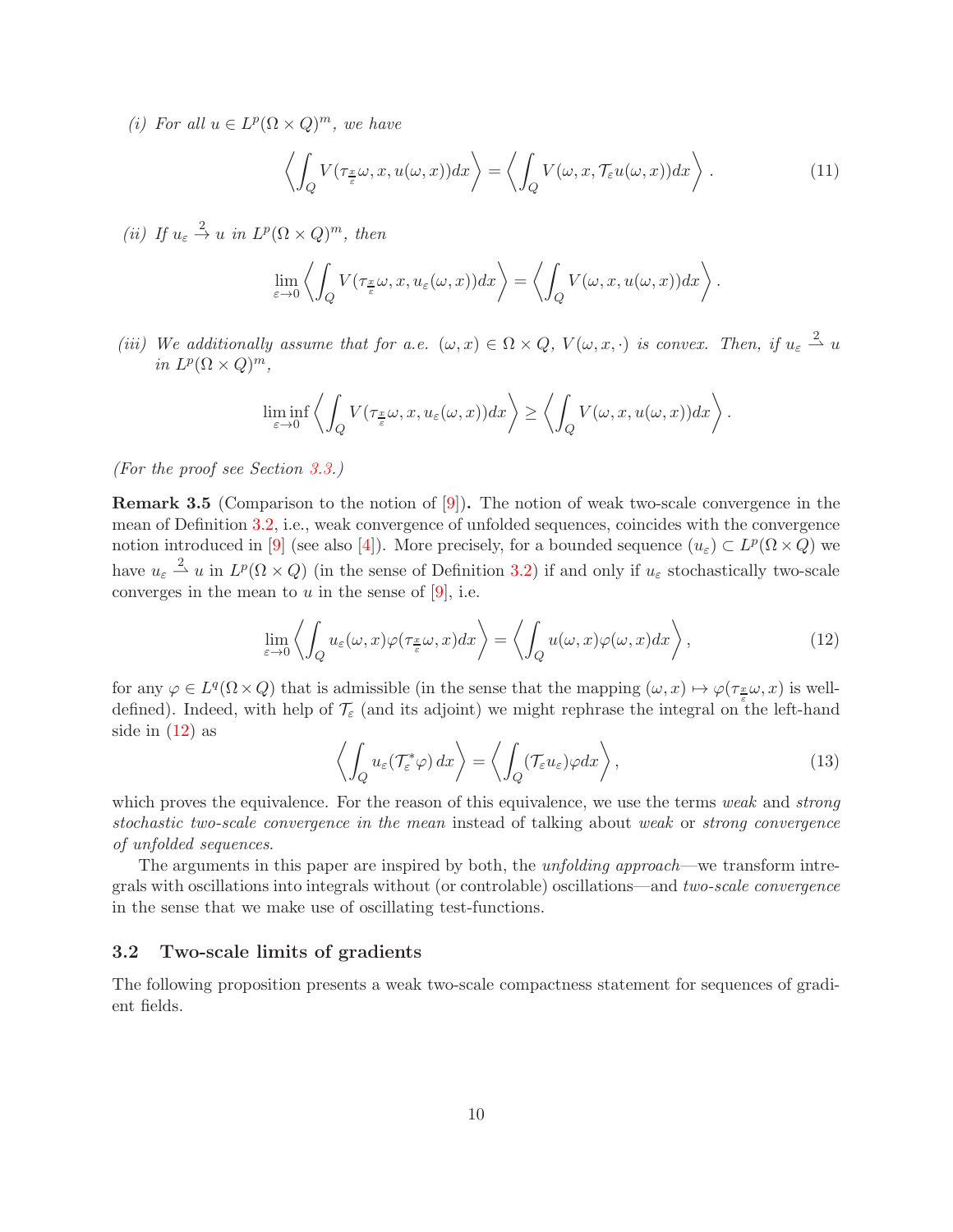<span id="page-10-1"></span>**Proposition 3.6** (Compactness). Let  $p \in (1,\infty)$  and  $Q \subset \mathbb{R}^d$  be open. Let  $(u_{\varepsilon})$  be a bounded sequence in  $L^p(\Omega) \otimes W^{1,p}(Q)$ . Then, there exist  $u \in L^p_{\text{inv}}(\Omega) \otimes W^{1,p}(Q)$  and  $\chi \in L^p_{\text{pot}}(\Omega) \otimes L^p(Q)$ such that, up to a subsequence,

$$
u_{\varepsilon} \stackrel{2}{\rightharpoonup} u \quad \text{in } L^p(\Omega \times Q), \quad \nabla u_{\varepsilon} \stackrel{2}{\rightharpoonup} \nabla u + \chi \quad \text{in } L^p(\Omega \times Q)^d. \tag{14}
$$

If, additionally,  $\langle \cdot \rangle$  is ergodic, then  $u = P_{\text{inv}}u = \langle u \rangle \in W^{1,p}(Q)$  and  $\langle u_{\varepsilon} \rangle \to u$  weakly in  $W^{1,p}(Q)$ . (For the proof see Section [3.3.](#page-10-0))

We remark that the above result is already established in  $[9]$  in the context of two-scale convergence in the mean in the  $L^2$ -space setting. We recapitulate its short proof from the perspective of stochastic unfolding, see Section [3.3.](#page-10-0)

<span id="page-10-4"></span>**Remark 3.7.** Note that the proof of the above proposition reveals that  $P_{\text{inv}}u_{\varepsilon} \to u$  weakly in  $L^p_{\text{inv}}(\Omega) \otimes W^{1,p}(Q)$  (see Lemma [3.12\)](#page-13-0). If we consider a closed subspace  $X \subset W^{1,p}(Q)$  and assume that  $u_{\varepsilon}(\omega) \in X$  P-a.e., then  $P_{\text{inv}}u_{\varepsilon} \in L^p_{\text{inv}}(\Omega) \otimes X$ . Therefore, it follows that  $u \in L^p_{\text{inv}}(\Omega) \otimes X$ . This observation is useful if we consider boundary value problems, e.g., if  $X = W_0^{1,p}$  $i_0^{1,p}(Q)$ . We may argue similarly for closed convex subsets in  $W^{1,p}(Q)$ .

<span id="page-10-3"></span>**Lemma 3.8** (Recovery sequence). Let  $p, \theta \in (1, \infty)$  and  $Q \subset \mathbb{R}^d$  be open. For  $\chi \in L^p_{pot}(\Omega) \otimes L^p(Q)$ and  $\delta > 0$ , there exists a sequence  $g_{\delta,\varepsilon}(\chi) \in L^p(\Omega) \otimes W_0^{1,p}$  $C_0^{1,p}(Q)$  such that

$$
||g_{\delta,\varepsilon}(\chi)||_{L^{\theta}(\Omega\times Q)} \leq \varepsilon c(\delta), \quad \limsup_{\varepsilon \to 0} ||\mathcal{T}_{\varepsilon} \nabla g_{\delta,\varepsilon}(\chi) - \chi||_{L^p(\Omega\times Q)^d} \leq \delta,
$$

where  $c(\delta) > 0$  does not depend on  $\varepsilon$ . (For the proof see Section [3.3.](#page-10-0))

#### <span id="page-10-0"></span>3.3 Proofs of the statements in Section [3](#page-7-0)

Before presenting the proofs, we recall some basic facts from functional analysis which will be helpful in the following.

**Remark 3.9.** Let  $p \in (1, \infty)$  and  $q = \frac{p}{n-1}$  $\frac{p}{p-1}$ .

- (i)  $\langle \cdot \rangle$  is ergodic  $\Leftrightarrow L_{\text{inv}}^p(\Omega) \simeq \mathbb{R} \Leftrightarrow P_{\text{inv}}f = \langle f \rangle.$
- (ii) The following orthogonality relations hold (for a proof see [\[11,](#page-24-10) Section 2.6]): We identify the dual space  $L^p(\Omega)$ <sup>\*</sup> with  $L^q(\Omega)$ , and define for a set  $A \subset L^q(\Omega)$  its orthogonal complement  $A^{\perp} \subset L^p(\Omega)$  as

$$
A^{\perp} = \{ \varphi \in L^{p}(\Omega) : \langle \varphi \psi \rangle = 0 \text{ for all } \psi \in A \}.
$$

It holds

<span id="page-10-2"></span>
$$
\ker(D) = \operatorname{ran}(D^*)^{\perp}, \quad L^p_{\text{pot}}(\Omega) = \overline{\operatorname{ran}(D)} = \ker(D^*)^{\perp}.
$$
 (15)

Above,  $\text{ker}(\cdot)$  denotes the kernel and ran $(\cdot)$  the range of an operator.

Proof of Lemma [3.1.](#page-8-2) We first define  $\mathcal{T}_{\varepsilon}$  on  $\mathcal{A} := \{u(\omega, x) = \varphi(\omega)\eta(x) : \varphi \in L^{p}(\Omega), \eta \in L^{p}(Q)\}\subset$  $L^p(\Omega \times Q)$  by setting  $(\mathcal{T}_{\varepsilon} u)(\omega, x) = \varphi(\tau_{-\frac{x}{\varepsilon}} \omega) \eta(x)$  for all  $u = \varphi \eta \in \mathcal{A}$ . In view of Assumption [2.1](#page-4-1) (iii),  $\mathcal{T}_{\varepsilon} u$  is  $\mathcal{F} \otimes \mathcal{L}(Q)$ -measurable and using the measure preserving property of  $\tau$ , we have

$$
\|\mathcal{T}_{\varepsilon}u\|_{L^{p}(\Omega\times Q)}^{p}=\int_{Q}\left\langle |\varphi(\tau_{-\frac{x}{\varepsilon}}\omega)|^{p}\right\rangle |\eta(x)|^{p} dx=\|\varphi\|_{L^{p}(\Omega)}^{p}\|\eta\|_{L^{p}(Q)}^{p}=\|u\|_{L^{p}(\Omega\times Q)}^{p}.
$$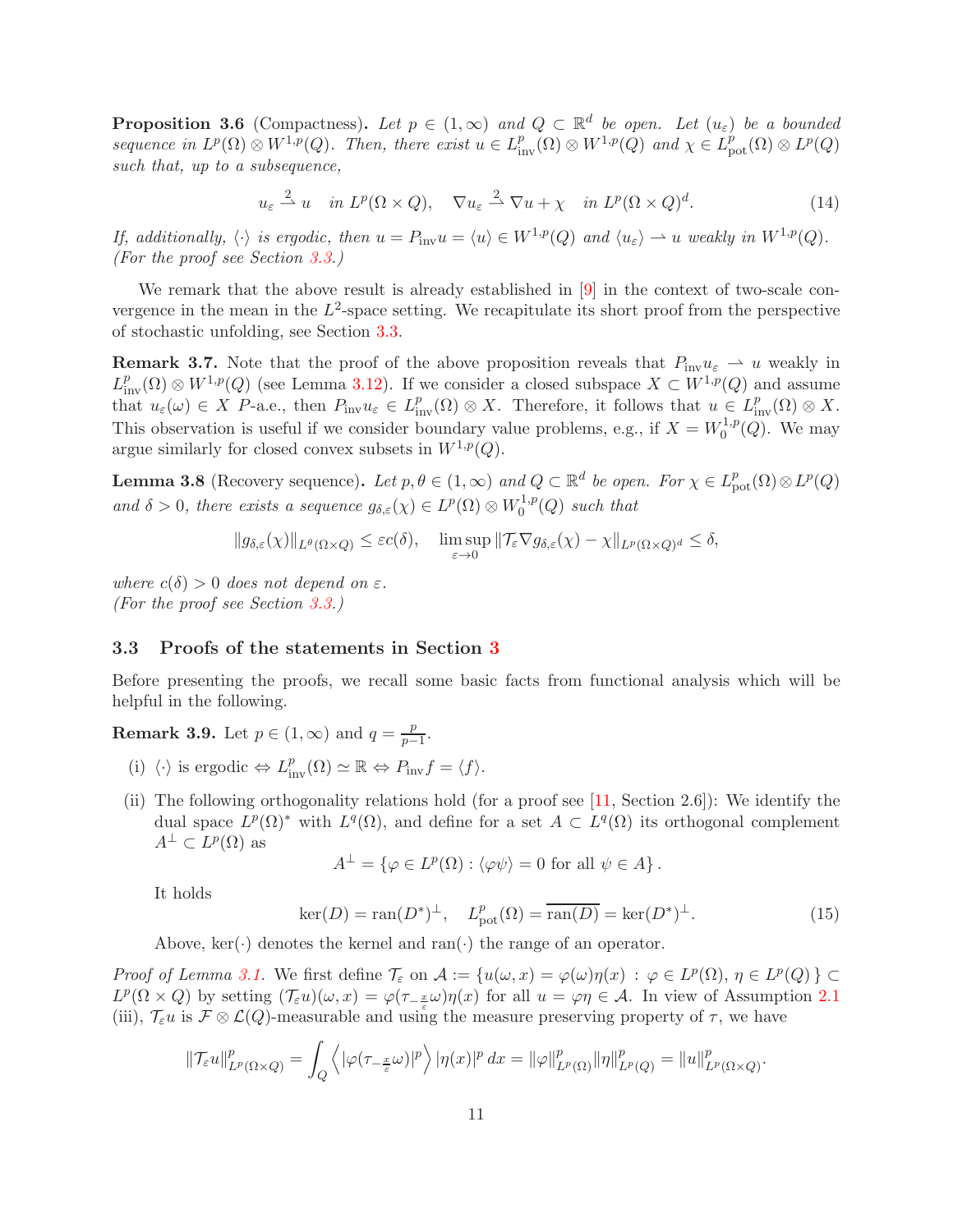Since span(A) is dense in  $L^p(\Omega \times Q)$ ,  $\mathcal{T}_{\varepsilon}$  extends to a linear isometry from  $L^p(\Omega \times Q)$  to  $L^p(\Omega \times Q)$ . We define a linear isometry  $\mathcal{T}_{-\varepsilon}: L^q(\Omega \times Q) \to L^q(\Omega \times Q)$  analogously as  $\mathcal{T}_{\varepsilon}$ , with  $\varepsilon$  replaced by  $-\varepsilon$ . Then for any  $\varphi \in L^p(\Omega) \overset{a}{\otimes} L^p(Q)$  and  $\psi \in L^q(\Omega) \overset{a}{\otimes} L^q(Q)$  we have (thanks to the measure preserving property of  $\tau$  and Fubini):

$$
\left\langle \int_Q (\mathcal{T}_{\varepsilon} \varphi) \psi \, dx \right\rangle = \int_Q \left\langle \varphi(\tau_{-\frac{x}{\varepsilon}} \omega, x) \psi(\omega, x) \right\rangle dx
$$
  
= 
$$
\int_Q \left\langle \varphi(\omega, x) \psi(\tau_{\frac{x}{\varepsilon}} \omega, x) \right\rangle dx = \left\langle \int_Q \varphi(\mathcal{T}_{-\varepsilon} \psi) dx \right\rangle.
$$

Since  $L^p(\Omega) \overset{a}{\otimes} L^p(Q)$  and  $L^q(\Omega) \overset{a}{\otimes} L^q(Q)$  are dense in  $L^p(\Omega \times Q)$  and  $L^q(\Omega \times Q)$ , respectively, we conclude that  $\mathcal{T}_{\varepsilon}^* = \mathcal{T}_{-\varepsilon}$ . Since  $\mathcal{T}_{\varepsilon}^*$  is an isometry, it follows that  $\mathcal{T}_{\varepsilon}$  is surjective (see [\[11,](#page-24-10) Theorem 2.20]). Analogously,  $\mathcal{T}_{\varepsilon}^*$  is also surjective.  $\Box$ 

*Proof of Proposition [3.4.](#page-8-3)* We first note that  $V$  is a Caratheodory integrand in the sense of Remark [A.2](#page-23-1) (if necessary we tacitly redefine it by  $V(\omega, x, \cdot) = 0$  for  $(\omega, x)$  in a set of measure 0) and therefore it follows that V is a normal integrand (see Appendix [A\)](#page-22-0). For fixed  $\varepsilon > 0$ , the mapping  $(\omega, x) \mapsto (\tau_{\pm} \omega, x)$  is  $(\mathcal{F} \otimes \mathcal{L}(Q), \mathcal{F} \otimes \mathcal{L}(Q))$ -measurable and therefore  $(\omega, x, F) \mapsto V(\tau_{\pm} \omega, x, F)$ defines as well a Carathéodory and thus normal integrand. Hence, with the help of the growth condition, all the integrals in the statement of the proposition are well-defined.

*Proof of (i):* We first consider the case  $u \in L^p(\Omega) \overset{a}{\otimes} L^p(Q)^m$ . By Fubini's theorem, the measure preserving property of  $\tau$ , and by the transformation  $\omega \mapsto \tau_{-\frac{x}{\varepsilon}}\omega$ , we have

$$
\left\langle \int_{Q} V(\tau_{\frac{x}{\varepsilon}}\omega, x, u(\omega, x)) dx \right\rangle = \int_{Q} \left\langle V(\tau_{\frac{x}{\varepsilon}}\omega, x, u(\omega, x)) \right\rangle dx
$$
  
= 
$$
\int_{Q} \left\langle V(\omega, x, u(\tau_{-\frac{x}{\varepsilon}}\omega, x)) \right\rangle dx.
$$

Since  $u \in L^p(\Omega) \overset{a}{\otimes} L^p(Q)$ , we have  $u(\tau_{-\frac{x}{2}}\omega, x) = \mathcal{T}_{\varepsilon}u(\omega, x)$ , and thus [\(11\)](#page-9-2) follows. The general case follows by an approximation argument. Indeed, for any  $u \in L^p(\Omega \times Q)^m$  we can find a sequence  $u_k \in L^p(\Omega) \overset{a}{\otimes} L^p(Q)^m$  such that  $u_k \to u$  strongly in  $L^p(\Omega \times Q)^m$ , and by passing to a subsequence (not relabeled) we may additionally assume that  $u_k \to u$  pointwise a.e. in  $\Omega \times Q$ . By continuity of V in its last variable, we thus have  $V(\tau_{\frac{\alpha}{\epsilon}}\omega, x, u_k(\omega, x)) \to V(\tau_{\frac{\alpha}{\epsilon}}\omega, x, u(\omega, x))$  for a.e.  $(\omega, x) \in \Omega \times Q$ . Since  $|V(\tau_{\frac{x}{\epsilon}}\omega,x,u_k(\omega,x))| \leq c(1+|u_k(\omega,x)|^p)$  a.e. in  $\Omega \times Q$ , the dominated convergence theorem  $([8, Theorem 2.8.8])$  $([8, Theorem 2.8.8])$  $([8, Theorem 2.8.8])$  implies that

$$
\lim_{k \to \infty} \left\langle \int_Q V(\tau_{\frac{x}{\varepsilon}} \omega, x, u_k(\omega, x)) dx \right\rangle = \left\langle \int_Q V(\tau_{\frac{x}{\varepsilon}} \omega, x, u(\omega, x)) dx \right\rangle.
$$

In the same way we conclude that

$$
\lim_{k \to \infty} \left\langle \int_Q V(\omega, x, \mathcal{T}_{\varepsilon} u_k(\omega, x)) dx \right\rangle = \left\langle \int_Q V(\omega, x, \mathcal{T}_{\varepsilon} u(\omega, x)) dx \right\rangle.
$$

Since the integrals on the left-hand sides are the same, [\(11\)](#page-9-2) follows.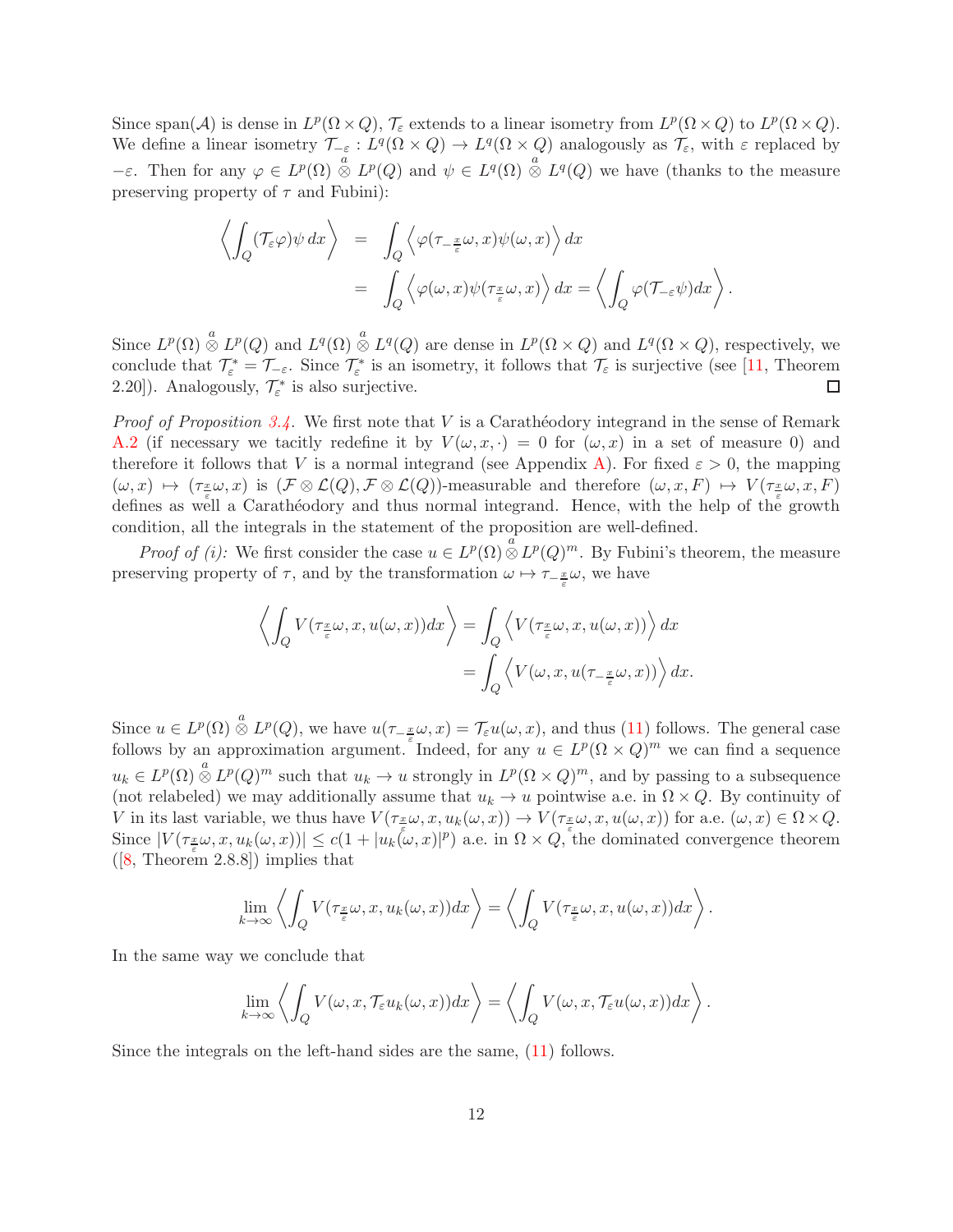Proof of (ii): We obtain  $\left\langle \int_Q V(\tau_{\frac{x}{\varepsilon}}\omega, x, u_\varepsilon(\omega, x))dx\right\rangle = \left\langle \int_Q V(\omega, x, \mathcal{T}_\varepsilon u_\varepsilon(\omega, x))dx\right\rangle$  using part (i). Since by assumption  $\mathcal{T}_{\varepsilon} u_{\varepsilon} \to u$  strongly in  $L^p(\Omega \times Q)^m$ , using the growth conditions of V and the dominated convergence theorem, it follows, similarly as in part (i), that we have  $\lim_{\varepsilon \to 0} \left\langle \int_Q V(\omega, x, \mathcal{T}_\varepsilon u_\varepsilon(\omega, x)) dx \right\rangle = \left\langle \int_Q V(\omega, x, u(\omega, x)) dx \right\rangle.$ 

*Proof of (iii)*: The functional  $L^p(\Omega \times Q)^m \ni u \mapsto \left\langle \int_Q V(\omega, x, u(\omega, x)) dx \right\rangle$  is convex and lower semi-continuous, therefore it is weakly lower semi-continuous (see [\[11,](#page-24-10) Corollary 3.9]). Combining this fact with the transformation formula from (i) and the weak convergence  $\mathcal{T}_{\varepsilon}u_{\varepsilon} \rightharpoonup u$  (by assumption), the claim follows.  $\Box$ 

Before stating the proof of Proposition [3.6,](#page-10-1) we present some auxiliary lemmas.

<span id="page-12-0"></span>**Lemma 3.10.** Let  $p \in (1,\infty)$  and  $q = \frac{p}{n-1}$  $\frac{p}{p-1}$ .

- (i) If  $\varphi \in \left\{ D^*\psi : \psi \in W^{1,q}(\Omega)^d \right\}^{\perp}$ , then  $\varphi \in L^p_{\text{inv}}(\Omega)$ .
- (ii) If  $\varphi \in \{ \psi \in W^{1,q}(\Omega)^d : D^* \psi = 0 \}^{\perp}$ , then  $\varphi \in L^p_{\text{pot}}(\Omega)$ .

Proof. Proof of (i). First, we note that

$$
\varphi \in L^p_{\text{inv}}(\Omega) \quad \Leftrightarrow \quad U_{he_i} U_y \varphi = U_y \varphi \quad \text{for all } y \in \mathbb{R}^d, h \in \mathbb{R}, i = 1, ..., d.
$$

We consider  $\varphi \in \left\{ D^*\psi : \psi \in W^{1,q}(\Omega)^d \right\}^{\perp}$  and we show that  $\varphi \in L^p_{\text{inv}}(\Omega)$  using the above equivalence. Let  $\psi \in \hat{W}^{1,q}(\Omega)$  and  $i \in \{1, ..., d\}$ . Then by the group property we have  $U_{-he_i}\psi - \psi =$  $\int_0^h U_{-te_i} D_i^* \psi dt$  and therefore

$$
\langle (U_{he_i}\varphi - \varphi)\psi \rangle = \langle \varphi(U_{-he_i}\psi - \psi) \rangle = \langle \varphi \int_0^h U_{-te_i}D_i^*\psi dt \rangle = \int_0^h \langle \varphi D_i^*(U_{-te_i}\psi) \rangle dt.
$$

Since  $U_{-te_i}\psi \in W^{1,q}(\Omega)$  for any  $t \in [0,h]$ , we obtain  $\langle \varphi D_i^*(U_{-te_i}\psi) \rangle = 0$  and thus  $U_{he_i}\varphi = \varphi$ . Furthermore, for any  $y \in \mathbb{R}^d$ , we have  $\langle (U_{he_i}U_y\varphi - U_y\varphi)\psi \rangle = \langle (U_{he_i}\varphi - \varphi)U_{-y}\psi \rangle = 0$  by the same argument.

*Proof of (ii)*. In view of  $L_{pot}^p(\Omega) = \text{ker}(D^*)^{\perp}$  (see [\(15\)](#page-10-2)), it is sufficient to prove that the set  $\{\varphi \in W^{1,q}(\Omega)^d : D^*\varphi = 0\}$  is dense in ker $(D^*)$ . This follows by an approximation argument as in [\[24,](#page-25-16) Section 7.2]. Let  $\varphi \in \ker(D^*)$  and we define for  $t > 0$ 

$$
\varphi^t(\omega) = \int_{\mathbb{R}^d} p_t(y)\varphi(\tau_y \omega)dy, \quad \text{where } p_t(y) = \frac{1}{(4\pi t)^{\frac{d}{2}}}e^{-\frac{|y|^2}{4t}}.
$$

Then the claimed density follows, since  $\varphi^t \in W^{1,q}(\Omega)^d$ ,  $D^*\varphi^t = 0$  for any  $t > 0$  and  $\varphi^t \to \varphi$  strongly in  $L^q(\Omega)^d$  as  $t \to 0$ . The last statement can be seen as follows. By the continuity property of  $U_y$ , for any  $\varepsilon > 0$  there exists  $\delta > 0$  such that  $\langle |\varphi(\tau_y \omega) - \varphi(\omega)|^q \rangle \leq \varepsilon$  for any  $y \in B_\delta(0)$ . It follows that

$$
\langle |\varphi^t - \varphi|^q \rangle = \left\langle \left| \int_{\mathbb{R}^d} p_t(y) \left( \varphi(\tau_y \omega) - \varphi(\omega) \right) dy \right|^q \right\rangle
$$
  
\n
$$
\leq \int_{\mathbb{R}^d} p_t(y) \left\langle |\varphi(\tau_y \omega) - \varphi(\omega)|^q \right\rangle dy
$$
  
\n
$$
= \int_{B_\delta} p_t(y) \left\langle |\varphi(\tau_y \omega) - \varphi(\omega)|^q \right\rangle dy + \int_{\mathbb{R}^d \backslash B_\delta} p_t(y) \left\langle |\varphi(\tau_y \omega) - \varphi(\omega)|^q \right\rangle dy.
$$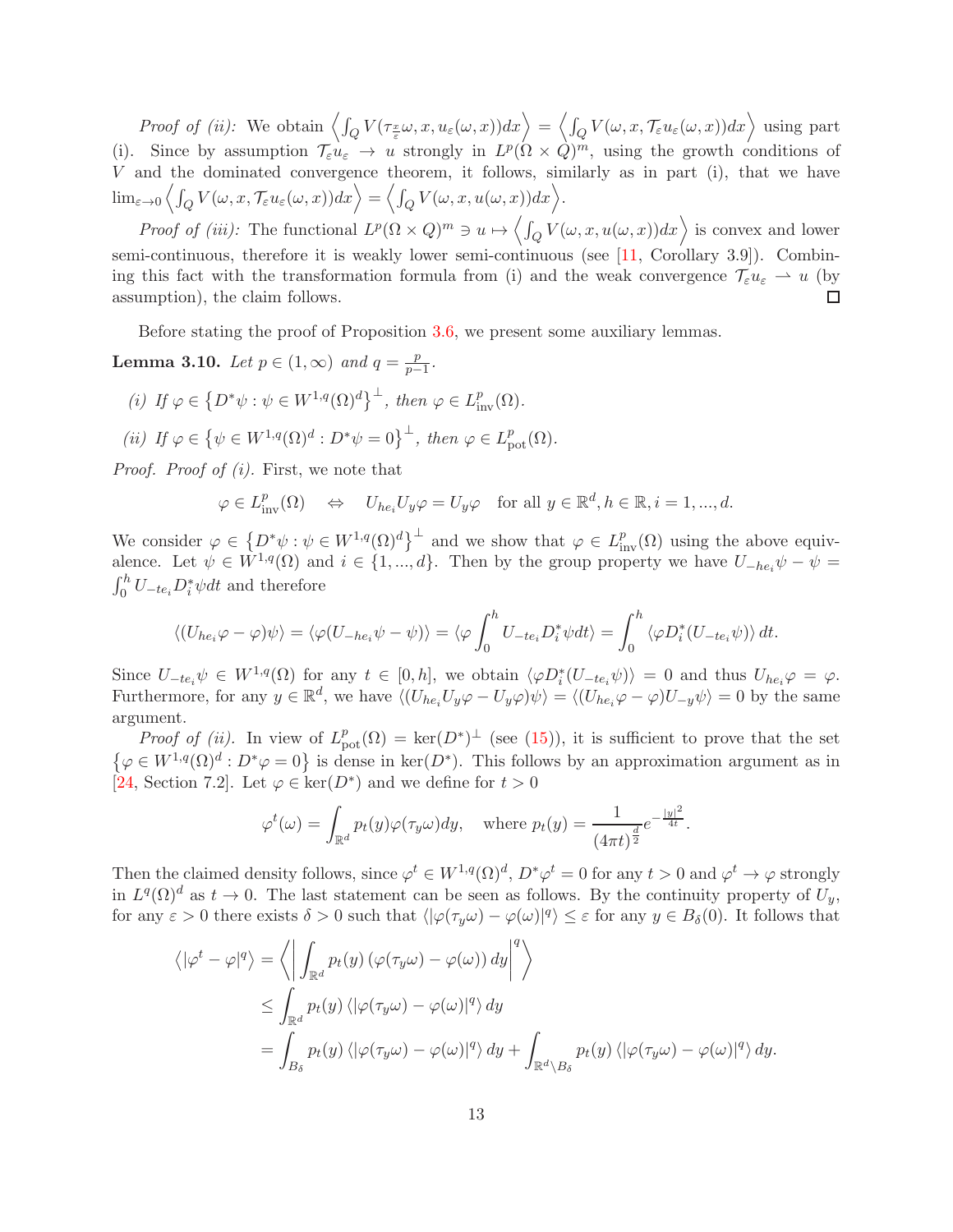The first term on the right-hand side of the above inequality is bounded by  $\varepsilon$  as well as the second term for sufficiently small  $t > 0$ .  $\Box$ 

<span id="page-13-1"></span>**Lemma 3.11.** Let  $p \in (1,\infty)$  and  $Q \subset \mathbb{R}^d$  be open. Let  $u_{\varepsilon} \in L^p(\Omega) \otimes W^{1,p}(Q)$  be such that  $u_{\varepsilon} \stackrel{2}{\rightharpoonup} u$ in  $L^p(\Omega \times Q)$  and  $\varepsilon \nabla u_{\varepsilon} \stackrel{2}{\rightharpoonup} 0$  in  $L^p(\Omega \times Q)^d$ . Then  $u \in L^p_{\text{inv}}(\Omega) \otimes L^p(Q)$ .

Proof. Consider a sequence  $v_{\varepsilon} = \varepsilon T_{\varepsilon}^*(\varphi \eta)$  such that  $\varphi \in W^{1,q}(\Omega)$  and  $\eta \in C_c^{\infty}(Q)$ . Note that  $\mathcal{T}_{\varepsilon}v_{\varepsilon}=\varepsilon\varphi\eta$  and we have, for  $i=1,...,d$  and as  $\varepsilon\to 0,$ 

$$
\left\langle \int_Q \partial_i u_\varepsilon v_\varepsilon dx \right\rangle = \left\langle \int_Q (\mathcal{T}_\varepsilon \partial_i u_\varepsilon)(\mathcal{T}_\varepsilon v_\varepsilon) dx \right\rangle = \left\langle \int_Q (\mathcal{T}_\varepsilon \partial_i u_\varepsilon) \varepsilon \varphi \eta dx \right\rangle \to 0.
$$

Moreover, it holds that  $\partial_i v_\varepsilon = \mathcal{T}^*_\varepsilon(D_i \varphi \eta + \varepsilon \varphi \partial_i \eta)$  and therefore

$$
\left\langle \int_Q \partial_i u_\varepsilon v_\varepsilon dx \right\rangle = -\left\langle \int_Q u_\varepsilon \partial_i v_\varepsilon dx \right\rangle = -\left\langle \int_Q u_\varepsilon \mathcal{T}_\varepsilon^*(D_i \varphi \eta + \varepsilon \varphi \partial_i \eta) dx \right\rangle
$$
  
= 
$$
-\left\langle \int_Q (\mathcal{T}_\varepsilon u_\varepsilon) D_i \varphi \eta + \varepsilon (\mathcal{T}_\varepsilon u_\varepsilon) \varphi \partial_i \eta dx \right\rangle.
$$

The last expression converges to  $-\langle \int_Q u D_i \varphi \eta dx \rangle$  as  $\varepsilon \to 0$ . As a result of this,  $\langle u(x)D_i \varphi \rangle = 0$  for almost every  $x \in Q$  and therefore  $u \in L^p_{\text{inv}}(\Omega) \otimes L^p(Q)$  by Lemma [3.10](#page-12-0) (i).  $\Box$ 

<span id="page-13-0"></span>**Lemma 3.12.** Let  $p \in (1,\infty)$  and  $Q \subset \mathbb{R}^d$  be open. Let  $u_{\varepsilon}$  be a bounded sequence in  $L^p(\Omega) \otimes$  $W^{1,p}(Q)$ . Then there exists  $u \in L^p_{inv}(\Omega) \otimes W^{1,p}(Q)$  such that (up to a subsequence)

$$
u_{\varepsilon} \stackrel{2}{\rightharpoonup} u
$$
 in  $L^p(\Omega \times Q)$ ,  $P_{\text{inv}} u_{\varepsilon} \stackrel{2}{\rightharpoonup} u$  in  $L^p(\Omega \times Q)$ ,  $P_{\text{inv}} \nabla u_{\varepsilon} \stackrel{2}{\rightharpoonup} \nabla u$  in  $L^p(\Omega \times Q)^d$ .

In particular, it holds that  $P_{\text{inv}}u_{\varepsilon} \rightharpoonup u$  weakly in  $L^p_{\text{inv}}(\Omega) \otimes W^{1,p}(Q)$ .

*Proof. Step 1. Proof of the identity*  $P_{\text{inv}} \circ T_{\varepsilon} = T_{\varepsilon} \circ P_{\text{inv}} = P_{\text{inv}}$ . The second identity holds by definition of  $P_{\text{inv}}$ . To show that  $P_{\text{inv}} \circ \mathcal{T}_{\varepsilon} = P_{\text{inv}}$ , we consider  $v \in L^p(\Omega \times Q)$ ,  $\varphi \in L^q(\Omega)$  and  $\eta \in L^q(Q)$ . We have

$$
\left\langle \int_{Q} (P_{\rm inv} \mathcal{T}_{\varepsilon} v)(\varphi \eta) dx \right\rangle = \left\langle \int_{Q} (\mathcal{T}_{\varepsilon} v) P_{\rm inv}^*(\varphi \eta) dx \right\rangle = \left\langle \int_{Q} v P_{\rm inv}^*(\varphi \eta) dx \right\rangle
$$

$$
= \left\langle \int_{Q} (P_{\rm inv} v)(\varphi \eta) dx \right\rangle,
$$

where we use the fact that  $\mathcal{T}_{\varepsilon}^* P_{\text{inv}}^* = P_{\text{inv}}^*$  since the adjoint  $P_{\text{inv}}^*$  of  $P_{\text{inv}}$  satisfies  $\text{ran}(P_{\text{inv}}^*) \subset L^q_{\text{inv}}(\Omega)$ . The claim follows by an approximation argument since  $L^q(\Omega) \overset{a}{\otimes} L^q(Q)$  is dense in  $L^q(\Omega \times Q)$ .

Step 2. Convergence of  $P_{\text{inv}}u_{\varepsilon}$ .  $P_{\text{inv}}$  is bounded and it commutes with  $\nabla$ , and therefore

$$
\limsup_{\varepsilon \to 0} \left\langle \int_Q |P_{\text{inv}} u_\varepsilon|^p + |\nabla P_{\text{inv}} u_\varepsilon|^p dx \right\rangle < \infty.
$$

As a result of this and with help of Lemma [3.3](#page-8-4) (ii) and Lemma [3.11,](#page-13-1) it follows that  $P_{\text{inv}}u_{\varepsilon} \stackrel{2}{\rightharpoonup} v$  and  $\nabla P_{\text{inv}} u_{\varepsilon} \stackrel{2}{\rightharpoonup} w$  (up to a subsequence), where  $v \in L^p_{\text{inv}}(\Omega) \otimes L^p(Q)$  and  $w \in L^p_{\text{inv}}(\Omega) \otimes L^p(Q)^d$ .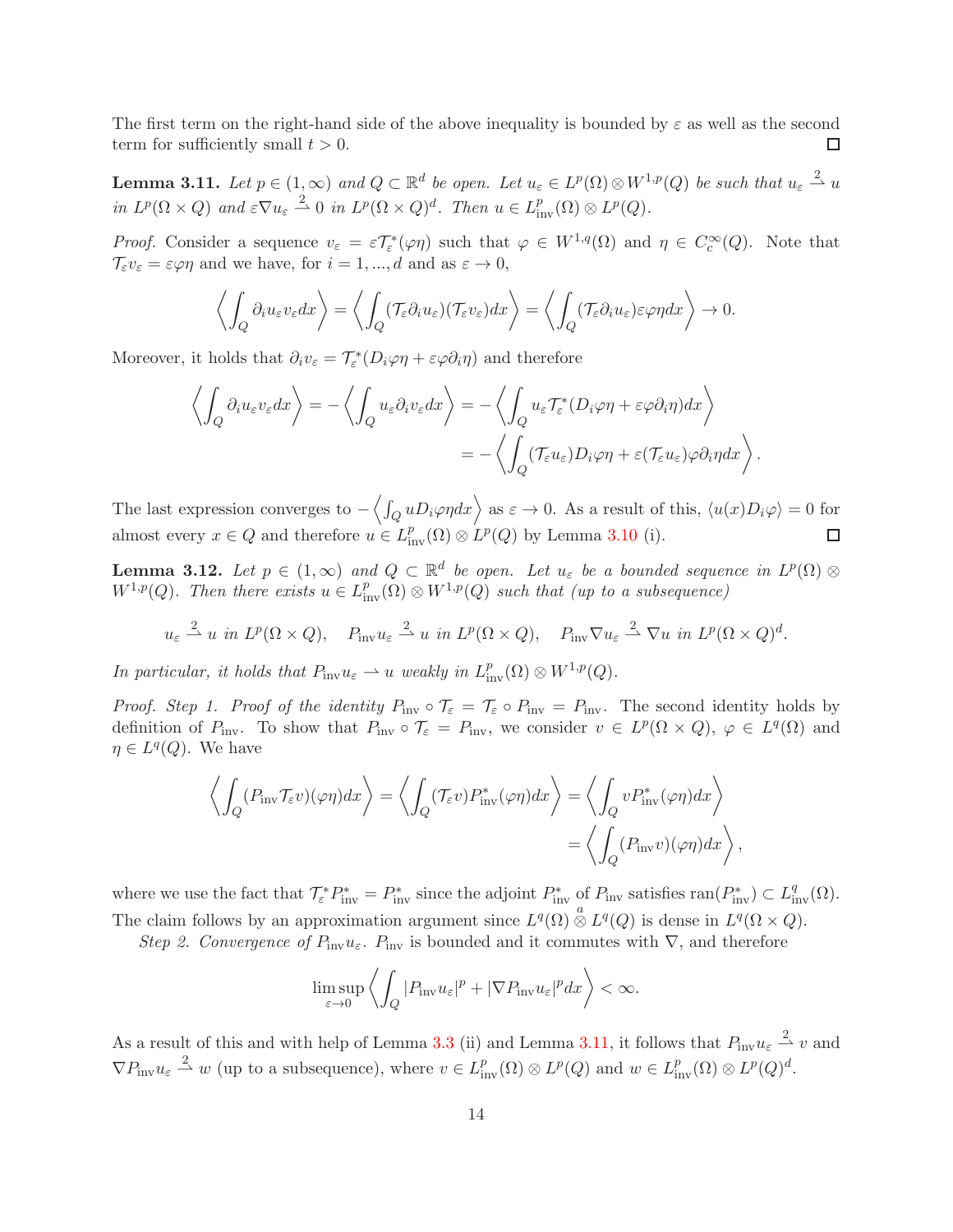Let  $\varphi \in W^{1,q}(\Omega)$  and  $\eta \in C_c^{\infty}(Q)$ . On the one hand, we have, as  $\varepsilon \to 0$ ,

$$
\left\langle \int_Q (\partial_i P_{\rm inv} u_\varepsilon) \mathcal{T}_\varepsilon^*(\varphi \eta) dx \right\rangle = \left\langle \int_Q \mathcal{T}_\varepsilon (\partial_i P_{\rm inv} u_\varepsilon)(\varphi \eta) dx \right\rangle \to \left\langle \int_Q w_i \varphi \eta dx \right\rangle.
$$

On the other hand, using  $\partial_i \mathcal{T}_{\varepsilon}^*(\varphi \eta) = \frac{1}{\varepsilon} \mathcal{T}_{\varepsilon}^*(\eta D_i \varphi) + \mathcal{T}_{\varepsilon}^*(\varphi \partial_i \eta)$  and  $\mathcal{T}_{\varepsilon} P_{\text{inv}} = P_{\text{inv}}$ ,

$$
\left\langle \int_Q (\partial_i P_{\text{inv}} u_\varepsilon) \mathcal{T}_\varepsilon^*(\varphi \eta) dx \right\rangle = -\frac{1}{\varepsilon} \left\langle \int_Q (P_{\text{inv}} u_\varepsilon) (D_i \varphi \eta) dx \right\rangle - \left\langle \int_Q (P_{\text{inv}} u_\varepsilon) \varphi \partial_i \eta dx \right\rangle.
$$

The first term on the right-hand side vanishes since  $P_{\text{inv}}u_{\varepsilon}(\cdot,x) \in L^p_{\text{inv}}(\Omega)$  for almost every  $x \in Q$ and by [\(15\)](#page-10-2). The second term converges to  $-\langle \int_Q v\varphi \partial_i \eta dx \rangle$  as  $\varepsilon \to 0$ . Consequently, we obtain  $w = \nabla v$  and therefore  $v \in L^p_{\text{inv}}(\Omega) \otimes W^{1,p}(Q)$ . Moreover, using Step 1, we have  $P_{\text{inv}}u_{\varepsilon} \to u$  weakly in  $L^p_{\text{inv}}(\Omega) \otimes W^{1,p}(Q)$ .

Step 3. Convergence of  $u_{\varepsilon}$ . Since  $u_{\varepsilon}$  is bounded, by Lemma [3.3](#page-8-4) (ii) and Lemma [3.11](#page-13-1) there exists  $u \in L^p_{\text{inv}}(\Omega) \otimes L^p(Q)$  such that  $u_\varepsilon \stackrel{2}{\rightharpoonup} u$  in  $L^p(\Omega \times Q)$ . Also,  $P_{\text{inv}}$  is a linear and bounded operator which, together with Step 1, implies that  $P_{\text{inv}}u_{\varepsilon} \rightharpoonup u$ . Using this, we conclude that  $u = v$ .  $\Box$ 

*Proof of Proposition [3.6.](#page-10-1)* Lemma [3.12](#page-13-0) implies that  $u_{\varepsilon} \stackrel{2}{\rightharpoonup} u$  in  $L^p(\Omega \times Q)$  (up to a subsequence), where  $u \in L^p_{\text{inv}}(\Omega) \otimes W^{1,p}(Q)$ . Moreover, it follows that there exists  $v \in L^p(\Omega \times Q)^d$  such that  $\nabla u_{\varepsilon} \stackrel{2}{\rightharpoonup} v$  in  $L^p(\Omega \times Q)^d$  (up to another subsequence). We show that  $\chi := v - \nabla u \in L^p_{\text{pot}}(\Omega) \otimes L^p(Q)$ .

Let  $\varphi \in W^{1,q}(\Omega)^d$  with  $D^*\varphi = 0$  and  $\eta \in C_c^{\infty}(Q)$ . We have, as  $\varepsilon \to 0$ ,

<span id="page-14-1"></span>
$$
\left\langle \int_{Q} \nabla u_{\varepsilon} \cdot \mathcal{T}_{\varepsilon}^{*}(\varphi \eta) dx \right\rangle = \left\langle \int_{Q} \mathcal{T}_{\varepsilon} \nabla u_{\varepsilon} \cdot \varphi \eta dx \right\rangle \to \left\langle \int_{Q} v \cdot \varphi \eta dx \right\rangle.
$$
 (16)

On the other hand,

$$
\left\langle \int_{Q} \nabla u_{\varepsilon} \cdot \mathcal{T}_{\varepsilon}^{*}(\varphi \eta) dx \right\rangle = -\left\langle \int_{Q} u_{\varepsilon} \sum_{i=1}^{d} \mathcal{T}_{\varepsilon}^{*}(\frac{1}{\varepsilon} \eta D_{i} \varphi_{i} + \varphi_{i} \partial_{i} \eta) dx \right\rangle
$$
  
=  $\frac{1}{\varepsilon} \left\langle \int_{Q} (\mathcal{T}_{\varepsilon} u_{\varepsilon}) (\eta D^{*} \varphi) dx \right\rangle - \left\langle \int_{Q} (\mathcal{T}_{\varepsilon} u_{\varepsilon}) \sum_{i=1}^{d} \varphi_{i} \partial_{i} \eta dx \right\rangle.$  (17)

Above, the first term on the right-hand side vanishes by assumption and the second converges to  $\langle \int_Q \nabla u \cdot \varphi \eta \rangle$  as  $\varepsilon \to 0$ . Using [\(17\)](#page-14-0), [\(16\)](#page-14-1) and Lemma [3.10](#page-12-0) (ii) we complete the proof.  $\Box$ 

Proof of Lemma [3.8.](#page-10-3) For  $\chi \in L^p_{\text{pot}}(\Omega) \otimes L^p(Q)$  and  $\delta > 0$ , by definition of the space  $L^p_{\text{pot}}(\Omega) \otimes L^p(Q)$ and by density of  $\text{ran}(D)$  in  $L^p_{\text{pot}}(\Omega)$ , we find  $g_\delta = \sum_{i=1}^{n(\delta)} \varphi_i^\delta \eta_i^\delta$  with  $\varphi_i^\delta \in W^{1,p}(\Omega)$  and  $\eta_i^\delta \in C_c^\infty(Q)$ such that

<span id="page-14-0"></span>
$$
\|\chi - Dg_{\delta}\|_{L^p(\Omega \times Q)^d} \le \delta.
$$

Note that we can choose  $\varphi_i^{\delta}$  above so that  $\varphi_i^{\delta} \in L^{\theta}(\Omega)$ . This can be seen by a standard truncation and mollification argument (see  $[9, \text{ Lemma } 2.2]$  for the  $L^2$ -case) that we present here for the convenience of the reader. For a given  $\varphi \in W^{1,p}(\Omega)$ , by density of  $L^{\infty}(\Omega)$  in  $L^p(\Omega)$ , we find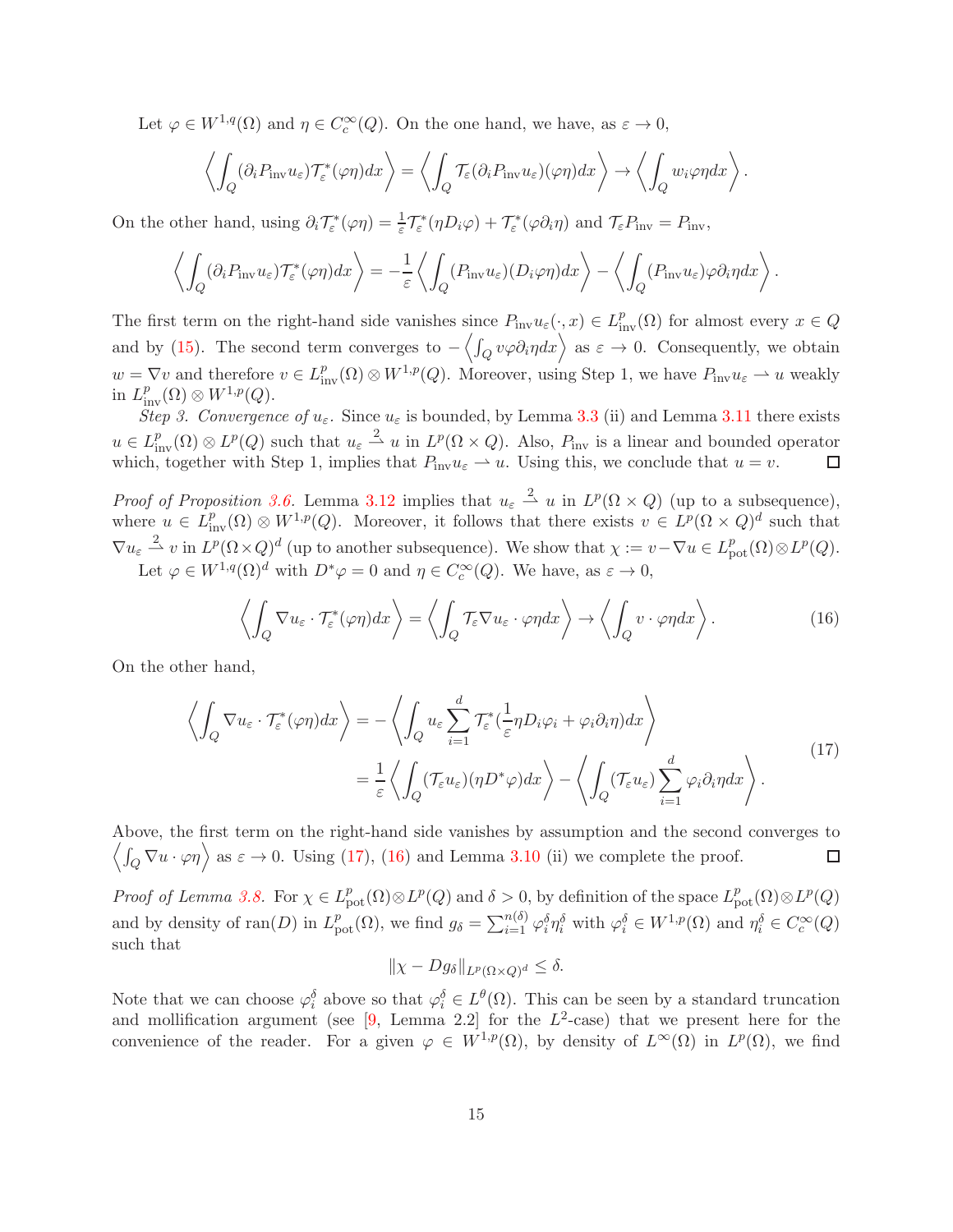a sequence  $\varphi_k \in L^{\infty}(\Omega)$  such that  $\varphi_k \to \varphi$  in  $L^p(\Omega)$ . For a sequence of standard mollifiers  $\rho_n \in C_c^{\infty}(\mathbb{R}^d)$ ,  $\rho_n \geq 0$ , we define

$$
\varphi_k^n = \int_{\mathbb{R}^d} \rho_n(y) U_y \varphi_k dy, \quad \varphi^n = \int_{\mathbb{R}^d} \rho_n(y) U_y \varphi dy.
$$

It holds  $\varphi_k^n \in L^{\infty}(\Omega) \cap W^{1,p}(\Omega)$ ,  $D_i \varphi_k^n = \int_{\mathbb{R}^d} -\partial_i \rho_n(y) U_y \varphi_k dy$  and  $D_i \varphi^n = \int_{\mathbb{R}^d} -\partial_i \rho_n(y) U_y \varphi dy =$ <br> $\int_{\mathbb{R}^d} \rho_n(y) U_n D_i \varphi dy$ . Similarly as in the proof of Lemma 3.10 (ii), it follows that  $D \varphi^n \to D \$  $\int_{\mathbb{R}^d} \rho_n(y) U_y D_i \varphi dy$ . Similarly as in the proof of Lemma [3.10](#page-12-0) (ii), it follows that  $D\varphi^n \to D\varphi$  in  $L^p(\Omega)^d$  as  $n \to \infty$ . In the following we show that for fixed  $n \in \mathbb{N}$ ,  $D_i \varphi_k^n \to D_i \varphi^n$  in  $L^p(\Omega)$  as  $k \to \infty$ , which yields the claim (up to extraction of a subsequence  $k(n)$ ). We have, as  $k \to \infty$ ,

$$
\langle |D_i \varphi_k^n - D_i \varphi^n|^p \rangle = \langle | \int_{\mathbb{R}^d} -\partial_i \rho_n(y) (U_y \varphi_k - U_y \varphi) dy |^p \rangle \le c(n) \langle | \varphi_k - \varphi |^p \rangle \to 0,
$$

where in the last inequality we use that  $\partial_i \rho_n$  is compactly supported and  $L^{\infty}$ , and Jensen's inequality. This means that in the definition of  $g_{\delta}$  above, we can choose  $\varphi_i^{\delta} \in L^{\theta}(\Omega) \cap W^{1,p}(\Omega)$ .

We define  $g_{\delta,\varepsilon} = \varepsilon \mathcal{T}_{\varepsilon}^{-1} g_{\delta}$  and note that  $g_{\delta,\varepsilon} \in L^p(\Omega) \otimes W_0^{1,p}$  $L^{1,p}(Q) \cap L^{\theta}(\Omega \times Q)$  and  $\nabla g_{\delta,\varepsilon} =$  $\mathcal{T}_{\varepsilon}^{-1}Dg_{\delta} + \mathcal{T}_{\varepsilon}^{-1}\varepsilon\nabla g_{\delta}$ . As a result of this and with help of the isometry property of  $\mathcal{T}_{\varepsilon}^{-1}$ , the claim of the lemma follows. □

### <span id="page-15-0"></span>4 Proof of Theorem [2.3](#page-6-0)

Before presenting the main proof, we provide three auxiliary lemmas. Lemma [4.1](#page-15-1) provides the reduction of the Λ-convex gradient flows to convex gradient flows. Lemmas [4.3](#page-17-1) and [4.4](#page-17-0) provide a suitable recovery sequence that is helpful in the treatment of the term  $\int_0^T \widetilde{\mathcal{E}}_{\varepsilon}^*(t, -D\mathcal{R}_{\varepsilon}(\dot{u}_{\varepsilon}(t)))dt$  in  $(3)$  (cf.  $(18)$ ).

<span id="page-15-1"></span>**Lemma 4.1** (Convex reduction). Let the assumptions of Theorem [2.3](#page-6-0) be satisfied. Let  $\widetilde{\mathcal{E}}_{\varepsilon}: [0, T] \times$  $Y \to \mathbb{R} \cup {\infty} \text{ and } \widetilde{\mathcal{E}}_{\text{hom}} : [0, T] \times Y_0 \to \mathbb{R} \cup {\infty} \text{ be given by}$ 

$$
\widetilde{\mathcal{E}}_{\varepsilon}(t,u) = e^{2\Lambda t} \mathcal{E}_{\varepsilon}(e^{-\Lambda t}u) - \Lambda \mathcal{R}_{\varepsilon}(u), \quad \widetilde{\mathcal{E}}_{\text{hom}}(t,u) = e^{2\Lambda t} \mathcal{E}_{\text{hom}}(e^{-\Lambda t}u) - \Lambda \mathcal{R}_{\text{hom}}(u).
$$

Then:

- (i)  $\mathcal{E}_{\varepsilon}$  and  $\mathcal{E}_{\text{hom}}$  are convex normal integrands (see Definition [A.1\)](#page-23-2).
- (ii)  $y \in H^1(0,T;Y)$  satisfies [\(6\)](#page-5-2) if and only if  $u(t) := e^{\Lambda t}y(t)$  satisfies

<span id="page-15-2"></span>
$$
\mathcal{R}_{\varepsilon}(u(T)) + \int_0^T \widetilde{\mathcal{E}}_{\varepsilon}(t, u(t)) + \widetilde{\mathcal{E}}_{\varepsilon}^*(t, -D\mathcal{R}_{\varepsilon}(\dot{u}(t)))dt = \mathcal{R}_{\varepsilon}(u(0)),
$$
\n(18)

where  $\widetilde{\mathcal{E}}_{\varepsilon}(t, \cdot)$  denotes the convex conjugate of  $\widetilde{\mathcal{E}}_{\varepsilon}(t, \cdot)$ .

(iii)  $y \in H^1(0,T; Y_0)$  satisfies [\(10\)](#page-6-2) if and only if  $u(t) := e^{\Lambda t} y(t)$  satisfies

$$
\mathcal{R}_{\text{hom}}(u(T)) + \int_0^T \widetilde{\mathcal{E}}_{\text{hom}}(t, u(t)) + \widetilde{\mathcal{E}}_{\text{hom}}^*(t, -D\mathcal{R}_{\text{hom}}(\dot{u}(t)))dt = \mathcal{R}_{\text{hom}}(u(0)),
$$

where  $\tilde{\mathcal{E}}_{\text{hom}}^*(t, \cdot)$  denotes the convex conjugate of  $\tilde{\mathcal{E}}_{\text{hom}}(t, \cdot)$ .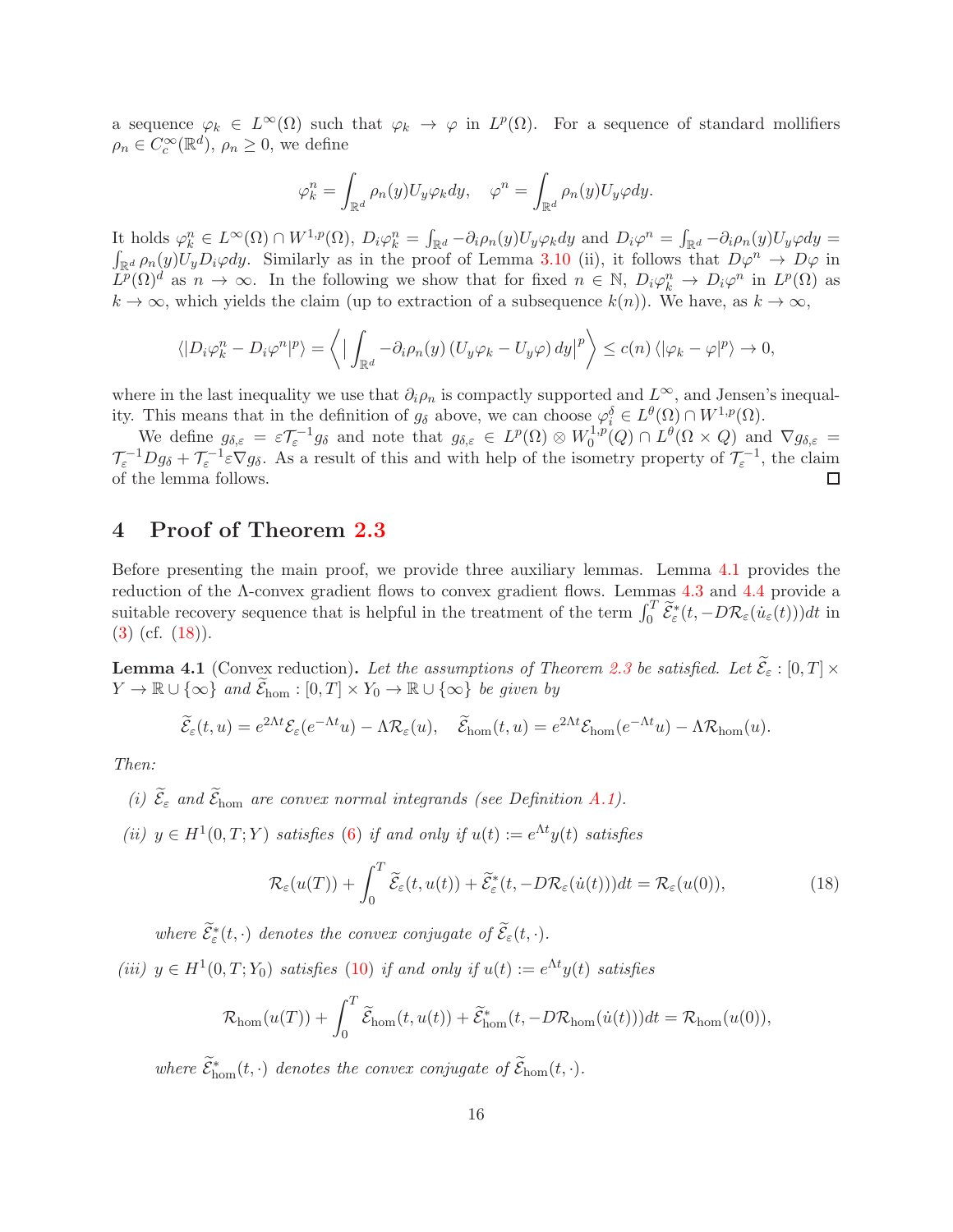*Proof. Proof of (i).* For fixed t, convexity of  $\widetilde{\mathcal{E}}_{\varepsilon}(t, \cdot)$  follows from Λ-convexity of  $\mathcal{E}_{\varepsilon}$ .  $\widetilde{\mathcal{E}}_{\varepsilon}(t, \cdot)$  is proper and l.s.c. Indeed, this follows by continuity of  $\mathcal{R}_{\varepsilon}$  and by the fact that  $\mathcal{E}_{\varepsilon}$  is proper and l.s.c. In the following we show that  $\mathcal{E}_{\varepsilon}$  is  $\mathcal{L}(0,T) \otimes \mathcal{B}(Y)$ -measurable that implies the claim for  $\mathcal{E}_{\varepsilon}$ . First, we note that  $-\Lambda \mathcal{R}_{\varepsilon}$  is  $\mathcal{B}(Y)$ -measurable since it is continuous, therefore it is sufficient to show that the mapping  $(t, u) \mapsto e^{2\Lambda t} \mathcal{E}_{\varepsilon}(e^{-\Lambda t} u)$  is  $\mathcal{L}(0, T) \otimes \mathcal{B}(Y)$ -measurable. We note that  $\mathcal{E}_{\varepsilon}(e^{-\Lambda t} u)$  is the composition of the continuous mapping  $(t, u) \mapsto e^{-\Lambda t}u$  (thus  $(\mathcal{B}(0, T) \otimes \mathcal{B}(Y), \mathcal{B}(Y))$ -measurable) and the l.s.c. functional  $\mathcal{E}_{\varepsilon}$  that is, thus,  $\mathcal{B}(Y)$ -measurable. As a result of this, it is  $\mathcal{B}(0,T) \otimes \mathcal{B}(Y)$ measurable. Finally, the expression  $e^{2\Lambda t} \mathcal{E}_{\varepsilon}(e^{-\Lambda t}u)$  is a product of a continuous and a measurable functional and therefore it is  $\mathcal{L}(0,T) \otimes \mathcal{B}(Y)$ -measurable. For  $\mathcal{E}_{\text{hom}}$ , the claim follows analogously.

*Proof of (ii).* Since  $\mathcal{R}_{\varepsilon}$  is quadratic we have  $\mathcal{R}_{\varepsilon}(\tilde{y}) = \frac{1}{2} \langle D\mathcal{R}_{\varepsilon}(\tilde{y}), \tilde{y} \rangle_{Y^*,Y}$ . Combined with [\(6\)](#page-5-2), a simple rearrangement yields for all  $\widetilde{y} \in Y$ ,

$$
\langle D\mathcal{R}_{\varepsilon}\left(\dot{y}(t)+\Lambda y(t)\right),y(t)-\widetilde{y}\rangle_{Y^*,Y}+\mathcal{E}_{\varepsilon}(y(t))-\Lambda \mathcal{R}_{\varepsilon}(y(t))\leq \mathcal{E}_{\varepsilon}(\widetilde{y})-\Lambda \mathcal{R}_{\varepsilon}(\widetilde{y}).
$$

We multiply the above inequality with  $e^{2\Lambda t}$  and use linearity of  $D\mathcal{R}_{\varepsilon}$  (resp. quadratic structure of  $\mathcal{R}_{\varepsilon}$ ) to obtain,

$$
\langle D\mathcal{R}_{\varepsilon} \left( e^{\Lambda t} \dot{y}(t) + \Lambda e^{\Lambda t} y(t) \right), e^{\Lambda t} (y(t) - \widetilde{y}) \rangle_{Y^*,Y}
$$

$$
+ e^{2\Lambda t} \mathcal{E}_{\varepsilon} (e^{-\Lambda t} e^{\Lambda t} y(t)) - \Lambda \mathcal{R}_{\varepsilon} (e^{\Lambda t} y(t))
$$

$$
\leq e^{2\Lambda t} \mathcal{E}_{\varepsilon} (e^{-\Lambda t} e^{\Lambda t} \widetilde{y}) - \Lambda \mathcal{R}_{\varepsilon} (e^{\Lambda t} \widetilde{y}) \quad \text{for all } \widetilde{y} \in Y.
$$

With  $u(t) = e^{\Lambda t} y(t)$ , the definition of  $\tilde{\mathcal{E}}_{\varepsilon}$ , and with the test-function  $\tilde{y} = e^{-\Lambda t} \hat{y}$ , the above inequality reads

$$
\langle D\mathcal{R}_{\varepsilon}(\dot{u}(t)), u(t) - \hat{y}\rangle_{Y^*,Y} + \widetilde{\mathcal{E}}_{\varepsilon}(t, u(t)) \le \widetilde{\mathcal{E}}_{\varepsilon}(t, \hat{y}) \quad \text{for all } \hat{y} \in Y,
$$

where we used that  $\dot{u}(t) = e^{\Lambda t} \dot{y}(t) + \Lambda e^{\Lambda t} y(t)$ . Since  $\tilde{\mathcal{E}}_{\varepsilon}(t, \cdot)$  is convex for each t, the Fenchel equivalence implies that u satisfies for a.e.  $t \in (0, T)$ ,

<span id="page-16-0"></span>
$$
\langle D\mathcal{R}_{\varepsilon}(\dot{u}(t)), u(t) \rangle_{Y^*,Y} + \widetilde{\mathcal{E}}_{\varepsilon}(t, u(t)) + \widetilde{\mathcal{E}}_{\varepsilon}^*(t, -D\mathcal{R}_{\varepsilon}(\dot{u}(t))) = 0.
$$
\n(19)

Since  $\frac{d}{dt}R_{\varepsilon}(u(t)) = \langle D\mathcal{R}_{\varepsilon}(u(t)), \dot{u}(t)\rangle_{Y^*,Y} = \langle D\mathcal{R}_{\varepsilon}(\dot{u}(t)), u(t)\rangle_{Y^*,Y}$ , integration of the above identity over  $(0, T)$  yields  $(18)$ . On the other hand, if  $(18)$  holds, then we have

$$
\int_0^T \langle D\mathcal{R}_{\varepsilon}(\dot{u}(t)), u(t) \rangle_{Y^*,Y} + \widetilde{\mathcal{E}}_{\varepsilon}(t, u(t)) + \widetilde{\mathcal{E}}_{\varepsilon}^*(t, -D\mathcal{R}_{\varepsilon}(\dot{u}(t)))dt = 0.
$$

The integrand on the left-hand side is nonnegative by the definition of the convex conjugate and therefore it follows that u satisfies  $(19)$ . This completes the proof.

Proof of (iii). The argument is the same as in part (ii).

 $\Box$ 

**Remark 4.2** (Extended unfolding). For  $p \in (1,\infty)$ , the stochastic unfolding operator  $\mathcal{T}_{\varepsilon}: L^p(\Omega \times$  $Q$   $\to L^p(\Omega \times Q)$  can be extended to a (not relabeled) linear isometry  $\mathcal{T}_{\varepsilon}: L^p(0,T; L^p(\Omega \times Q)) \to$  $L^p(0,T;L^p(\Omega\times Q))$ . In particular, for functions of the form  $u = \eta\varphi \in L^p(0,T;L^p(\Omega\times Q))$  with  $\eta \in L^p(0,T)$  and  $\varphi \in L^p(\Omega \times Q)$ , we define the unfolding by

$$
\mathcal{T}_{\varepsilon}u(t,\cdot)=\eta(t)\mathcal{T}_{\varepsilon}\varphi(\cdot).
$$

By the density of  $\{\sum_i \eta_i\varphi_i:\ \eta_i\in L^p(0,T),\ \varphi_i\in L^p(\Omega\times Q)\}\$  in  $L^p(0,T;L^p(\Omega\times Q))$  we may extend the unfolding operator to a uniquely determined isometry on  $L^p(0,T; L^p(\Omega \times Q))$ . In the following, we use this extension.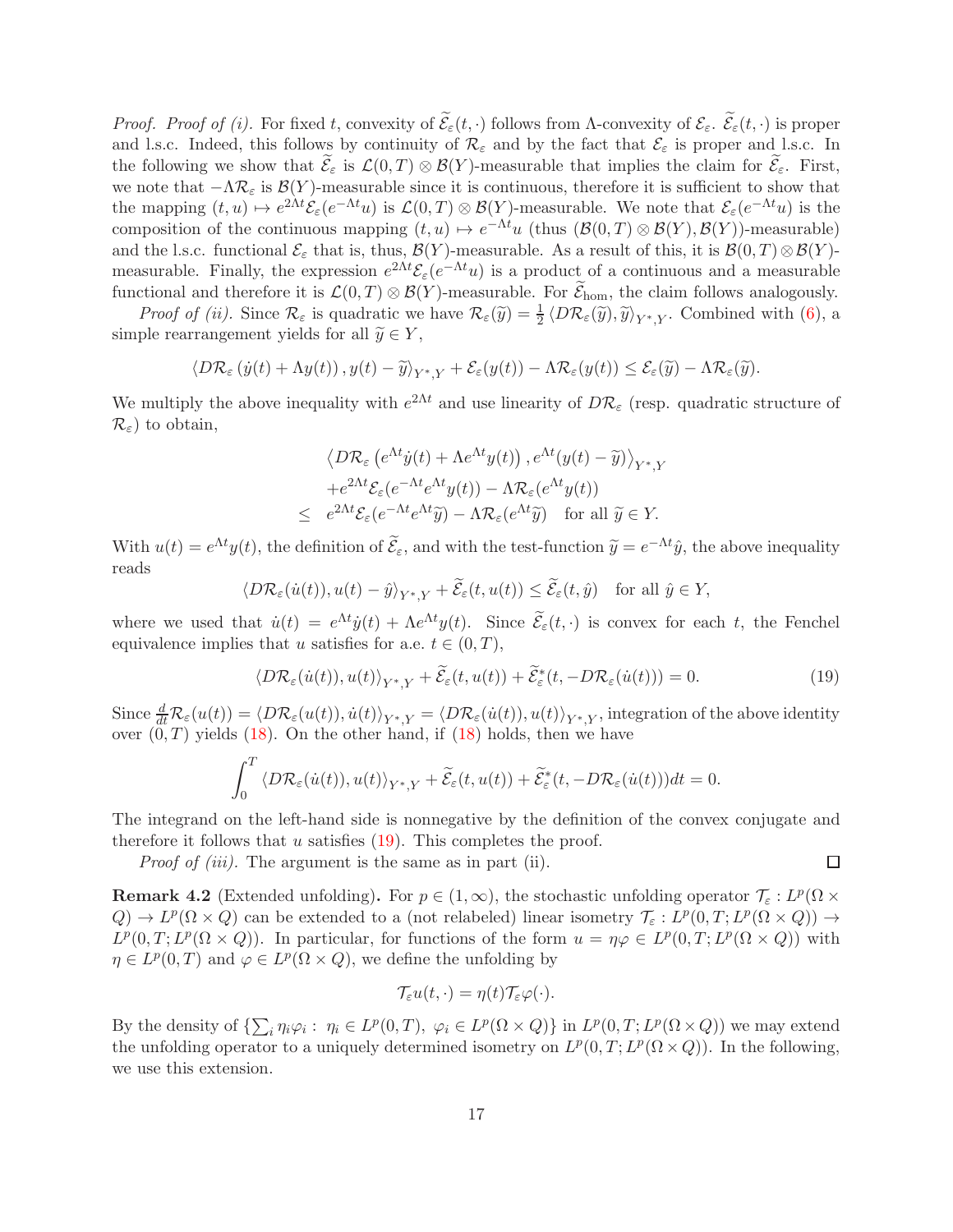<span id="page-17-1"></span>**Lemma 4.3** (Recovery sequence). Let  $p \in (1,\infty)$ ,  $\theta \in [2,\infty)$  and  $Q \subset \mathbb{R}^d$  be open and bounded. Let  $w \in L^p(0,T; L^p_{\text{inv}}(\Omega) \otimes W_0^{1,p}$  $L^1,p(Q)) \cap L^{\theta}(0,T;L^{\theta}_{\text{inv}}(\Omega) \otimes L^{\theta}(Q))$  and  $\chi \in L^p(0,T;L^p_{\text{pot}}(\Omega) \otimes L^p(Q)).$ Then, there exists  $w_{\varepsilon} \in L^p(0,T;L^p(\Omega) \otimes W_0^{1,p})$  $L_0^{1,p}(Q)$   $\cap$   $L^{\theta}(0,T;L^{\theta}(\Omega \times Q))$  such that, as  $\varepsilon \to 0$ ,

$$
\mathcal{T}_{\varepsilon} w_{\varepsilon} \to w \quad strongly \ in \ L^{\theta}(0,T; L^{\theta}(\Omega \times Q)),
$$
  

$$
\mathcal{T}_{\varepsilon} \nabla w_{\varepsilon} \to \nabla w + \chi \quad strongly \ in \ L^{p}(0,T; L^{p}(\Omega \times Q)^{d}).
$$

Proof. Since  $\chi \in L^p(0,T; L^p_{pot}(\Omega) \otimes L^p(Q))$ , we find a sequence  $\psi^k = \sum_{i=1}^k \eta^{k,i} \chi^{k,i}$  with  $\eta^{k,i} \in$  $C_c^{\infty}(0,T)$  and  $\chi^{k,i} \in L_{\text{pot}}^p(\Omega) \otimes L^p(Q)$ , such that

$$
\|\psi^k - \chi\|_{L^p(0,T;L^p(\Omega \times Q)^d)} \to 0 \quad \text{as } k \to \infty.
$$

In view of Lemma [3.8,](#page-10-3) for each  $\chi^{k,i}$  we find  $g_{\delta,\varepsilon}^{k,i} \in (L^p(\Omega) \otimes W_0^{1,p})$  $L_0^{1,p}(Q)$   $\cap$   $L^{\theta}(\Omega \times Q)$  such that

$$
||g_{\delta,\varepsilon}^{k,i}||_{L^{\theta}(\Omega\times Q)} \leq \varepsilon c_{k,i}(\delta), \quad \limsup_{\varepsilon\to 0} ||\mathcal{T}_{\varepsilon}\nabla g_{\delta,\varepsilon}^{k,i} - \chi^{k,i}||_{L^{p}(\Omega\times Q)^{d}} \leq \delta.
$$

We define  $w_{\delta,\varepsilon}^k = w + \sum_{i=1}^k \eta^{k,i} g_{\delta,\varepsilon}^{k,i}$  and we estimate

$$
\|\mathcal{T}_{\varepsilon}w_{\delta,\varepsilon}^{k}-w\|_{L^{\theta}(0,T;L^{\theta}(\Omega\times Q))}+\|\mathcal{T}_{\varepsilon}\nabla w_{\delta,\varepsilon}^{k}-(\nabla w+\chi)\|_{L^{p}(0,T;L^{p}(\Omega\times Q)^{d})}
$$
\n
$$
\leq \|\sum_{i=1}^{k}\eta^{k,i}g_{\delta,\varepsilon}^{k,i}\|_{L^{\theta}(0,T;L^{\theta}(\Omega\times Q))}+\|\sum_{i=1}^{k}\eta^{k,i}\left(\mathcal{T}_{\varepsilon}\nabla g_{\delta,\varepsilon}^{k,i}-\chi^{k,i}\right)\|_{L^{p}(0,T;L^{p}(\Omega\times Q)^{d})}
$$
\n
$$
+\|\psi^{k}-\chi\|_{L^{p}(0,T;L^{p}(\Omega\times Q)^{d})}
$$
\n
$$
\leq \varepsilon\sum_{i=1}^{k}c_{k,i}(\delta)+\sum_{i=1}^{k}c_{k,i}\left\|\mathcal{T}_{\varepsilon}\nabla g_{\delta,\varepsilon}^{k,i}-\chi^{k,i}\right\|_{L^{p}(\Omega\times Q)^{d}}+\left\|\psi^{k}-\chi\right\|_{L^{p}(0,T;L^{p}(\Omega\times Q)^{d})}.
$$

Letting first  $\varepsilon \to 0$ , secondly  $\delta \to 0$ , and finally  $k \to \infty$ , the right-hand side above vanishes. As a result of this, we can extract diagonal sequences  $k(\varepsilon)$  and  $\delta(\varepsilon)$  such that  $w_{\varepsilon} := w_{\delta(\varepsilon)}^{k(\varepsilon)}$  $\delta(\varepsilon), \varepsilon$  satisfies the claim of the lemma.  $\Box$ 

<span id="page-17-0"></span>**Lemma 4.4** (Measurable selection). Let the assumptions of Lemma [4.1](#page-15-1) be satisfied. Let  $\xi \in$  $L^2(0,T;Y_0^*)$ . There exists  $w \in L^p(0,T;L^p_{\text{inv}}(\Omega) \otimes W_0^{1,p})$  $L^{1,p}(Q)$   $\cap$   $L^{\theta}(0,T; L^{\theta}_{\text{inv}}(\Omega) \otimes L^{\theta}(Q))$  such that

$$
\int_0^T \widetilde{\mathcal{E}}_{\text{hom}}^*(t,\xi(t))dt = \int_0^T \langle \xi(t), w(t) \rangle_{Y_0^*,Y_0} dt - \int_0^T \widetilde{\mathcal{E}}_{\text{hom}}(t,w(t))dt.
$$

Moreover, there exists  $\chi \in L^p(0,T; L^p_{\text{pot}}(\Omega) \otimes L^p(Q))$  such that

<span id="page-17-2"></span>
$$
\int_{0}^{T} \inf_{\chi \in L_{\text{pot}}^{p}(\Omega) \otimes L^{p}(Q)} \left\langle \int_{Q} e^{2\Lambda t} V(\omega, x, e^{-\Lambda t} \nabla w(t) + \chi) dx \right\rangle dt
$$
\n
$$
= \int_{0}^{T} \left\langle \int_{Q} e^{2\Lambda t} V(\omega, x, e^{-\Lambda t} \nabla w(t) + \chi(t)) dx \right\rangle dt. \tag{20}
$$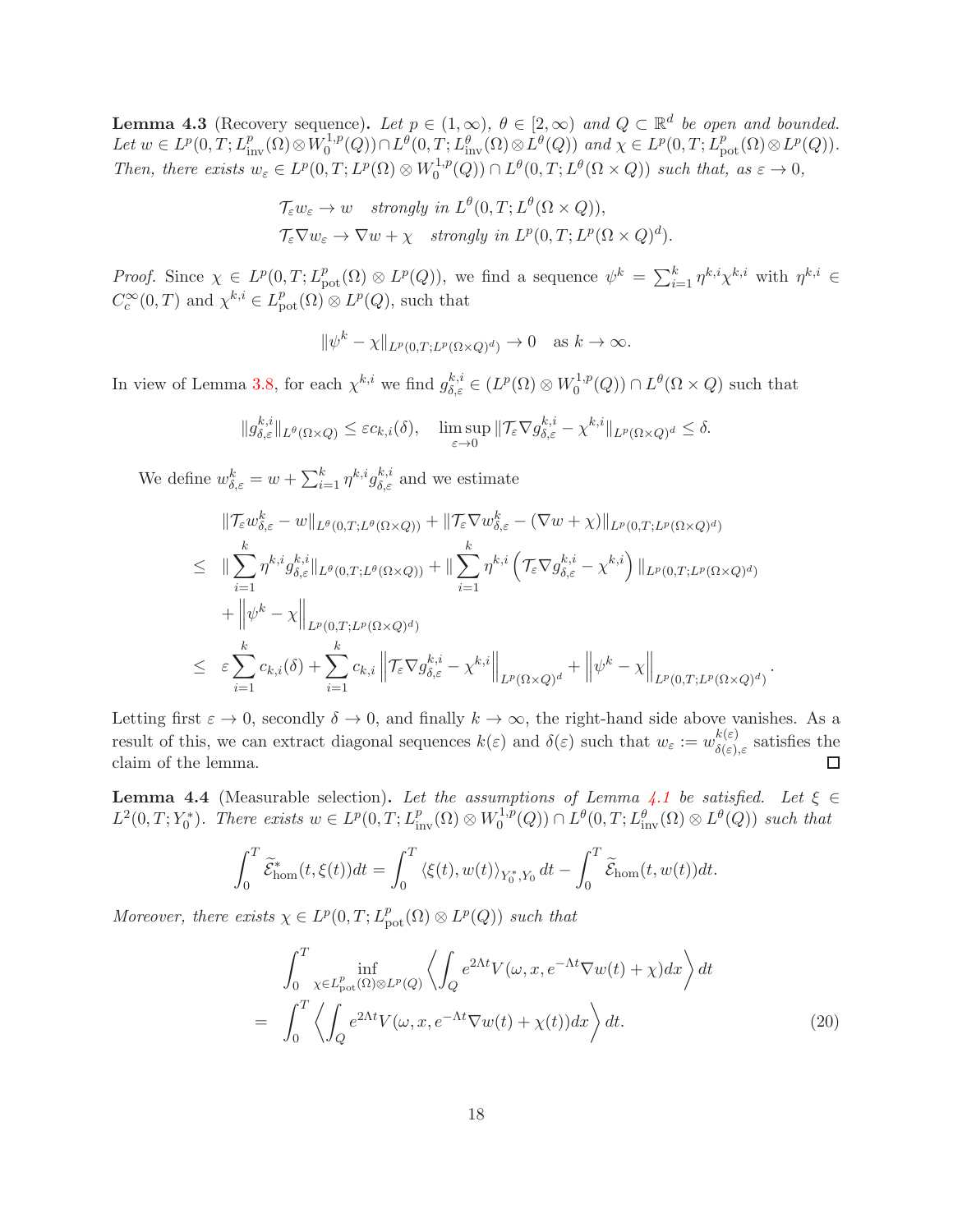*Proof.* First we note that  $\widetilde{\mathcal{E}}_{\text{hom}}$  is a convex normal integrand by Lemma [4.1](#page-15-1) (i) and  $\int_0^T \widetilde{\mathcal{E}}_{\text{hom}}(t,0)dt <$ ∞. Therefore, Proposition [A.4](#page-23-3) in Appendix [A](#page-22-0) implies that

$$
\int_0^T \widetilde{\mathcal{E}}_{\text{hom}}^*(t, \xi(t)) dt
$$
\n
$$
= \sup_{w \in L^2(0,T;Y_0)} \left( \int_0^T \langle \xi(t), w(t) \rangle_{Y_0^*, Y_0} dt - \int_0^T \widetilde{\mathcal{E}}_{\text{hom}}(t, w(t)) dt \right).
$$
\n(21)

Using the direct method of the calculus of variations, with the help of the growth conditions of  $V$ and f, we conclude that the supremum on the right-hand side is attained by some  $w \in L^2(0,T; Y_0)$ . As a result of this, we have  $\int_0^T \widetilde{\mathcal{E}}_{\text{hom}}(t, w(t))dt < \infty$ , which implies that  $w \in L^p(0, T; L^p_{\text{inv}}(\Omega) \otimes$ 0  $W_0^{1,p}$  $L^1,p(Q)) \cap L^{\theta}(0,T;L^{\theta}_{\text{inv}}(\Omega) \otimes L^{\theta}(Q)).$ 

To show [\(20\)](#page-17-2), we define an integrand  $\mathcal{I}: [0,T] \times (L_{pot}^p(\Omega) \otimes L^p(Q)) \to \mathbb{R} \cup \{\infty\}$  by  $\mathcal{I}(t,\chi) =$  $e^{2\Lambda t} \left\langle \int_Q V(\omega, x, e^{-\Lambda t} \nabla w(t)(\omega, x) + \chi(\omega, x) dx \right\rangle$ . We remark that  $\mathcal I$  is finite everywhere (up to considering a suitable representative of  $\nabla w$ ) and for all  $t \in [0, T]$ ,  $\mathcal{I}(t, \cdot)$  is convex and l.s.c. (using the growth conditions of V), in fact,  $\mathcal{I}(t, \cdot)$  is continuous. Moreover, for each fixed  $\chi \in L^p_{\text{pot}}(\Omega) \otimes L^p(Q)$ ,  $\mathcal{I}(\cdot,\chi)$  is  $\mathcal{L}(0,T)$ -measurable. Indeed, this follows by the observation that  $\mathcal{I}(\cdot,\chi)$  is a composition of the mappings  $g_1 : [0,T] \to [0,T] \times L^p(\Omega \times Q)^d$ ,  $g_1(t) = (t, e^{-\Lambda t} \nabla w(t) + \chi)$ , and  $g_2 : [0,T] \times L^p(\Omega \times Q)^d$  $L^p(\Omega\times Q)^d\to\mathbb{R},\ g_2(t,\varphi)=e^{2\Lambda t}\left\langle \int_QV(\omega,x,\varphi(\omega,x))dx\right\rangle\!\!\!,\ g_1\text{ is }\left(\mathcal{L}(0,T),\mathcal{L}(0,T)\otimes\mathcal{B}(L^p(\Omega\times Q)^d)\right)\!\cdot$ measurable and  $g_2$  is a Caratheodory integrand and thus  $(\mathcal{L}(0,T) \otimes \mathcal{B}(L^p(\Omega \times Q)^d))$ -measurable. The above statements imply that  $\mathcal I$  is a convex Carathéodory integrand, thus a normal convex integrand (see Appendix [A\)](#page-22-0). As a result of this, Proposition [A.4](#page-23-3) (and in particular Remark  $A.5$ )

$$
\int_0^T \inf_{\chi \in L^p_{\rm pot}(\Omega)\otimes L^p(Q)} \mathcal{I}(t,\chi) dt = \inf_{\chi \in L^p(0,T;L^p_{\rm pot}(\Omega)\otimes L^p(Q))} \int_0^T \mathcal{I}(t,\chi(t)) dt.
$$

in Appendix [A](#page-22-0) implies that

The infimum on the right-hand side is attained at some  $\chi \in L^p(0,T; L^p_{pot}(\Omega) \otimes L^p(Q))$ , using the direct method of the calculus of variations. This concludes the proof. П

Proof of Theorem [2.3.](#page-6-0) Step 1. Compactness. The apriori estimate [\(8\)](#page-6-3) and the boundedness of  $\mathcal{E}_{\varepsilon}(y_{\varepsilon}^0)$  yield, for all  $t \in [0, T],$ 

<span id="page-18-0"></span>
$$
||y_{\varepsilon}(t)||_{L^{p}(\Omega)\otimes W^{1,p}(Q)}^{p} + ||y_{\varepsilon}(t)||_{L^{\theta}(\Omega\times Q)}^{\theta} \leq c.
$$
\n(22)

Also, by the isometry property of  $\mathcal{T}_{\varepsilon}$  and since  $\theta \geq 2$ , the above implies that  $\|\mathcal{T}_{\varepsilon}y_{\varepsilon}(t)\|_{Y}^{\theta} \leq c$ . We remark that  $\mathcal{T}_{\varepsilon} y_{\varepsilon} \in H^1(0,T;Y)$  since  $\dot{\cdot}$  and  $\mathcal{T}_{\varepsilon}$  commute, i.e.,  $\frac{d}{dt}(\mathcal{T}_{\varepsilon} y_{\varepsilon}) = \mathcal{T}_{\varepsilon} \dot{y}_{\varepsilon}$ , where on the lefthand side  $\mathcal{T}_{\varepsilon}y_{\varepsilon}$  is pointwise defined as  $\mathcal{T}_{\varepsilon}y_{\varepsilon}(t)$  and on the right-hand side  $\mathcal{T}_{\varepsilon}$  is the extension defined on  $L^2(0,T;Y)$ . As a result of this and using the isometry property of  $\mathcal{T}_{\varepsilon}$ , the apriori estimate [\(7\)](#page-6-1) implies that

$$
\|\mathcal{T}_{\varepsilon}y_{\varepsilon}\|_{H^1(0,T;Y)}^2 \le c, \quad \|\mathcal{T}_{\varepsilon}y_{\varepsilon}(t) - \mathcal{T}_{\varepsilon}y_{\varepsilon}(s)\|_{Y}^2 \le c|t-s| \quad \text{for all } s,t \in [0,T].
$$

We extract a (not relabeled) subsequence and  $y \in H^1(0,T;Y)$  such that  $\mathcal{T}_{\varepsilon}y_{\varepsilon} \to y$  weakly in  $H^1(0,T;Y)$ , and this implies that  $\mathcal{T}_{\varepsilon}\dot{y}_{\varepsilon} \rightharpoonup \dot{y}$  weakly in  $L^2(0,T;Y)$ . We apply the Arzelà-Ascoli theorem to the sequence  $\mathcal{T}_{\varepsilon}y_{\varepsilon}$  to obtain that (up to another subsequence) for all  $t \in [0, T]$ ,

<span id="page-18-1"></span>
$$
\mathcal{T}_{\varepsilon}y_{\varepsilon}(t) \rightharpoonup y(t) \quad \text{weakly in } Y. \tag{23}
$$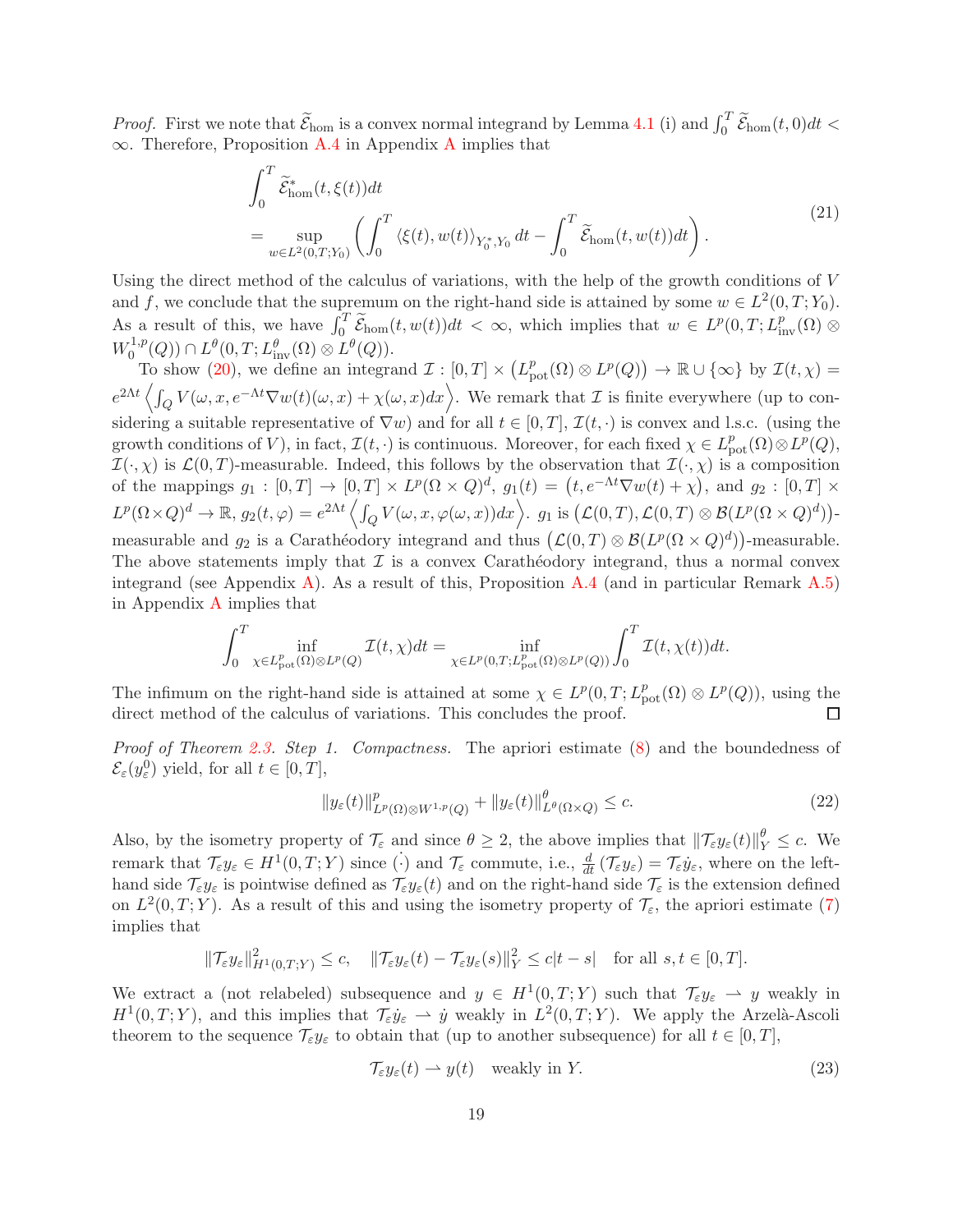Using [\(22\)](#page-18-0) and Proposition [3.6,](#page-10-1) we conclude that  $y(t) \in (L^p_{\text{inv}}(\Omega) \otimes W_0^{1,p})$  $L_0^{1,p}(Q)) \cap (L_{\text{inv}}^{\theta}(\Omega) \otimes L^{\theta}(Q))$ and  $\mathcal{T}_{\varepsilon} y_{\varepsilon}(t) \rightharpoonup y(t)$  weakly in  $L^{\theta}(\Omega \times Q)$  and in  $L^p(\Omega \times Q)$  (see also Remark [3.7\)](#page-10-4). This also implies that  $y \in H^1(0,T; Y_0)$ . Moreover, for each  $t \in [0,T]$  we find  $\chi(t) \in L^p_{\text{pot}}(\Omega) \otimes L^p(Q)$  and a subsequence  $\varepsilon(t)$  such that  $\mathcal{T}_{\varepsilon(t)} \nabla y_{\varepsilon(t)}(t) \rightharpoonup \nabla y(t) + \chi(t)$  weakly in  $L^p(\Omega \times Q)^d$ . This implies that  $P_{\text{inv}}\nabla y_{\varepsilon}(t) \rightharpoonup \nabla y(t)$  weakly in  $L^p(\Omega \times Q)^d$  for the whole (sub)sequence  $\varepsilon$ . Note that the assumption on the initial data implies that  $\mathcal{T}_{\varepsilon} y_{\varepsilon}(0) \to y^0$  strongly in Y and hence we have  $y(0) = y^0$ .

In the following step, using Lemma  $4.1$ , we restate  $(6)$  as a convex problem. For this reason, we define the new variables  $u_{\varepsilon}(t) = e^{\Lambda t} y_{\varepsilon}(t)$  and  $u(t) = e^{\Lambda t} y(t)$ . Note that  $\dot{u}_{\varepsilon}(t) = \Lambda e^{\Lambda t} y_{\varepsilon}(t) + e^{\Lambda t} \dot{y}_{\varepsilon}(t)$ and analogously for  $\dot{u}$ . The above convergence statements result in

$$
\mathcal{T}_{\varepsilon} u_{\varepsilon} \rightharpoonup u \quad \text{weakly in } H^{1}(0, T; Y),
$$
\n
$$
\mathcal{T}_{\varepsilon} u_{\varepsilon}(t) \rightharpoonup u(t) \quad \text{weakly in } L^{\theta}(\Omega \times Q) \text{ and } L^{p}(\Omega \times Q), \quad \text{for all } t \in [0, T].
$$
\n
$$
(24)
$$

Step 2. Reduction to a convex problem. In view of Lemma [4.1](#page-15-1) (ii), we have

<span id="page-19-0"></span>
$$
\mathcal{R}_{\varepsilon}(u_{\varepsilon}(T)) + \int_{0}^{T} \widetilde{\mathcal{E}}_{\varepsilon}(t, u_{\varepsilon}(t)) + \widetilde{\mathcal{E}}_{\varepsilon}^{*}(t, -D\mathcal{R}_{\varepsilon}(\dot{u}_{\varepsilon}(t)))dt = \mathcal{R}_{\varepsilon}(u_{\varepsilon}(0)).
$$
\n(25)

Step 3. Passage to the limit  $\varepsilon \to 0$  in [\(25\)](#page-19-0). Note that  $u_{\varepsilon}(0) = y_{\varepsilon}^0$  $\stackrel{2}{\rightarrow} y^0 = u(0)$  in Y and therefore using Proposition  $3.4$  (ii), for the right-hand side of  $(25)$ , we have

<span id="page-19-2"></span><span id="page-19-1"></span>
$$
\lim_{\varepsilon \to 0} \mathcal{R}_{\varepsilon}(u_{\varepsilon}(0)) = \mathcal{R}_{\text{hom}}(u(0)). \tag{26}
$$

The first term on the left-hand side is treated similarly, using Proposition [3.4](#page-8-3) (iii) and [\(24\)](#page-19-1), we have

<span id="page-19-3"></span>
$$
\liminf_{\varepsilon \to 0} \mathcal{R}_{\varepsilon}(u_{\varepsilon}(T)) \ge \mathcal{R}_{\text{hom}}(u(T)).
$$
\n(27)

We treat the second term on the left-hand side of  $(25)$  as follows. By Fatou's lemma we have

$$
\liminf_{\varepsilon \to 0} \int_0^T \widetilde{\mathcal{E}}_{\varepsilon}(t, u_{\varepsilon}(t)) dt
$$
\n
$$
\geq \int_0^T \liminf_{\varepsilon \to 0} \left\langle \int_Q e^{2\Lambda t} V(\tau_{\frac{x}{\varepsilon}} \omega, x, e^{-\Lambda t} \nabla u_{\varepsilon}(t)) dx \right\rangle dt
$$
\n
$$
+ \int_0^T \liminf_{\varepsilon \to 0} \left\langle \int_Q e^{2\Lambda t} f(\tau_{\frac{x}{\varepsilon}} \omega, x, e^{-\Lambda t} u_{\varepsilon}(t)) - \frac{\Lambda}{2} r(\tau_{\frac{x}{\varepsilon}} \omega, x) |u_{\varepsilon}(t)|^2 dx \right\rangle dt.
$$

For fixed t, the liminf in the first term is a limit for a subsequence  $\varepsilon(t)$  and as in Step 1 we find  $\chi(t) \in L^p_{\text{pot}}(\Omega) \otimes L^p(Q)$  such that, up to another (not relabeled) subsequence, it holds  $\nabla u_{\varepsilon(t)}(t) \stackrel{2}{\rightharpoonup}$  $\nabla u(t) + e^{\Lambda t}\chi(t)$  in  $L^p(\Omega \times Q)^d$ . Also, we notice that  $e^{2\Lambda t}V(\omega, x, e^{-\Lambda t})$  is convex and has p-growth properties and therefore Proposition [3.4](#page-8-3) (iii) implies that

$$
\liminf_{\varepsilon \to 0} \left\langle \int_Q e^{2\Lambda t} V(\tau_{\frac{x}{\varepsilon}} \omega, x, e^{-\Lambda t} \nabla u_{\varepsilon}(t)) dx \right\rangle
$$
\n
$$
\geq \left\langle \int_Q e^{2\Lambda t} V(\omega, x, e^{-\Lambda t} \nabla u(t) + \chi(t)) dx \right\rangle
$$
\n
$$
\geq \inf_{\chi \in L^p_{\text{pot}}(\Omega) \otimes L^p(Q)} \left\langle \int_Q e^{2\Lambda t} V(\omega, x, e^{-\Lambda t} \nabla u(t) + \chi) dx \right\rangle.
$$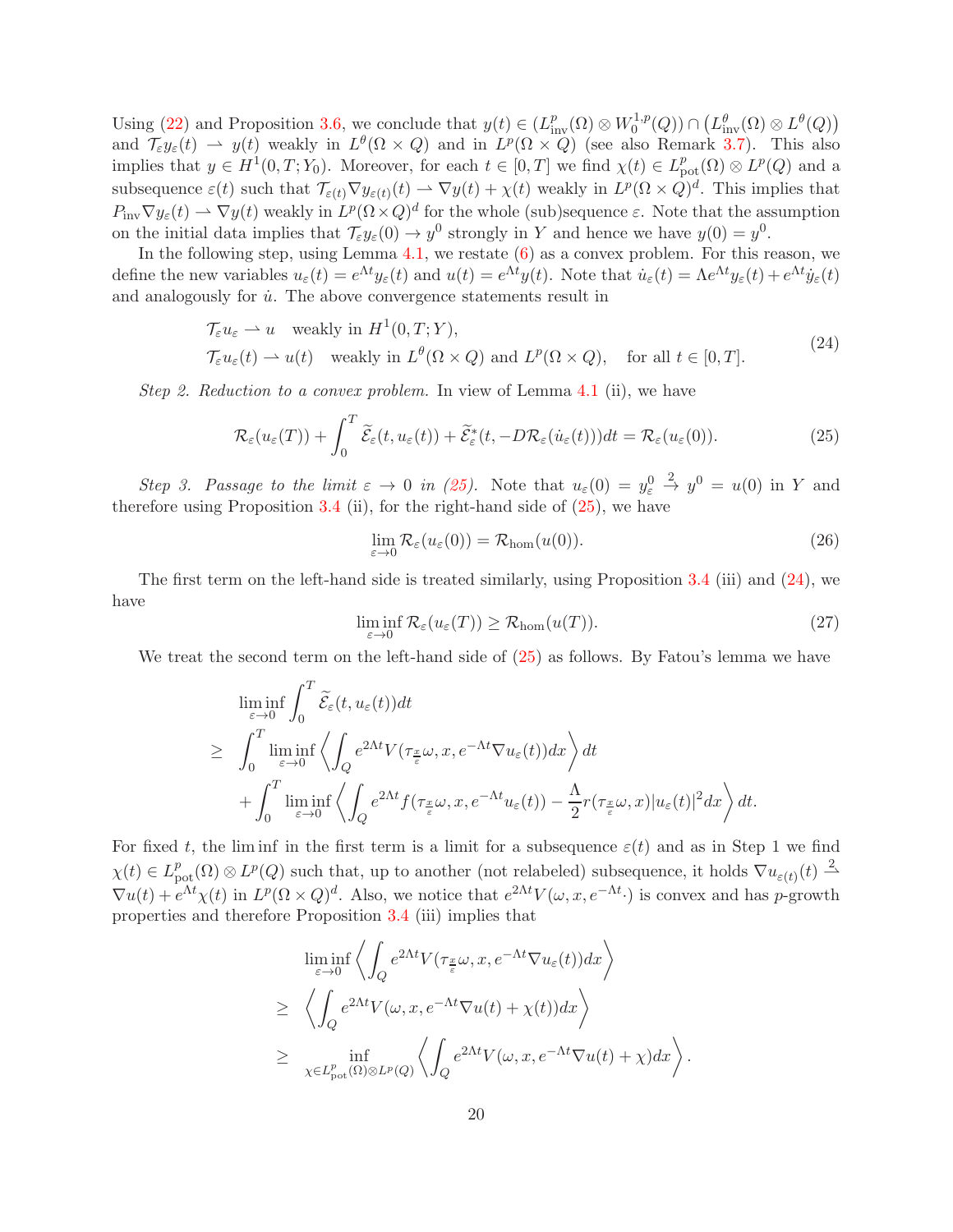On the other hand, we remark that the integrand  $e^{2\Lambda t} f(\omega, x, e^{-\Lambda t}) - \frac{\Lambda}{2} r(\omega, x) \cdot |^{2}$  is convex and satisfies  $\theta$ -growth conditions. As a result of this and by  $(24)$ , Proposition [3.4](#page-8-3) (iii) yields

$$
\liminf_{\varepsilon \to 0} \left\langle \int_Q e^{2\Lambda t} f(\tau_{\frac{x}{\varepsilon}} \omega, x, e^{-\Lambda t} u_\varepsilon(t)) - \frac{\Lambda}{2} r(\tau_{\frac{x}{\varepsilon}} \omega, x) |u_\varepsilon(t)|^2 dx \right\rangle
$$
  
\n
$$
\geq \left\langle \int_Q e^{2\Lambda t} f(\omega, x, e^{-\Lambda t} u(t)) - \frac{\Lambda}{2} r(\omega, x) |u(t)|^2 dx \right\rangle.
$$

Using the above two statements we conclude that

<span id="page-20-3"></span>
$$
\liminf_{\varepsilon \to 0} \int_0^T \widetilde{\mathcal{E}}_{\varepsilon}(t, u_{\varepsilon}(t)) dt \ge \int_0^T \widetilde{\mathcal{E}}_{\text{hom}}(t, u(t)) dt. \tag{28}
$$

In order to complete the limit passage, it is left to treat the third term on the left-hand side of [\(25\)](#page-19-0). Using Lemma [4.4,](#page-17-0) we find  $w \in L^p(0,T; L^p_{\text{inv}}(\Omega) \otimes W_0^{1,p})$  $L^{1,p}(Q)$   $\cap$   $L^{\theta}(0,T; L^{\theta}_{\text{inv}}(\Omega) \otimes L^{\theta}(Q))$  such that

$$
\int_0^T \widetilde{\mathcal{E}}_{\text{hom}}^*(t, -D\mathcal{R}_{\text{hom}}(\dot{u}(t)))dt = \int_0^T \langle -D\mathcal{R}_{\text{hom}}(\dot{u}(t)), w(t) \rangle_{Y_0^*, Y_0} - \widetilde{\mathcal{E}}_{\text{hom}}(t, w(t))dt.
$$

Moreover, by the second claim of Lemma [4.4,](#page-17-0) we find  $\chi \in L^p(0,T; L^p_{pot}(\Omega) \otimes L^p(Q))$  such that

$$
\int_0^T \widetilde{\mathcal{E}}_{\text{hom}}(t, w(t))dt = \int_0^T e^{2\Lambda t} \left\langle \int_Q V(\omega, x, e^{-\Lambda t} \nabla w(t) + \chi(t)) + f(\omega, x, e^{-\Lambda t} w(t)) \right\rangle
$$
  
-  $\Lambda \mathcal{R}_{\text{hom}}(w(t))dt.$  (29)

For the pair  $(w, e^{\Lambda} \chi(\cdot))$   $(e^{\Lambda} \cdot$  denotes the function  $t \mapsto e^{\Lambda t}$ ) Lemma [4.3](#page-17-1) implies the existence of  $w_{\varepsilon} \in L^p(0,T; L^p(\Omega) \otimes W_0^{1,p}$  $L^{1,p}(Q)$   $\cap$   $L^{\theta}(0,T;L^{\theta}(\Omega \times Q))$  such that

<span id="page-20-2"></span><span id="page-20-1"></span><span id="page-20-0"></span>
$$
\mathcal{T}_{\varepsilon} w_{\varepsilon} \to w \quad \text{strongly in } L^{\theta}(0, T; L^{\theta}(\Omega \times Q)), \n\mathcal{T}_{\varepsilon} \nabla w_{\varepsilon} \to \nabla w + e^{\Lambda \cdot} \chi \quad \text{strongly in } L^{p}(0, T; L^{p}(\Omega \times Q)^{d}).
$$
\n(30)

Using the definition of the convex conjugate  $\tilde{\mathcal{E}}_{\varepsilon}^*$ , we have

$$
\int_0^T \widetilde{\mathcal{E}}^*_{\varepsilon}(t, -D\mathcal{R}_{\varepsilon}(\dot{u}_{\varepsilon}(t)))dt \geq \int_0^T \langle -D\mathcal{R}_{\varepsilon}(\dot{u}_{\varepsilon}(t)), w_{\varepsilon}(t) \rangle_{Y^*,Y} - \widetilde{\mathcal{E}}_{\varepsilon}(t, w_{\varepsilon}(t))dt.
$$

For the first term on the right-hand side we have, using the fact that the extended unfolding operator is unitary, as  $\varepsilon \to 0$ ,

$$
\int_0^T \langle -D\mathcal{R}_{\varepsilon}(\dot{u}_{\varepsilon}(t)), w_{\varepsilon}(t) \rangle_{Y^*,Y} dt = -\int_0^T \langle \int_Q r(\omega, x) \mathcal{T}_{\varepsilon} \dot{u}_{\varepsilon}(t) \mathcal{T}_{\varepsilon} w_{\varepsilon}(t) dx \rangle dt \qquad (31)
$$

$$
\to -\int_0^T \langle \int_Q r(\omega, x) \dot{u}(t) w(t) dx \rangle dt = \int_0^T \langle -D\mathcal{R}_{\text{hom}}(\dot{u}(t)), w(t) \rangle_{Y_0^*,Y_0} dt.
$$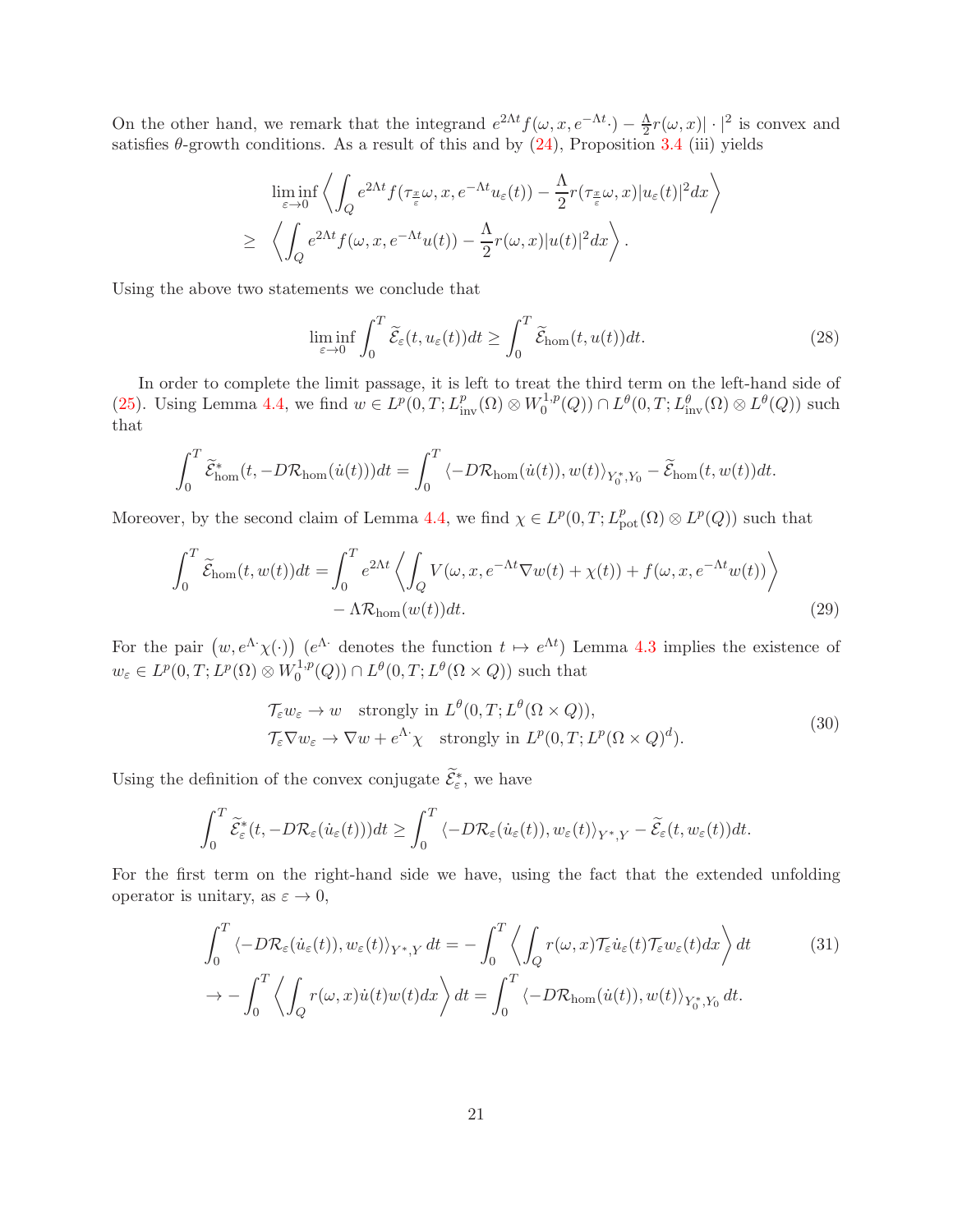The above convergence follows since [\(31\)](#page-20-0) is a scalar product of a strongly and a weakly convergent sequence. Moreover, by Proposition [3.4](#page-8-3) (i),

$$
\int_0^T \widetilde{\mathcal{E}}_{\varepsilon}(t, w_{\varepsilon}(t)) dt
$$
\n
$$
= \int_0^T e^{2\Lambda t} \left\langle \int_Q V(\omega, x, e^{-\Lambda t} \mathcal{T}_{\varepsilon} \nabla w_{\varepsilon}(t)) + f(\omega, x, e^{-\Lambda t} \mathcal{T}_{\varepsilon} w_{\varepsilon}(t)) dx \right\rangle dt
$$
\n
$$
- \int_0^T \left\langle \int_Q \frac{\Lambda r}{2} |\mathcal{T}_{\varepsilon} w_{\varepsilon}(t)|^2 dx \right\rangle dt.
$$

As  $\varepsilon \to 0$ , this expression converges to

$$
\int_0^T e^{2\Lambda t} \left\langle \int_Q V(\omega, x, e^{-\Lambda t} \nabla w(t) + \chi(t)) + f(\omega, x, e^{-\Lambda t} w(t)) - \frac{\Lambda r}{2e^{2\Lambda t}} |w(t)|^2 dx \right\rangle dt.
$$

This follows completely analogously as in the proof of Proposition [3.4](#page-8-3) (ii) using the strong convergences [\(30\)](#page-20-1) and the growth conditions of the integrands (standard argument using Fatou's lemma). By [\(29\)](#page-20-2), the last expression equals  $\int_0^T \widetilde{\mathcal{E}}_{hom}(t, w(t))dt$  and therefore collecting the above statements we conclude that

<span id="page-21-0"></span>
$$
\liminf_{\varepsilon \to 0} \int_0^T \widetilde{\mathcal{E}}_{\varepsilon}^*(t, -D\mathcal{R}_{\varepsilon}(\dot{u}_{\varepsilon}(t)))dt \ge \int_0^T \widetilde{\mathcal{E}}_{\text{hom}}^*(t, -D\mathcal{R}_{\text{hom}}(\dot{u}(t)))dt.
$$
\n(32)

Collecting  $(26)$ ,  $(27)$ ,  $(28)$  and  $(32)$ , we obtain that

$$
\int_0^T \widetilde{\mathcal{E}}_{\text{hom}}(t, u(t)) + \widetilde{\mathcal{E}}_{\text{hom}}^*(t, -D\mathcal{R}_{\text{hom}}(\dot{u}(t)))dt
$$
\n
$$
\leq -\mathcal{R}_{\text{hom}}(u(T)) + \mathcal{R}_{\text{hom}}(u(0)) = \int_0^T \langle -D\mathcal{R}_{\text{hom}}(\dot{u}(t)), u(t) \rangle_{Y_0^*, Y_0} dt.
$$

This inequality is, in fact, an equality by the Fenchel-Young inequality. Since  $u(t) = e^{\Lambda t} y(t)$ , Lemma [4.1](#page-15-1) (iii) implies that y is the unique solution to [\(10\)](#page-6-2) with  $y(0) = y^0$ . Furthermore, using  $(26)$  and  $(27)$  we obtain

$$
\limsup_{\varepsilon \to 0} \left( -\mathcal{R}_{\varepsilon}(u_{\varepsilon}(T)) + \mathcal{R}_{\varepsilon}(u_{\varepsilon}(0)) \right) \leq -\mathcal{R}_{\text{hom}}(u(T)) + \mathcal{R}_{\text{hom}}(u(0)).
$$

Also, exploiting the equality  $(25)$  and the liminf inequalities  $(28)$ ,  $(32)$ , we obtain

$$
\liminf_{\varepsilon \to 0} \left( -\mathcal{R}_{\varepsilon}(u_{\varepsilon}(T)) + \mathcal{R}_{\varepsilon}(u_{\varepsilon}(0)) \right) \ge \int_0^T \widetilde{\mathcal{E}}_{\text{hom}}(t, u(t)) + \widetilde{\mathcal{E}}_{\text{hom}}^*(t, -D\mathcal{R}_{\text{hom}}(\dot{u}(t)))dt
$$
  
= -\mathcal{R}\_{\text{hom}}(u(T)) + \mathcal{R}\_{\text{hom}}(u(0)).

This results in

$$
\lim_{\varepsilon \to 0} \frac{e^{2\Lambda T}}{2} \left\langle \int_Q r(\omega, x) |\mathcal{T}_{\varepsilon} y_{\varepsilon}(T)|^2 dx \right\rangle = \lim_{\varepsilon \to 0} \mathcal{R}_{\varepsilon}(u_{\varepsilon}(T)) = \mathcal{R}_{\text{hom}}(u(T)),
$$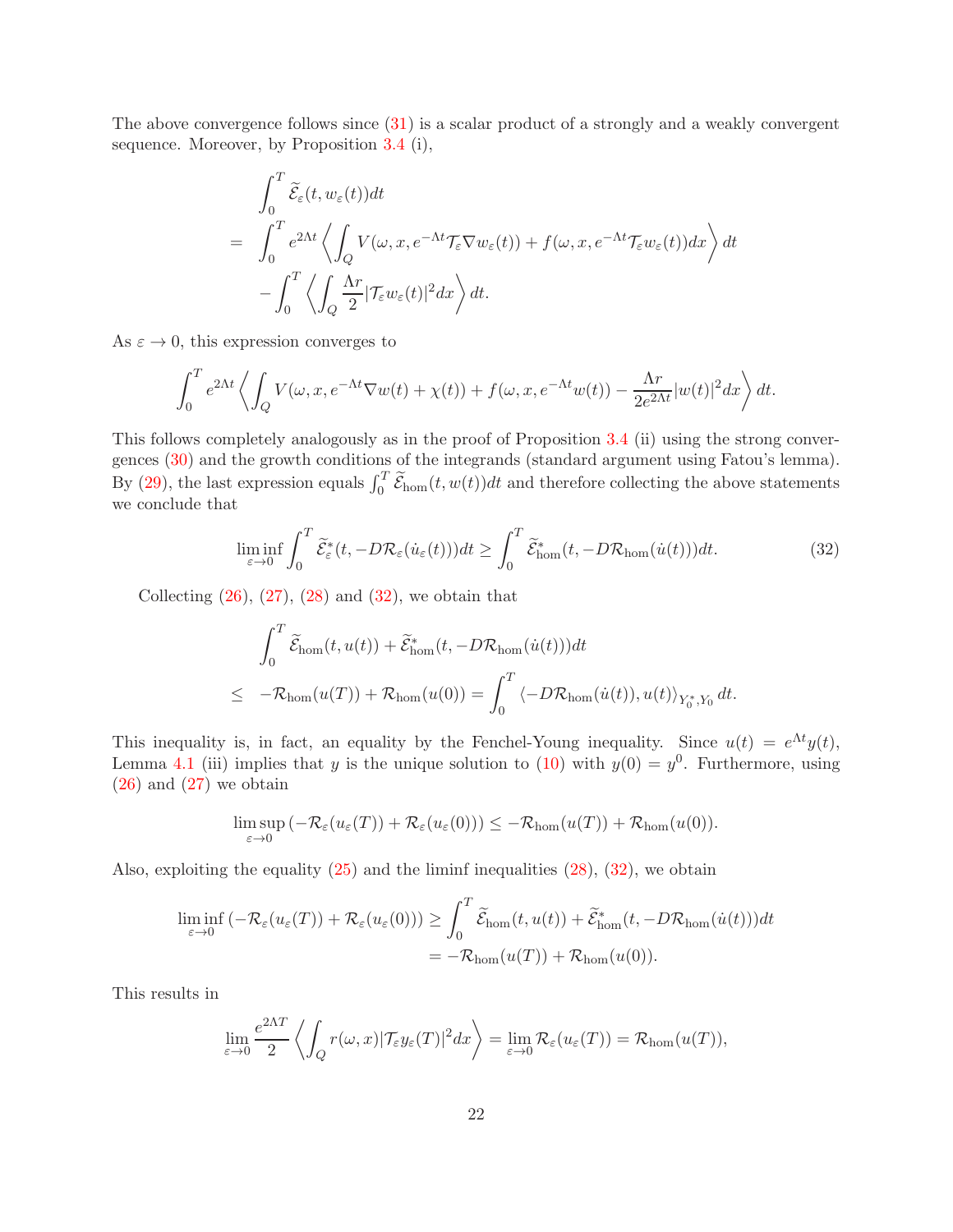where we use that  $\mathcal{R}_{\varepsilon}(u_{\varepsilon}(0))$  converges to  $\mathcal{R}_{\text{hom}}(u(0))$ . Moreover, we note that  $\mathcal{R}_{\text{hom}}(u(T))$  =  $e^{2\Lambda T}$  $\frac{\Delta T}{2} \left\langle \int_Q r(\omega, x) |y(T)|^2 dx \right\rangle$ ; therefore, the above and [\(23\)](#page-18-1) imply that  $\mathcal{T}_{\varepsilon} y_{\varepsilon}(T) \to y(T)$  strongly in Y. Since  $\mathcal{T}_{\varepsilon}y(T) = y(T)$  by shift-invariance of  $y(T)$ , we obtain that  $y_{\varepsilon}(T) \to y(T)$  strongly in Y. We may replace T by any  $t \in (0, T]$  in the above procedure to obtain  $y_{\varepsilon}(t) \to y(t)$  strongly in Y. Convergence for the entire sequence is obtained by a standard contradiction argument using the uniqueness of the solution for the limit problem.

Step 4. Convergence of  $\dot{y}_{\varepsilon}$  and  $\mathcal{E}_{\varepsilon}(y_{\varepsilon}(t))$ . The EVI [\(6\)](#page-5-2) is equivalent to the differential inclusion (cf. [\(1\)](#page-1-0) in the Introduction)

$$
0 \in D\mathcal{R}_{\varepsilon}(\dot{y}_{\varepsilon}(t)) + \partial_F \mathcal{E}_{\varepsilon}(y_{\varepsilon}(t)) \quad \text{for a.e. } t \in (0, T).
$$

This and the chain rule for the  $\Lambda$ -convex functional  $\mathcal{E}_{\varepsilon}$  (see, e.g., [\[41\]](#page-26-14)) imply that  $\frac{d}{dt}\mathcal{E}_{\varepsilon}(y_{\varepsilon}(t))=$  $-\langle D\mathcal{R}_{\varepsilon}(\dot{y}_{\varepsilon}(t)), \dot{y}_{\varepsilon}\rangle_{Y^*,Y}$ . An integration over  $(0, t)$ , for an arbitrary  $t \in (0, T]$ , yields

$$
\int_0^t \langle D\mathcal{R}_{\varepsilon}(\dot{y}_{\varepsilon}(s)), \dot{y}_{\varepsilon}(s) \rangle_{Y^*,Y} ds = \mathcal{E}_{\varepsilon}(y_{\varepsilon}(0)) - \mathcal{E}_{\varepsilon}(y_{\varepsilon}(t)).
$$

Since  $y_{\varepsilon}(t) \to y(t)$  strongly in Y and by [\(24\)](#page-19-1), we obtain that  $\liminf_{\varepsilon \to 0} \mathcal{E}_{\varepsilon}(y_{\varepsilon}(t)) \geq \mathcal{E}_{\text{hom}}(y(t)),$ which follows using Proposition  $3.4$  (cf.  $(28)$ ). As a consequence, using the additional assumption  $\mathcal{E}_{\varepsilon}(y_{\varepsilon}(0)) \to \mathcal{E}_{\text{hom}}(y(0)),$  we obtain

$$
\limsup_{\varepsilon \to 0} \int_0^t \langle D\mathcal{R}_{\varepsilon}(\dot{y}_{\varepsilon}(s)), \dot{y}_{\varepsilon}(s) \rangle_{Y^*,Y} ds \le \mathcal{E}_{\text{hom}}(y(0)) - \mathcal{E}_{\text{hom}}(y(t))
$$

$$
= \int_0^t \langle D\mathcal{R}_{\text{hom}}(\dot{y}(s)), \dot{y}(s) \rangle_{Y_0^*,Y_0} ds,
$$

where in the last equality we use that  $y$  is the solution to the limit problem. Note that it holds  $\int_0^t \langle D\mathcal{R}_{\varepsilon}(\dot{y}_{\varepsilon}(s)), \dot{y}_{\varepsilon}(s)\rangle_{Y^*,Y} ds = \int_0^t \langle \int_Q r | \mathcal{T}_{\varepsilon} \dot{y}_{\varepsilon}(s) |^2 dx \rangle ds$  and since  $\mathcal{T}_{\varepsilon} \dot{y}_{\varepsilon} \to \dot{y}$  weakly in  $L^2(0,T;Y)$ , it follows that

$$
\liminf_{\varepsilon \to 0} \int_0^t \left\langle D\mathcal{R}_{\varepsilon}(\dot{y}_{\varepsilon}(s)), \dot{y}_{\varepsilon}(s) \right\rangle_{Y^*,Y} ds \ge \int_0^t \left\langle D\mathcal{R}_{\text{hom}}(\dot{y}(s)), \dot{y}(s) \right\rangle_{Y_0^*,Y_0} ds.
$$

Combining the last two inequalities and the weak convergence  $\mathcal{T}_{\varepsilon}\dot{y}_{\varepsilon} \to \dot{y}$ , we conclude that for all  $t \in (0, T],$ 

$$
\dot{y}_{\varepsilon} \to \dot{y}
$$
 strongly in  $L^2(0, t; Y)$ ,  $\mathcal{E}_{\varepsilon}(y_{\varepsilon}(t)) \to \mathcal{E}_{\text{hom}}(y(t))$ .

 $\Box$ 

## <span id="page-22-0"></span>A Normal integrands and integral functionals

In the following we recall some key facts about measurable integrands and conjugates of integral functionals. A detailed and more general theory can be found in [\[40\]](#page-26-15).

Let  $(S, \Sigma, \mu)$  be a complete measure space with a  $\sigma$ -finite measure  $\mu$  and let X be a separable reflexive Banach space with dual space X<sup>\*</sup>. The product-σ-algebra of  $\Sigma$  and  $\mathcal{B}(X)$  (Borel σ-algebra on X) is denoted by  $\Sigma \otimes \mathcal{B}(X)$ . In the following we refer to a function  $f : S \times X \to \mathbb{R} \cup {\infty}$  as an integrand. For  $s \in S$ , we denote the function  $x \mapsto f(s, x)$  by  $f_s$ .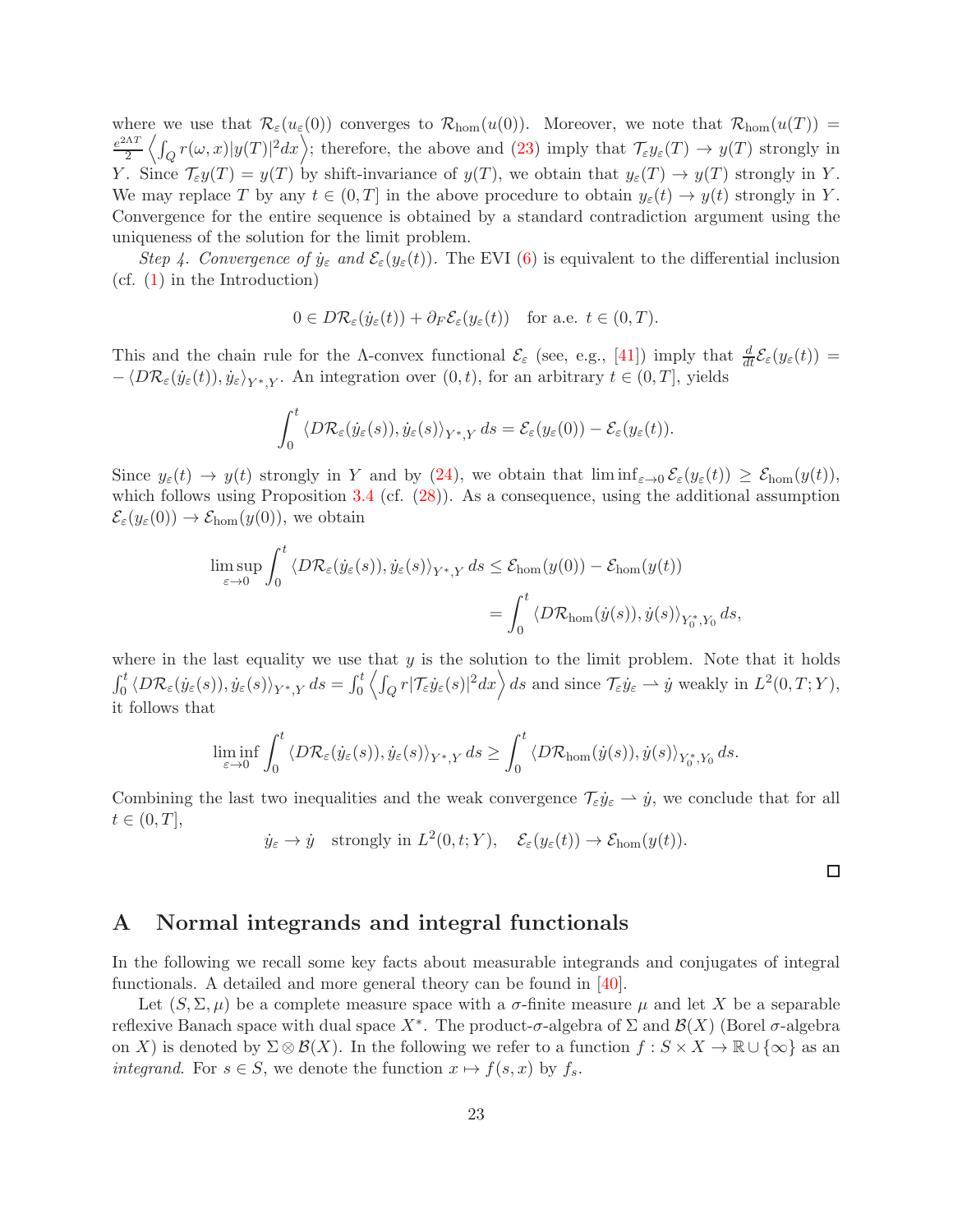<span id="page-23-2"></span>**Definition A.1** (Normal integrand). We say that an integrand f is normal if the following two conditions hold:

- (i) f is  $\Sigma \otimes \mathcal{B}(X)$ -measurable.
- (ii) For each  $s \in S$ , the function  $f_s$  is proper and l.s.c.

If additionally, for each  $s \in S$ ,  $f_s$  is convex, we say that f is a convex normal integrand.

Note that if f is a normal integrand and  $x : S \to X$  is a  $(\Sigma, \mathcal{B}(X))$ -measurable function, then  $s \mapsto f(s, x(s))$  defines a  $\Sigma$ -measurable mapping.

<span id="page-23-1"></span>**Remark A.2** (Carathéodory integrand). We call an integrand f Carathéodory if f is finite everywhere,  $f(\cdot, x)$  is  $\Sigma$ -measurable for all  $x \in X$ , and  $f(s, \cdot)$  is continuous for all  $s \in S$ . If an integrand is Carathéodory, then it is normal (for the proof see, e.g.,  $[1, \text{Lemma } 4.51]$  $[1, \text{Lemma } 4.51]$ ).

Let f be a normal integrand. We define  $f^* : S \times X^* \to \mathbb{R} \cup {\infty}$  to be the convex conjugate of f in its second variable, i.e.,  $f^*(s, \xi) = f_s^*(\xi)$  is defined by

$$
f_s^*(\xi) = \sup_{x \in X} \left( \langle \xi, x \rangle_{X^*, X} - f_s(x) \right).
$$

**Proposition A.3** ([\[40,](#page-26-15) Proposition 2]). Let f be a normal integrand. If for each  $s \in S$ ,  $f_s^*$  is proper (this is true if, e.g.,  $f \geq -c$  for some  $c > 0$ ), then  $f^*$  is a convex normal integrand. If f is a convex normal integrand, then  $(f^*)^* = f$ .

Let  $p \in (1,\infty)$  and  $q = \frac{p}{p-q}$  $\frac{p}{p-1}$  be its dual exponent of integrability. Since  $\mu$  is  $\sigma$ -finite, we may identify  $L^p(S;X)^*$  with  $L^q(S;X^*)$  (see [\[46,](#page-26-16) Theorem 1.5]). For a given normal integrand f, we define an integral functional  $I_f: L^p(S;X) \to \mathbb{R} \cup {\{\pm \infty\}}$  by

$$
I_f(x) = \int_S f(s, x(s)) d\mu(s),
$$

if  $s \mapsto f(s, x(s))$  is integrable and otherwise we set  $I_f$  to be  $+\infty$ . Analogously, we define  $I_{f^*}$ :  $L^q(S;X^*)\to \mathbb{R}\cup\{\pm\infty\}.$ 

<span id="page-23-3"></span>**Proposition A.4** ([\[40,](#page-26-15) Theorem 2]). Let  $p \in (1,\infty)$ ,  $q = \frac{p}{n-1}$  $\frac{p}{p-1}$ . Let f be a normal integrand. If there is an element  $x \in L^p(S;X)$  such that  $I_f(x) < \infty$ , then for all  $\xi \in L^q(S;X^*)$ , it holds

$$
I_{f^*}(\xi) = \sup_{x \in L^p(S;X)} \left( \int_S \langle \xi(s), x(s) \rangle_{X^*,X} d\mu(s) - I_f(x) \right). \tag{33}
$$

<span id="page-23-0"></span>Remark A.5 (Measurable selection). The above theorem implies a measurable selection principle for parametrized minimization problems. Namely, setting  $\xi = 0$  above, we have

$$
\int_{S} \inf_{x \in X} f(s, x) d\mu(s) = \inf_{x \in L^p(S;X)} \int_{S} f(s, x(s)) d\mu(s).
$$

In particular, if the minimum on the right-hand side is attained, the latter equality implies that there exists a  $(\Sigma,\mathcal{B}(X))$ -measurable function  $x : S \to X$  such that  $\inf_{x \in X} f(s,x) = f(s,x(s))$   $\mu$ -a.e.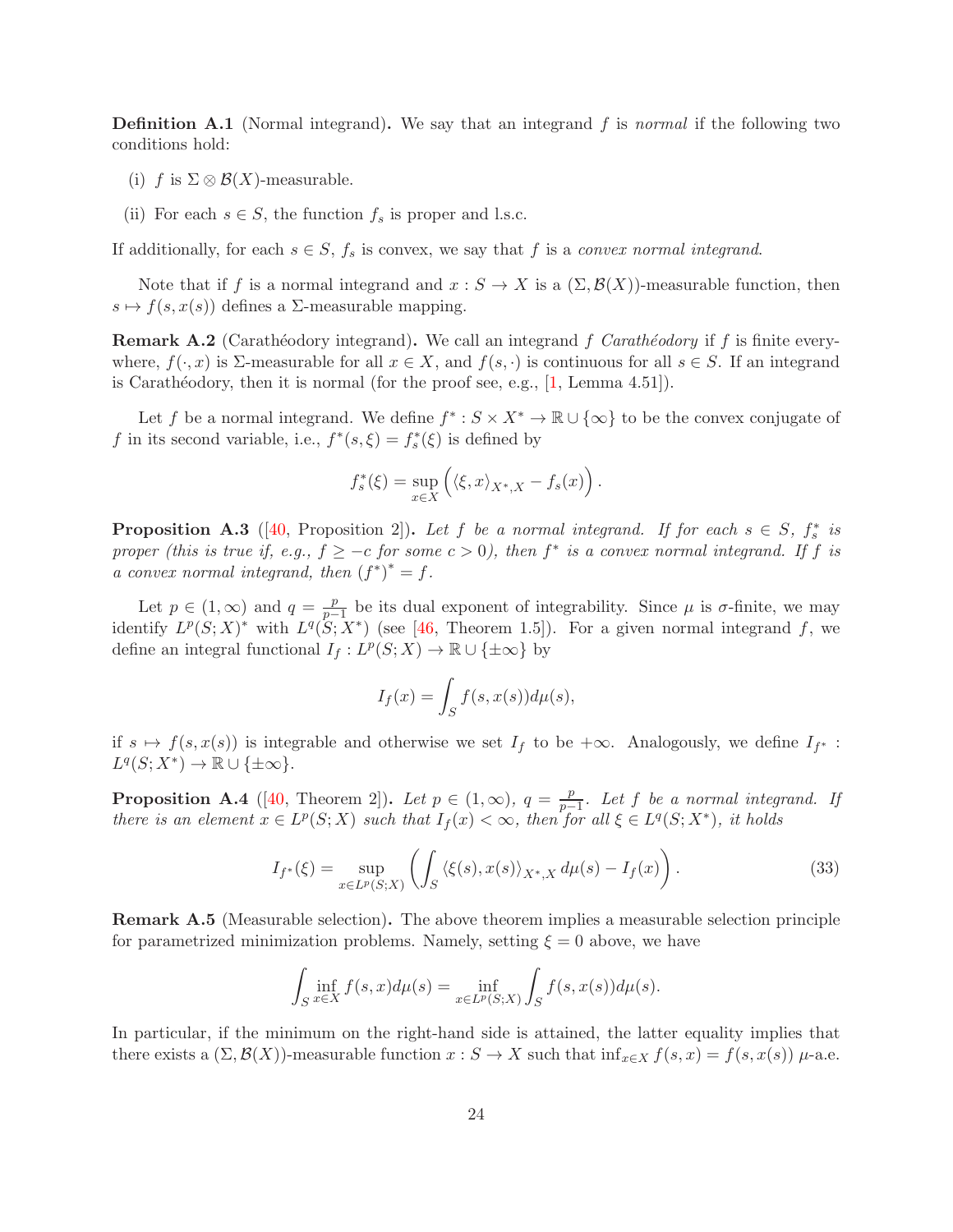## Acknowledgments

The authors thank Alexander Mielke and Goro Akagi for useful discussions and valuable comments. MH has been funded by Deutsche Forschungsgemeinschaft (DFG) through grant CRC 1114 "Scaling Cascades in Complex Systems", Project C05 "Effective models for materials and interfaces with many scales". SN and MV acknowledge funding by the Deutsche Forschungsgemeinschaft (DFG, German Research Foundation) – project number 405009441, and in the context of TU Dresden's Institutional Strategy "The Synergetic University".

## <span id="page-24-12"></span>References

- <span id="page-24-4"></span>[1] C. D. Aliprantis and K. C. Border. Infinite dimensional analysis: a hitchhikers guide. Stud. Econom. Theory, 4, 1999.
- <span id="page-24-1"></span>[2] G. Allaire. Homogenization and two-scale convergence. SIAM J. Math. Anal., 23(6):1482–1518, 1992.
- <span id="page-24-8"></span>[3] L. Ambrosio, N. Gigli, and G. Savaré. *Gradient flows: in metric spaces and in the space of* probability measures. Springer Science & Business Media, 2008.
- <span id="page-24-2"></span>[4] K. T. Andrews and S. Wright. Stochastic homogenization of elliptic boundary-value problems with  $L^p$ -data.  $Asymptot.$  Anal.,  $17(3):165-184$ , 1998.
- <span id="page-24-3"></span>[5] H. Attouch. Convergence de fonctionnelles convexes. In *Journées dAnalyse Non Linéaire*, pages 1–40. Springer, 1978.
- <span id="page-24-9"></span>[6] H. Attouch. Variational convergence for functions and operators, volume 1. Pitman Advanced Publishing Program, 1984.
- <span id="page-24-11"></span>[7] V. Barbu. Nonlinear differential equations of monotone types in Banach spaces. Springer Science & Business Media, 2010.
- <span id="page-24-7"></span>[8] V. I. Bogachev. Measure theory, volume 1. Springer Science & Business Media, 2007.
- [9] A. Bourgeat, A. Mikelić, and S. Wright. Stochastic two-scale convergence in the mean and applications. J. Reine Angew. Math., 456(1):19–51, 1994.
- <span id="page-24-10"></span><span id="page-24-0"></span>[10] H. Br´ezis. Operateurs maximaux monotones et semi-groupes de contractions dans les espaces de Hilbert, volume 5. Elsevier, 1973.
- <span id="page-24-6"></span>[11] H. Brézis. Functional analysis, Sobolev spaces and partial differential equations. Springer Science & Business Media, 2011.
- <span id="page-24-5"></span>[12] D. Cioranescu, A. Damlamian, and R. De Arcangelis. Homogenization of nonlinear integrals via the periodic unfolding method. C. R. Math. Acad. Sci. Paris, 339(1):77–82, 2004.
- [13] D. Cioranescu, A. Damlamian, and G. Griso. Periodic unfolding and homogenization. C. R. Math. Acad. Sci. Paris, 335(1):99–104, 2002.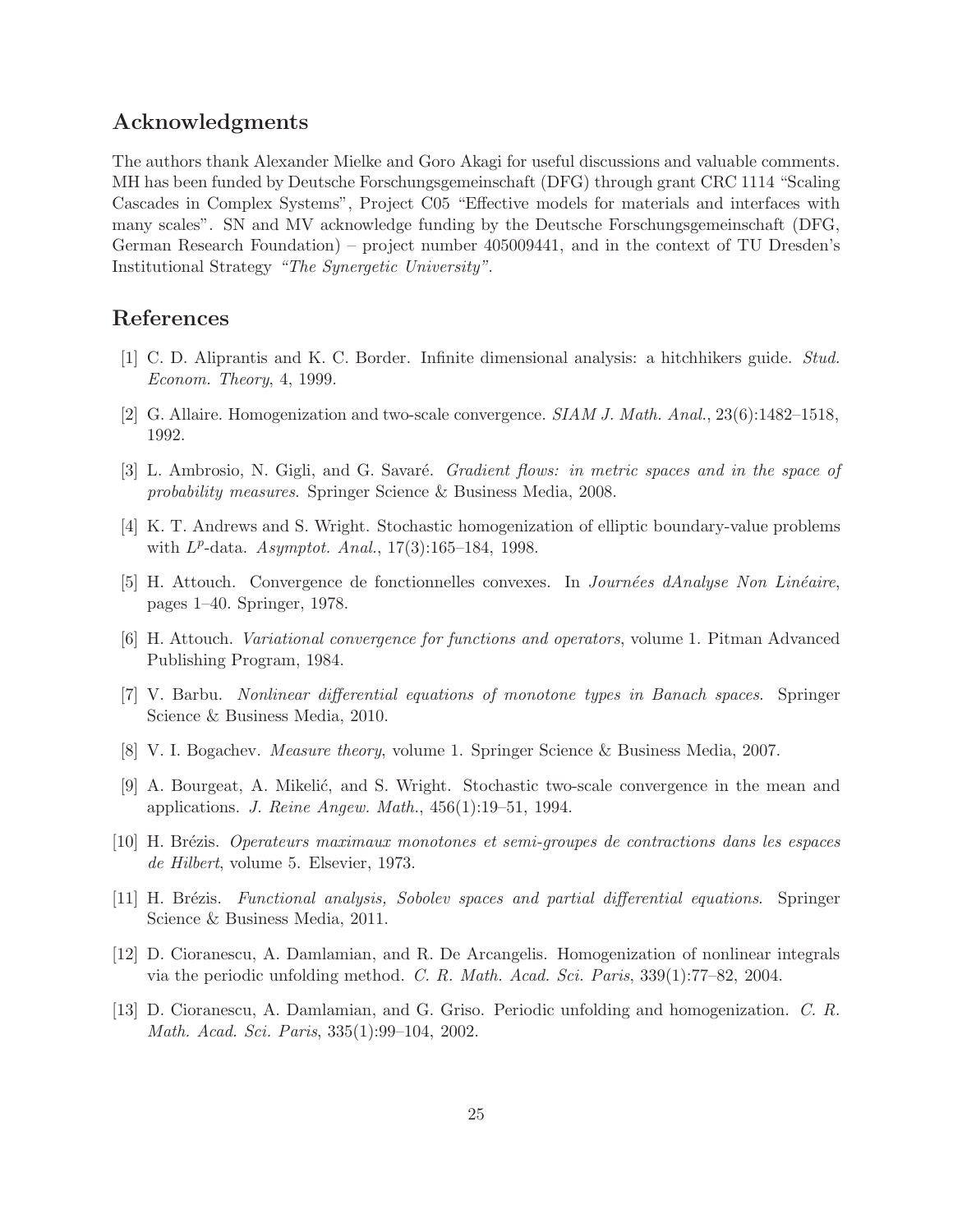- <span id="page-25-5"></span><span id="page-25-2"></span>[14] D. Cioranescu, A. Damlamian, and G. Griso. The periodic unfolding method in homogenization. SIAM J. Math. Anal., 40(4):1585–1620, 2008.
- <span id="page-25-13"></span>[15] S. Daneri and G. Savaré. Lecture notes on gradient flows and optimal transport.  $arXiv$  preprint arXiv:1009.3737, 2010.
- <span id="page-25-15"></span>[16] F. Delarue and R. Rhodes. Stochastic homogenization of quasilinear pdes with a spatial degeneracy. Asymptotic Analysis, 61(2):61–90, 2009.
- <span id="page-25-10"></span>[17] Y. Efendiev and A. Pankov. Homogenization of nonlinear random parabolic operators. Advances in Differential Equations, 10(11):1235–1260, 2005.
- [18] A. Faggionato. Random walks and exclusion processes among random conductances on random infinite clusters: homogenization and hydrodynamic limit. Electron. J. Probab., 13:2217–2247, 2008.
- <span id="page-25-12"></span><span id="page-25-6"></span>[19] T. Fatima, A. Muntean, and M. Ptashnyk. Unfolding-based corrector estimates for a reaction– diffusion system predicting concrete corrosion. Appl. Anal., 91(6):1129–1154, 2012.
- <span id="page-25-8"></span>[20] G. Griso. Error estimate and unfolding for periodic homogenization. Asymptot. Anal., 40(3, 4):269–286, 2004.
- <span id="page-25-11"></span>[21] H. Hanke and D. Knees. A phase-field damage model based on evolving microstructure. Asymptot. Anal., 101(3):149–180, 2017.
- [22] M. Heida. An extension of the stochastic two-scale convergence method and application. Asymptot. Anal., 72(1-2):1–30, 2011.
- <span id="page-25-16"></span><span id="page-25-14"></span>[23] M. Heida. Stochastic homogenization of heat transfer in polycrystals with nonlinear contact conductivities. Applicable Analysis, 91(7):1243–1264, 2012.
- <span id="page-25-0"></span>[24] V. V. Jikov, S. M. Kozlov, and O. A. Oleinik. Homogenization of differential operators and integral functionals. Springer Science & Business Media, 2012.
- <span id="page-25-7"></span>[25] A. Y. Kruger. On Fréchet subdifferentials. *J. Math. Sci.*,  $116(3):3325-3358$ , 2003.
- <span id="page-25-4"></span>[26] M. Liero and S. Reichelt. Homogenization of Cahn–Hilliard-type equations via evolutionary Γ-convergence. Nonlinear Differ. Equat. Appl., 25(1):6, 2018.
- [27] D. Lukkassen, G. Nguetseng, and P. Wall. Two-scale convergence. Int. J. Pure Appl. Math., 2(1):35–86, 2002.
- <span id="page-25-9"></span>[28] P. Mathieu and A. Piatnitski. Quenched invariance principles for random walks on percolation clusters. In Proceedings of the Royal Society of London A: Mathematical, Physical and Engineering Sciences, volume 463, pages 2287–2307. The Royal Society, 2007.
- <span id="page-25-3"></span><span id="page-25-1"></span>[29] A. Mielke. Deriving amplitude equations via evolutionary Γ-convergence. Discrete Contin. Dyn. Syst., 2015.
- [30] A. Mielke. On evolutionary Γ-convergence for gradient systems. In Macroscopic and Large Scale Phenomena: Coarse Graining, Mean Field Limits and Ergodicity, pages 187–249. Springer, 2016.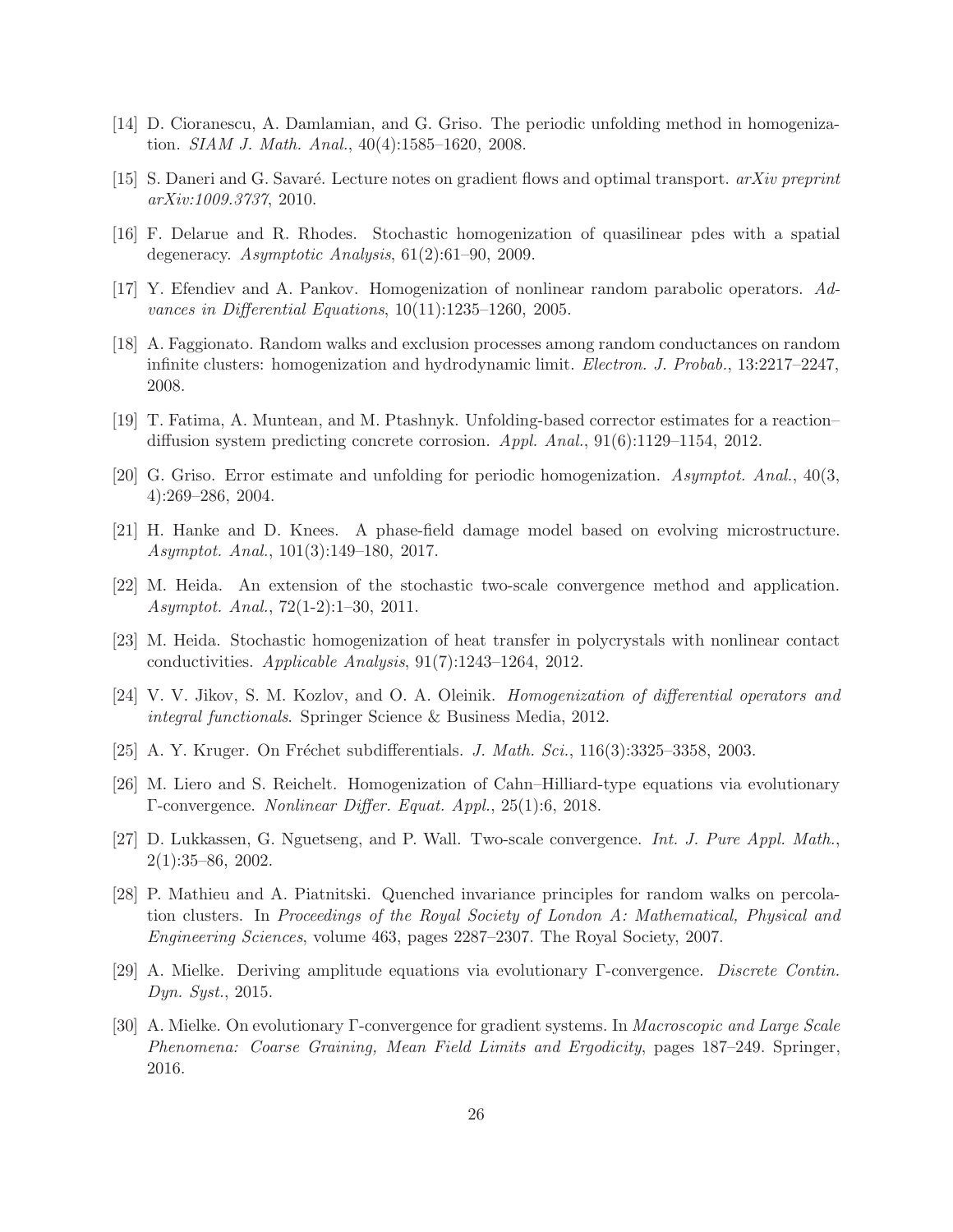- <span id="page-26-8"></span><span id="page-26-3"></span>[31] A. Mielke, S. Reichelt, and M. Thomas. Two-scale homogenization of nonlinear reactiondiffusion systems with slow diffusion. Netw. Heterog. Media, 9(2), 2014.
- <span id="page-26-6"></span>[32] A. Mielke, R. Rossi, and G. Savaré. Nonsmooth analysis of doubly nonlinear evolution equations. Calc. Var. Partial Differential Equations, 46(1-2):253–310, 2013.
- <span id="page-26-7"></span>[33] A. Mielke and A. M. Timofte. Two-scale homogenization for evolutionary variational inequalities via the energetic formulation. SIAM J. Math. Anal., 39(2):642–668, 2007.
- <span id="page-26-11"></span>[34] S. Neukamm. Homogenization, linearization and dimension reduction in elasticity with variational methods. PhD thesis, Technische Universität München, 2010.
- <span id="page-26-10"></span>[35] S. Neukamm and M. Varga. Stochastic unfolding and homogenization of spring network models. Multiscale Model. Simul., 16(2):857–899, 2018.
- <span id="page-26-12"></span>[36] S. Neukamm, M. Varga, and M. Waurick. Two-scale homogenization of abstract linear timedependent PDEs. in preparation.
- <span id="page-26-5"></span>[37] M. Neuss-Radu and W. Jäger. Effective transmission conditions for reaction-diffusion processes in domains separated by an interface. SIAM J. Math. Anal., 39(3):687–720, 2007.
- [38] G. Nguetseng. A general convergence result for a functional related to the theory of homogenization. SIAM J. Math. Anal., 20(3):608–623, 1989.
- <span id="page-26-13"></span>[39] G. C. Papanicolaou and S. R. S. Varadhan. Boundary value problems with rapidly oscillating random coefficients. In Random fields, Vol. I, II (Esztergom, 1979), volume 27 of Colloq. Math. Soc. János Bolyai, pages 835–873. North-Holland, Amsterdam-New York, 1981.
- <span id="page-26-15"></span><span id="page-26-14"></span>[40] R. T. Rockafellar. Convex integral functionals and duality. In Contributions to nonlinear functional analysis, pages 215–236. Elsevier, 1971.
- <span id="page-26-0"></span>[41] R. Rossi and G. Savaré. Gradient flows of non convex functionals in Hilbert spaces and applications. ESAIM Control Optim. Calc. Var., 12(3):564–614, 2006.
- <span id="page-26-1"></span>[42] T. Roubíček. *Nonlinear partial differential equations with applications*, volume 153. Springer Science & Business Media, 2013.
- <span id="page-26-9"></span>[43] E. Sandier and S. Serfaty. Gamma-convergence of gradient flows with applications to Ginzburg-Landau. Comm. Pure Appl. Math., 57(12):1627–1672, 2004.
- <span id="page-26-2"></span>[44] M. Sango and J. L. Woukeng. Stochastic sigma-convergence and applications. arXiv preprint arXiv:1106.0409, 2011.
- [45] S. Serfaty. Gamma-convergence of gradient flows on Hilbert and metric spaces and applications. Discrete Contin. Dyn. Syst, 31(4):1427–1451, 2011.
- <span id="page-26-16"></span><span id="page-26-4"></span>[46] R. E. Showalter. Monotone operators in Banach space and nonlinear partial differential equations, volume 49. American Mathematical Soc., 2013.
- [47] U. Stefanelli. The Brézis–Ekeland principle for doubly nonlinear equations. SIAM J. Control Optim., 47(3):1615–1642, 2008.